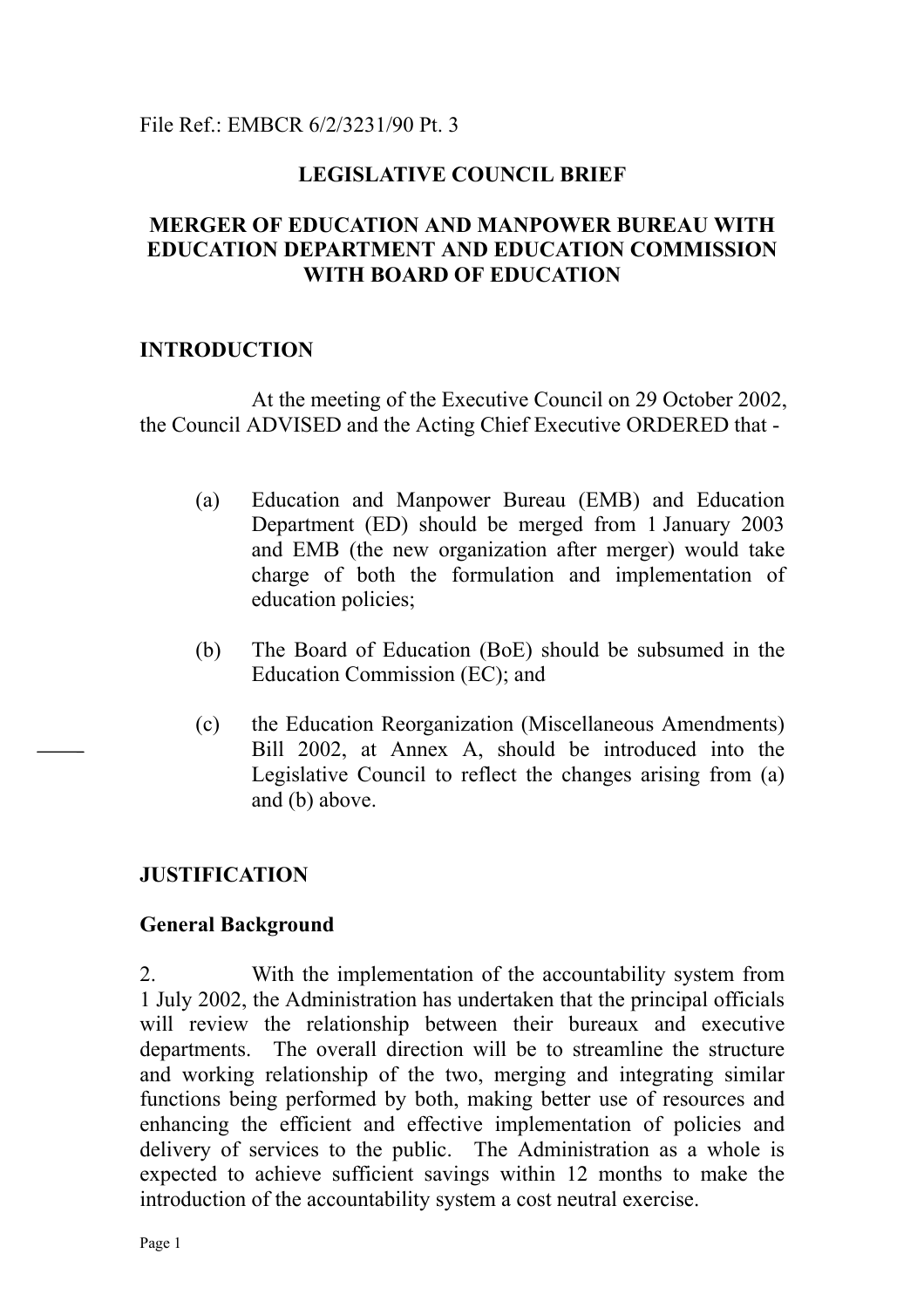## **Merger of EMB and ED**

3. The Secretary for Education and Manpower (SEM) has reviewed the scope of responsibilities and the staffing establishment of both EMB and ED. He considers that there are merits to merge the two organizations to ensure better synergy between policy formulation and implementation and to reduce duplication of efforts. The hierarchy will be flattened to enable better integration of efforts and to minimise doublehandling of work. The new organisation will still be called EMB and the proposed organization chart is at Annex B.

4. Under the proposed directorate structure, we will delete five civil service posts including the post of Director of Education (DE), partially offset by the creation of one directorate post through upgrading. In addition, we will also delete one non-civil service post. The Permanent Secretary for Education and Manpower (PSEM) will assume the existing function of DE. There will be redistribution of duties and responsibilities amongst the remaining directorate staff, including the redeployment of a post of Administrative Officer Staff Grade C to SEM's office to serve as his administrative assistant.

5. We have sought to balance, as far as possible, the interests of the different grades presently working in EMB and ED, taking into account their respective strengths and competencies. We shall re-assess the workload in two years' time as the education reform progresses, and review the organization and staffing structure then.

## **Merger of EC and BoE**

6. The BoE was established in 1920 to advise DE on educational matters. On the recommendation of the visiting panel reviewing education in Hong Kong, EC was set up in 1984 to advise the Government on education objectives and policies as well as to coordinate advice on education at all levels. The established convention since then is that EC advises on policies and issues of general concern to all education sectors while BoE focuses on school education and operational matters.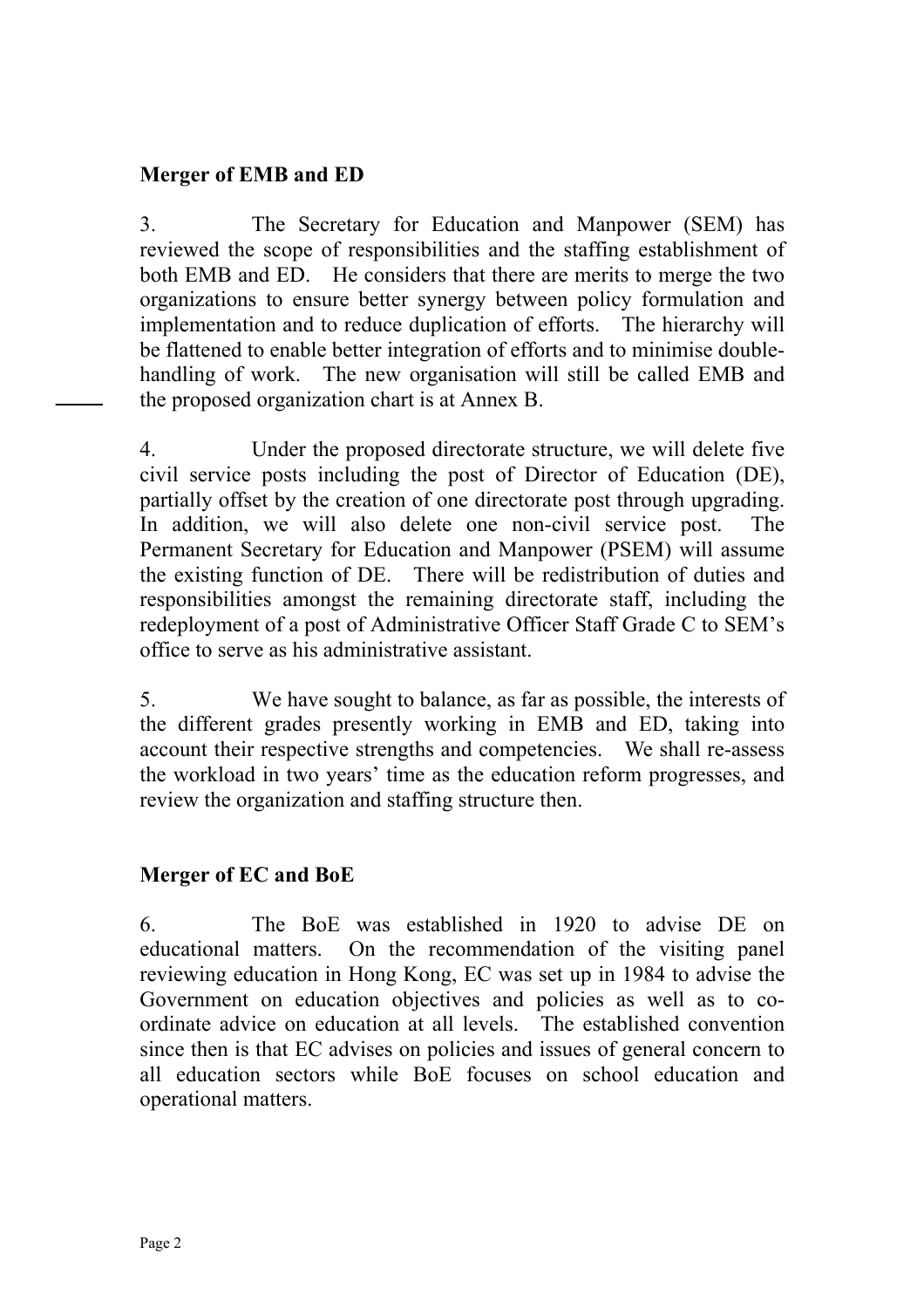7. In practice, given the pivotal role of school education in the entire education system, EC's emphasis has been on major policy issues affecting school education. Past experience also shows that it is unsatisfactory to discuss policy issues without considering the operational aspects. The problem of overlap with BoE is exacerbated in the deliberation and implementation of the education reform which spans 10 years. The EC considers it necessary to monitor the implementation of the reform recommendations so that it will be better placed to advise on how the reform measures should be adjusted in the light of experience. Over the past year or so, very often, the same issues were discussed at both BoE and EC; examples include through-train schools, Basic Competency Assessment and Secondary School Places Allocation system. There is thus room for streamlining the consultation process.

8. The reorganisation of EMB and ED into one entity represents an attempt to integrate policy making and implementation. In line with this objective, and following the proposed abolition of the post of DE, it is logical to merge the BoE and EC.

9. The existing terms of reference (ToR) of BoE and EC and the revised ToR of EC are at Annexes C and D respectively. The major changes are explained as follows. First, consistent with the spirit of the accountability system, EC will advise SEM, instead of the Chief Executive (CE). On major policy issues, SEM will continue to consult CE and the Executive Council on the recommendations of EC and, where he may take a different view, highlight the differences, as was done in the past.

10. Second, it is within the existing ToR of EC to advise on matters that concern the planning and development of education at all levels. However, the present formulation of the ToR has given rise to misunderstanding about EC's interface with the University Grants Committee (UGC) and other independent organisations. With the recent establishment of the Manpower Development Committee, which oversees the development of vocational and continuing education, it is desirable to spell out more clearly EC's role, namely, to advise on the planning and development of early childhood and school education and, in carrying out its tasks, to co-ordinate the work of the UGC, the Vocational Training Council and other education advisory bodies.

11. Third, as the main education committee to advise SEM, it is reasonable to allow flexibility in the ToR for SEM to refer educational issues to the EC for advice, where necessary.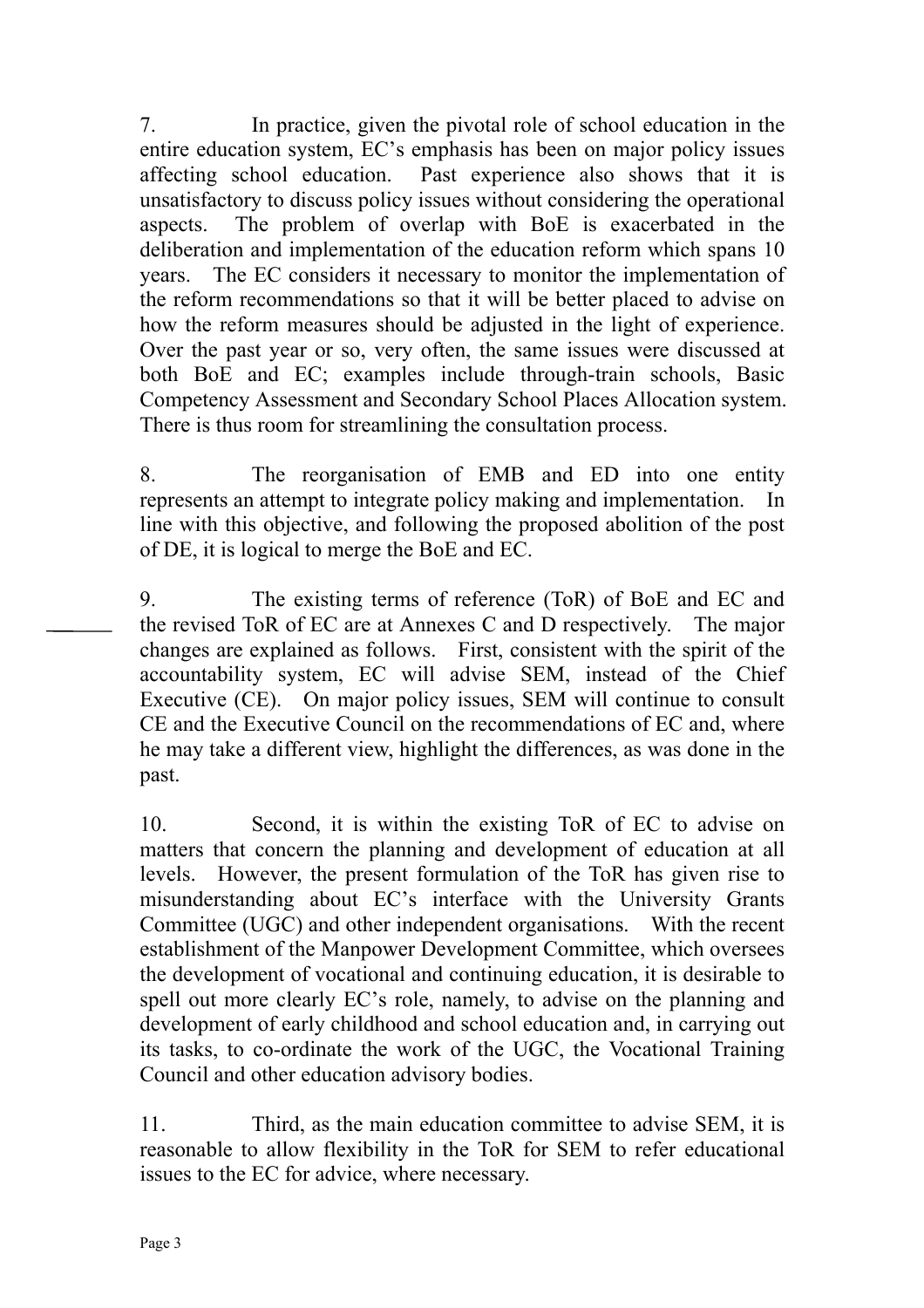12. As EC has all along been functioning well as a non-statutory body and BoE does not play any executive function, there is no need to turn EC into a statutory body after it takes over the functions of BoE.

## **THE BILL**

13. The Education Reorganisation (Miscellaneous Amendments) Bill (Annex A) aims to amend –

- (I) the Education Ordinance, Cap.279 and its subsidiary legislation to –
	- (a) replace DE with PSEM;
	- (b) replace ED with EMB;
	- (c) repeal S.5(1) regarding delegation to Deputy DE; and
	- (d) repeal S.7 and 7A on the BoE; and
- (II) other relevant ordinances to
	- (a) replace DE with PSEM;
	- (b) replace ED with EMB;
	- (c) replace the two corporations known as "DE" and "DE Incorporated" with "PSEM" and "PSEM Incorporated";
	- (d) delete ED from The Ombudsman Ordinance (Cap. 397) (EMB covered by that Ordinance under the head of Government Secretariat); and
	- (e) remove the provision for the Chief Executive to appoint a public officer to serve as a member of the Hong Kong Examinations and Assessment Authority (the public officer used to be PSEM or his representative. Under the new structure, PSEM will replace DE as a member of the Authority. It is not necessary to have two representatives from EMB).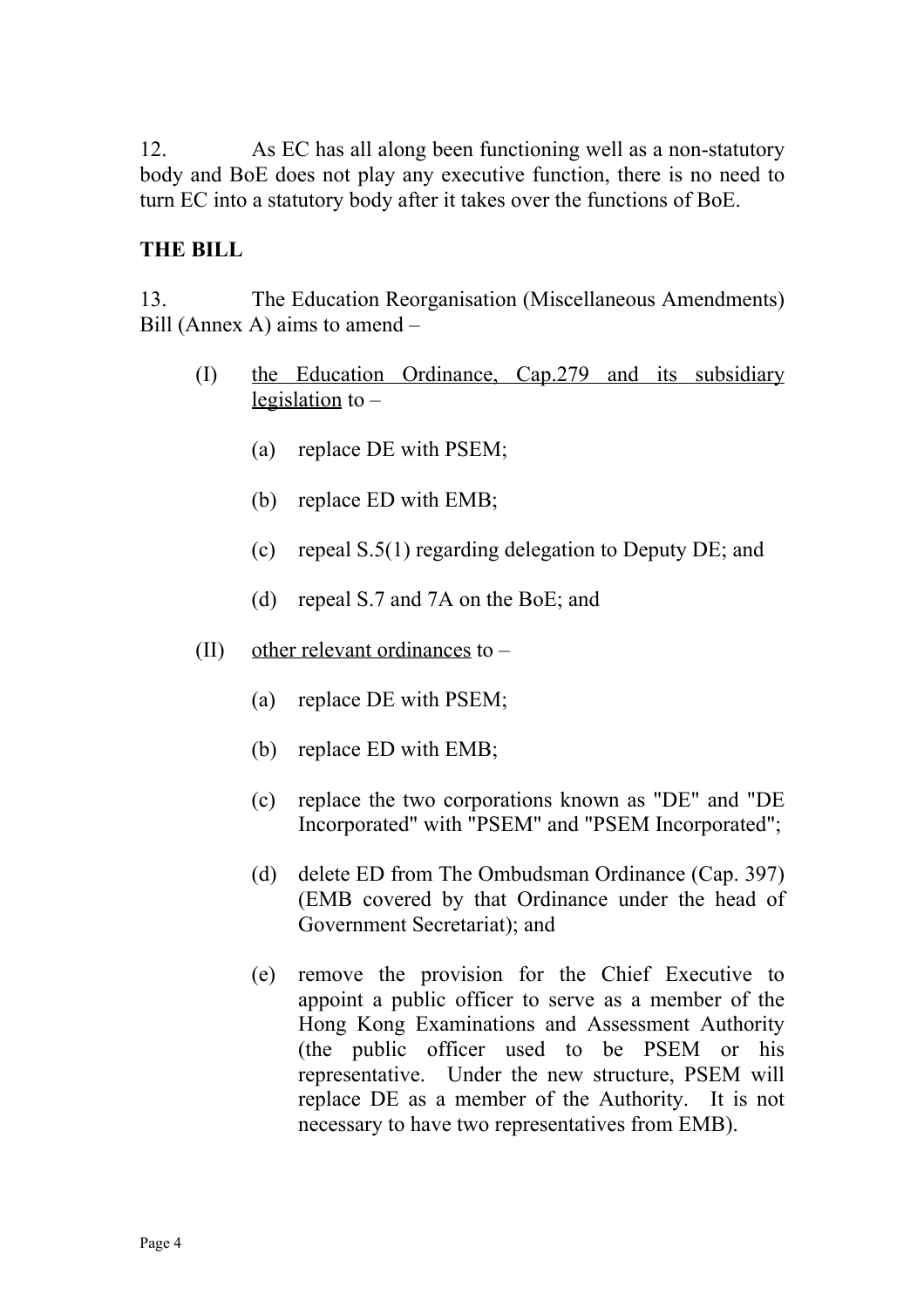## **LEGISLATIVE TIMETABLE**

14. Our target is to implement the proposal with effect from 1 January 2003. We intend to seek the approval of the Establishment Subcommittee and the Finance Committee on the changes to the directorate structure and the 2002-03 Estimates (regarding the Controlling Officer for ED) in November/December. The legislative timetable for the introduction of the Bill into the Legislative Council is -

| Publication in the Gazette                                                | 8 November 2002  |
|---------------------------------------------------------------------------|------------------|
| First Reading and commencement<br>of Second Reading debate                | 20 November 2002 |
| Resumption of Second Reading debate,<br>committee stage and Third Reading | To be notified   |

## **IMPLICATIONS OF THE PROPOSAL**

15. The proposal has economic, financial and civil service implications as set out at Annex E.

16. The proposal is in conformity with the Basic Law, including the provisions concerning human rights. It has no productivity, environmental or sustainability implications. The Bill will not affect the current binding effect of the Ordinances it amends.

## **PUBLIC CONSULTATION**

## **Merger of EMB and ED**

17. We have consulted the staff representatives of departmental grades in ED. They are generally receptive to the merger proposal. We have also informed all staff of ED of the proposal through an open letter. So far no adverse reactions have been detected. We shall continue to maintain a dialogue with the staff and address their concerns, if any should arise.

18. We have sounded out the chairmen of the school councils and the three major teacher organizations in Hong Kong. They all support the proposed merger.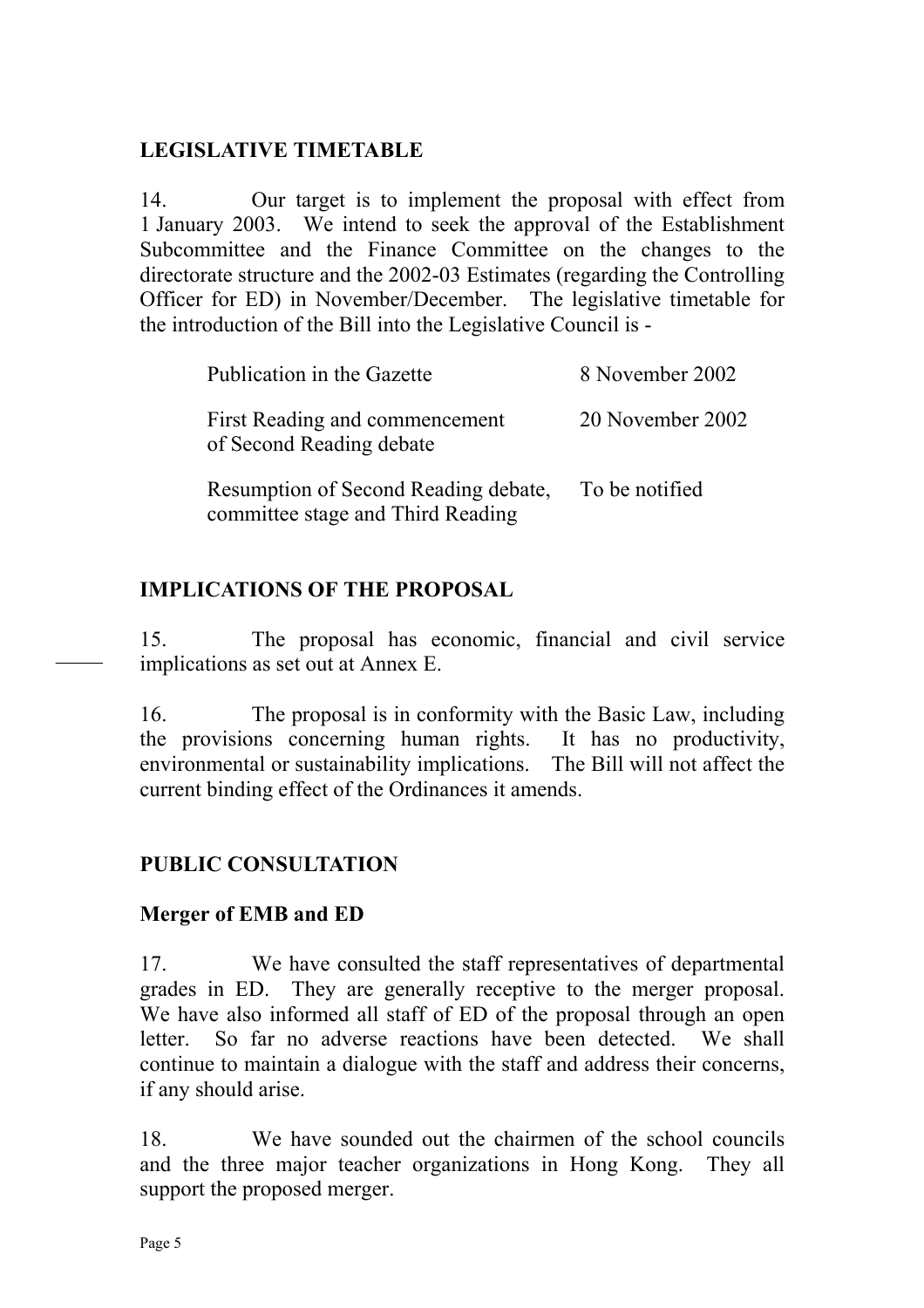19. We consulted the Legislative Council Panel on Education (Panel) on the proposed merger on 28 October 2002. The Panel is generally supportive of the proposal.

## **Merger of EC and BoE**

20. The chairmen of the school councils represented on BoE as well as the EC Chairman and Members have been consulted and they support the proposal to subsume BoE in EC. They see this as a logical step following the merger of EMB and ED. We will further consult the Panel on 18 November 2002.

## **PUBLICITY**

21. We have arranged a background briefing for the media and shall issue a press release. A spokesman will be available to answer media and public enquiries.

## **ENQUIRIES**

22. Enquiries about this brief may be directed to-

Mr. John C. F. Leung Principal Assistant Secretary (Education and Manpower) 9 Tel: 2810 3628 Fax: 2147 9448

Education and Manpower Bureau 6 November 2002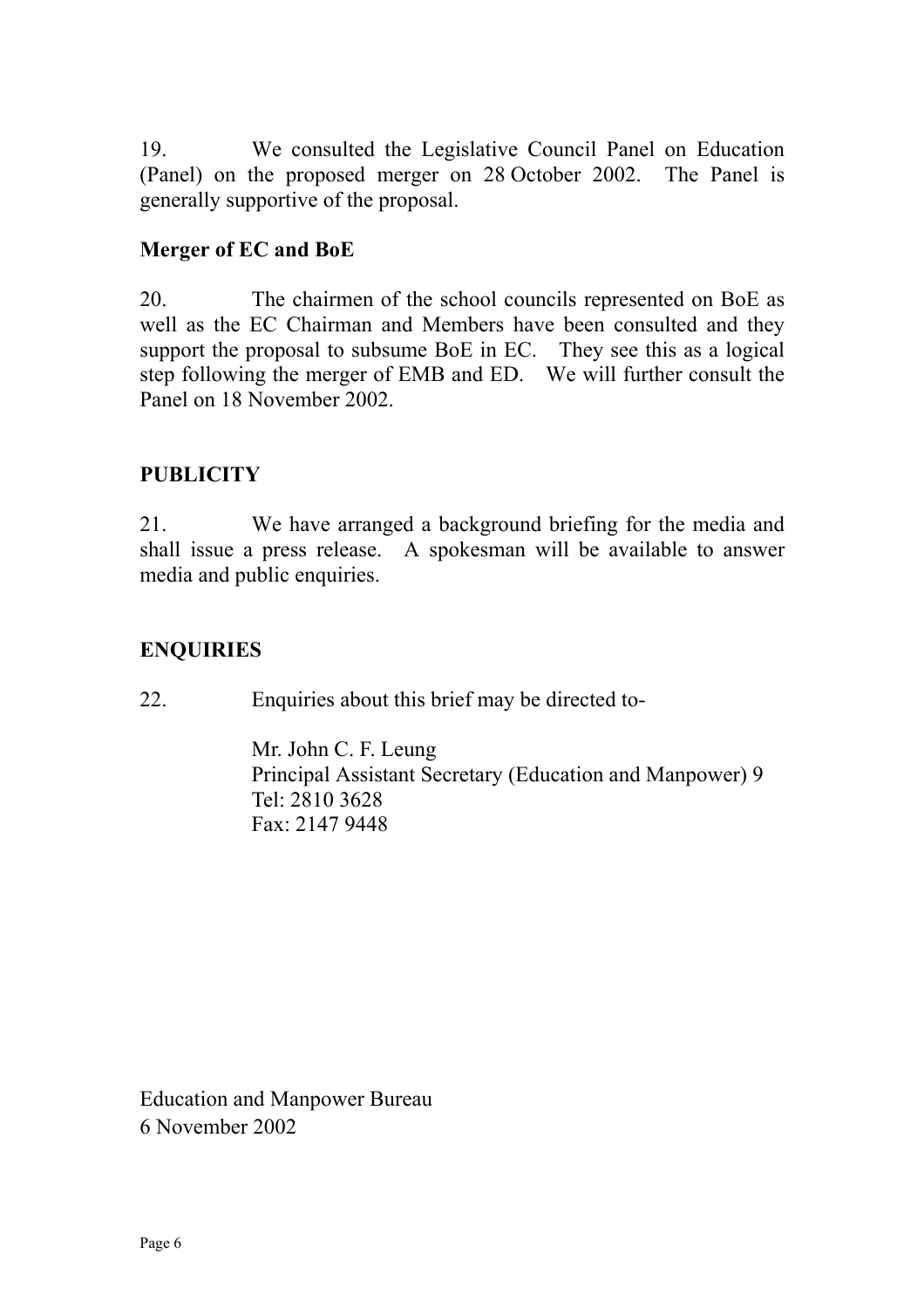# **EDUCATION REORGANIZATION (MISCELLANEOUS AMENDMENTS) BILL 2002**

### **CONTENTS**

Clause Page

[1.](#page-11-0) [Short title and commencement](#page-11-0) [1](#page-11-0)

#### PART 1

## AMENDMENTS TO THE EDUCATION ORDINANCE AND ITS SUBSIDIARY LEGISLATION

## **Education Ordinance**

| 2.  | Interpretation                                            | $\mathbf{1}$   |
|-----|-----------------------------------------------------------|----------------|
| 3.  | Delegation of Permanent Secretary's powers                | 2              |
| 4.  | The Board of Education                                    | 2              |
| 5.  | Resignation of a member                                   | $\overline{2}$ |
| 6.  | Changes in design or use of premises increasing fire risk | 2              |
| 7.  | Grounds for cancellation of registration or provisional   |                |
|     | registration of school                                    | 3              |
| 8.  | Part heading amended                                      | $\overline{3}$ |
| 9.  | Appointment of inspectors                                 | 3              |
| 10. | Transitional provisions regarding approved managers       | $\overline{4}$ |
| 11. | "Permanent Secretary" substituted for "Director"          | 4              |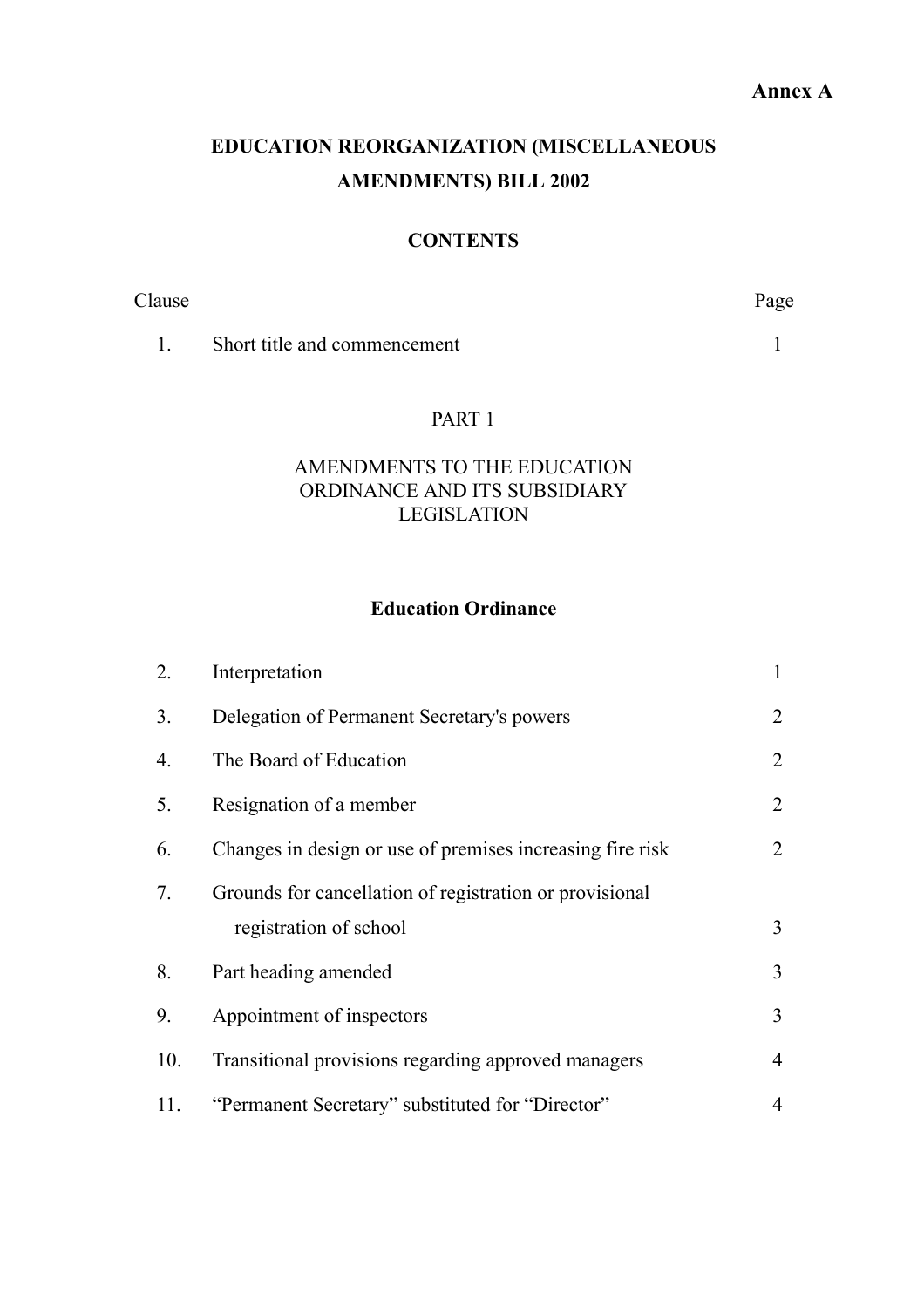## **[Education Regulations](#page-16-0)**

| 12. | Maximum height of schools                                                                          | 6  |
|-----|----------------------------------------------------------------------------------------------------|----|
| 13. | Restriction on furniture to be in any classroom                                                    | 6  |
| 14. | "Permanent Secretary" substituted for "Director"                                                   | 6  |
|     | <b>Grant Schools Provident Fund Rules</b>                                                          |    |
| 15. | Board of control                                                                                   | 9  |
| 16. | "Permanent Secretary" substituted for "Director"                                                   | 9  |
| 17. | <b>Subsidized Schools Provident Fund Rules</b><br>"Permanent Secretary" substituted for "Director" | 9  |
|     | <b>Education (Amendment) Regulations 1982</b>                                                      |    |
| 18. | Citation and commencement                                                                          | 10 |
| 19. | Addition of new regulation 40A                                                                     | 10 |
|     |                                                                                                    |    |

## PART 2

### CONSEQUENTIAL AND RELATED AMENDMENTS

## **Transfer of Businesses (Protection of Creditors) Ordinance**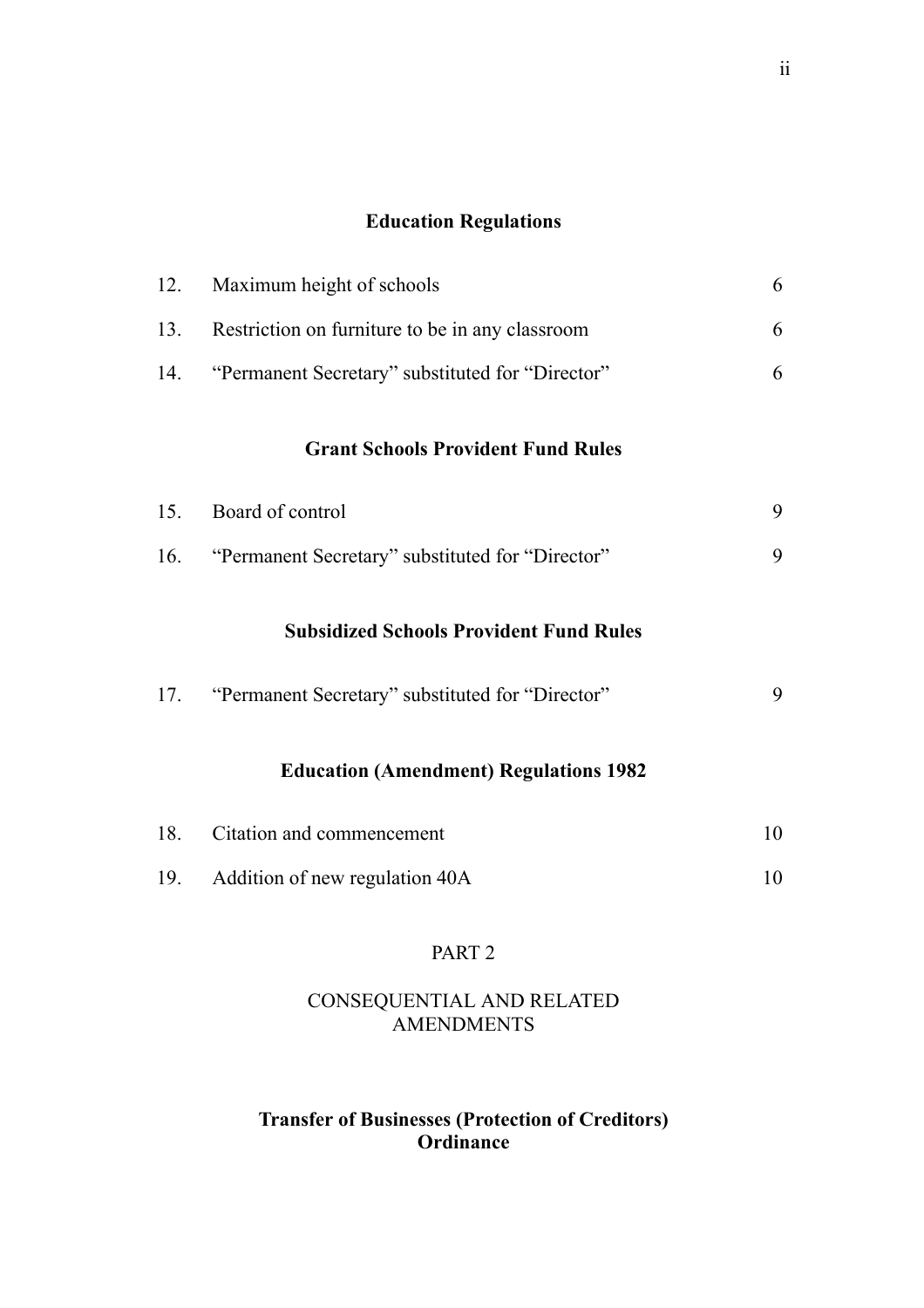| 20. | Saving                                                                     | 11 |
|-----|----------------------------------------------------------------------------|----|
|     | <b>Stamp Duty Ordinance</b>                                                |    |
| 21. | Interpretation of Part V                                                   | 11 |
|     | <b>Places of Public Entertainment Regulations</b>                          |    |
| 22. | Power of licensing authority to reduce or waive fees                       | 11 |
|     | <b>Hong Kong Examinations and Assessment</b><br><b>Authority Ordinance</b> |    |
| 23. | Members of the Authority                                                   | 12 |
|     | <b>Post Secondary Colleges Ordinance</b>                                   |    |
| 24. | Interpretation                                                             | 12 |
| 25. | "Permanent Secretary" substituted for "Director"                           | 12 |
|     | <b>Post Secondary Colleges Regulations</b>                                 |    |
| 26. | Schedule amended                                                           | 13 |
| 27. | "Permanent Secretary" substituted for "Director"                           | 13 |
|     |                                                                            |    |

## **[The Ombudsman Ordinance](#page-23-1)**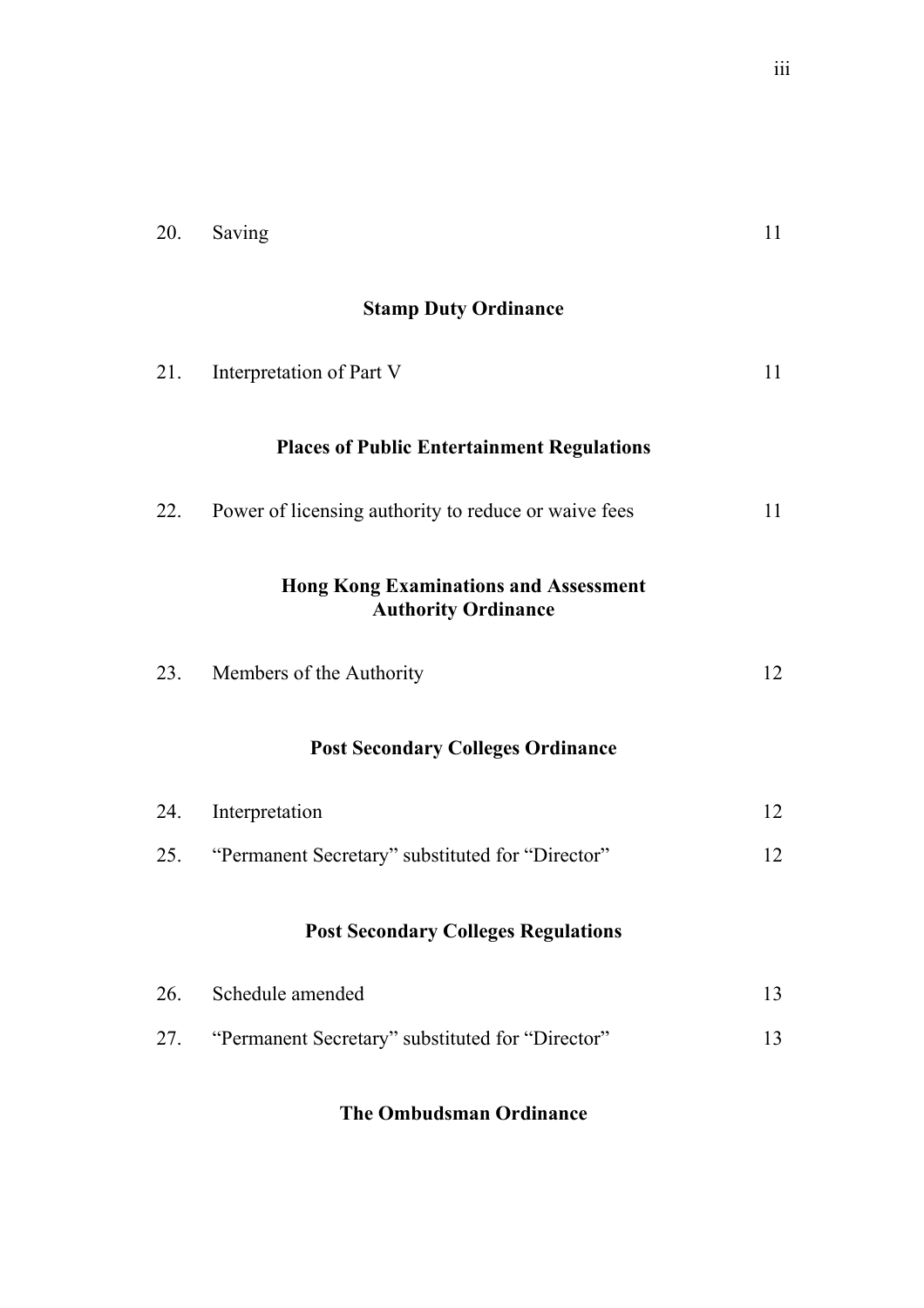| 28. | Organizations to which this Ordinance applies |  |
|-----|-----------------------------------------------|--|
| 29. | Saving and transitional provisions            |  |

# **Education Scholarships Fund Ordinance**

| 30. | Interpretation                                                                                                                           |    |  |
|-----|------------------------------------------------------------------------------------------------------------------------------------------|----|--|
| 31. | Establishment and vesting of fund                                                                                                        |    |  |
| 32. | "Permanent Secretary" substituted for "Director"                                                                                         | 14 |  |
| 33. | Sections added                                                                                                                           |    |  |
|     | Saving and transitional provisions relating to the<br>23.<br>Reorganization<br>(Miscellaneous<br>Education<br>Amendments) Ordinance 2002 | 15 |  |
|     | 24.<br>Provisions incidental and supplemental to section<br>23                                                                           | 16 |  |
|     | <b>Director of Education Incorporation Ordinance</b>                                                                                     |    |  |
| 34. | Long title amended                                                                                                                       | 18 |  |
| 35. | Short title                                                                                                                              | 18 |  |
| 36. | Permanent Secretary for Education and Manpower constituted a                                                                             |    |  |
|     | corporation sole                                                                                                                         | 19 |  |
| 37. | Power of corporation to act as trustee, etc.                                                                                             | 19 |  |
| 38. | 19<br>Accounts, audit and annual report                                                                                                  |    |  |
| 39. | Sections added                                                                                                                           |    |  |
|     | Saving and transitional provisions relating to the<br>9.                                                                                 |    |  |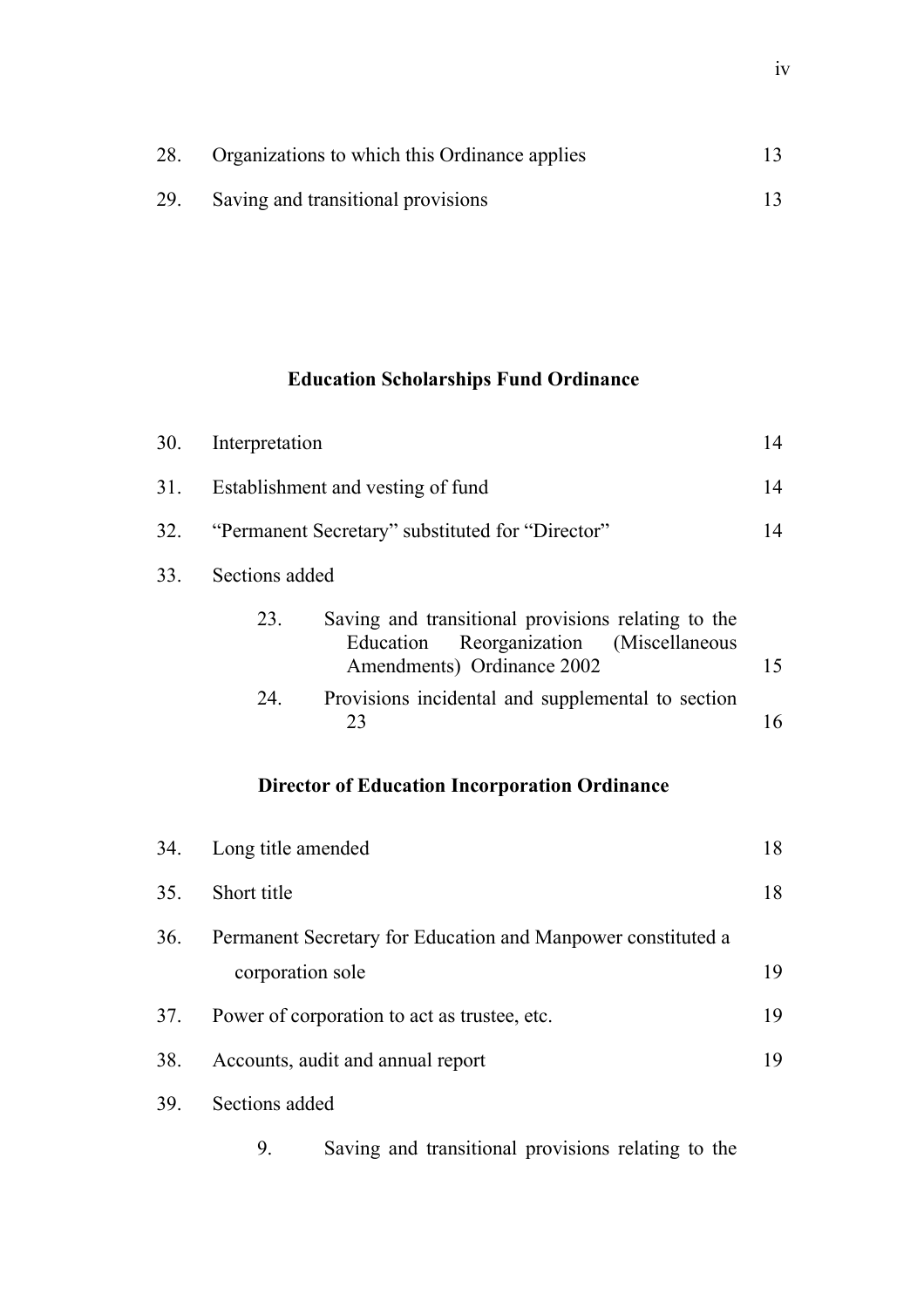|     | Education Reorganization (Miscellaneous           |    |
|-----|---------------------------------------------------|----|
|     | Amendments) Ordinance 2002                        | 19 |
| 10. | Provisions incidental and supplemental to section |    |
|     |                                                   | 20 |

### **St. Paul's College Council Incorporation Ordinance**

| 40. | Power of corporation                     |  |
|-----|------------------------------------------|--|
|     |                                          |  |
|     | Miscellaneous references to "Director of |  |

#### **Miscellaneous references to "Director of Education"**

| Amendment of references to "Director of Education"<br>41. |
|-----------------------------------------------------------|
|-----------------------------------------------------------|

### PART 3

### [SAVING AND TRANSITIONAL PROVISIONS](#page-33-1) RELATING TO THE BOARD OF EDUCATION, [THE DIRECTOR OF EDUCATION AND THE](#page-35-0) EDUCATION DEPARTMENT

| 42.      | Saving and transitional provisions relating to the Board of |    |
|----------|-------------------------------------------------------------|----|
|          | Education, the Director of Education and the Education      |    |
|          | Department                                                  | 23 |
| 43.      | Provisions incidental and supplemental to section 42        | 25 |
| Schedule | Amendment of "Director of Education" to "Permanent"         |    |
|          | Secretary for Education and Manpower"                       | 29 |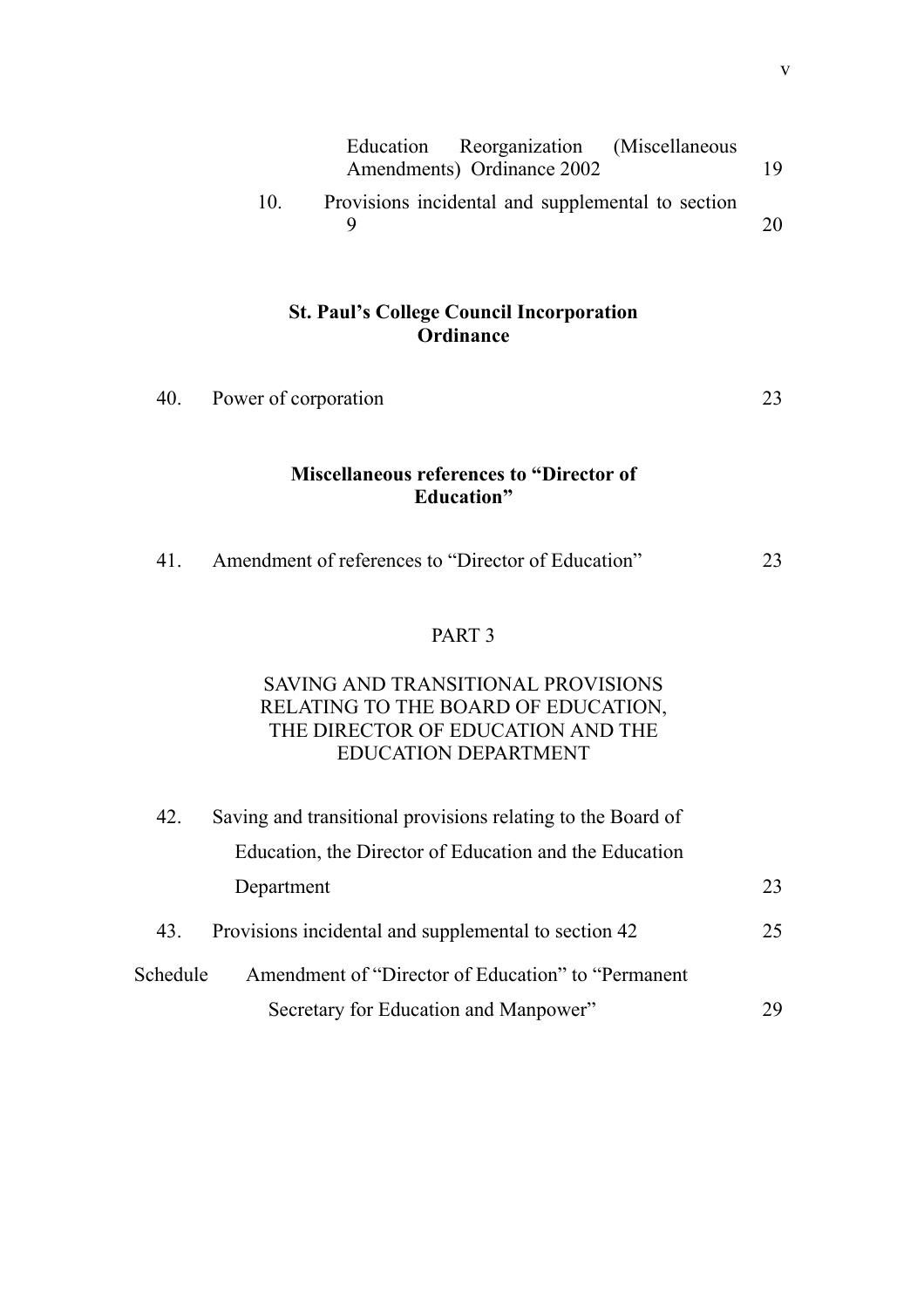### A BILL

#### To

Amend the Education Ordinance to provide for the transfer of functions of the Director of Education, the Education Department and related bodies; to abolish the Board of Education; to make consequential and related amendments to other enactments and to provide for incidental and connected matters.

Enacted by the Legislative Council.

### <span id="page-11-0"></span>**1. Short title and commencement**

(1) This Ordinance may be cited as the Education Reorganization (Miscellaneous Amendments) Ordinance 2002.

(2) This Ordinance shall come into operation on 1 January 2003.

### PART 1

## AMENDMENTS TO THE EDUCATION ORDINANCE AND ITS SUBSIDIARY LEGISLATION

### **Education Ordinance**

### <span id="page-11-1"></span>**2. Interpretation**

(1) Section 3 of the Education Ordinance (Cap. 279) is amended by repealing the definition of "Director".

(2) Section 3 is amended by adding  $-$ 

""Permanent Secretary" ( 常任秘書長 ) means the Permanent Secretary for Education and Manpower;".

(3) Section 3 is amended in the following provisions by repealing "Director" wherever it appears and substituting "Permanent Secretary" –

(a) the definition of "certificate of provisional registration";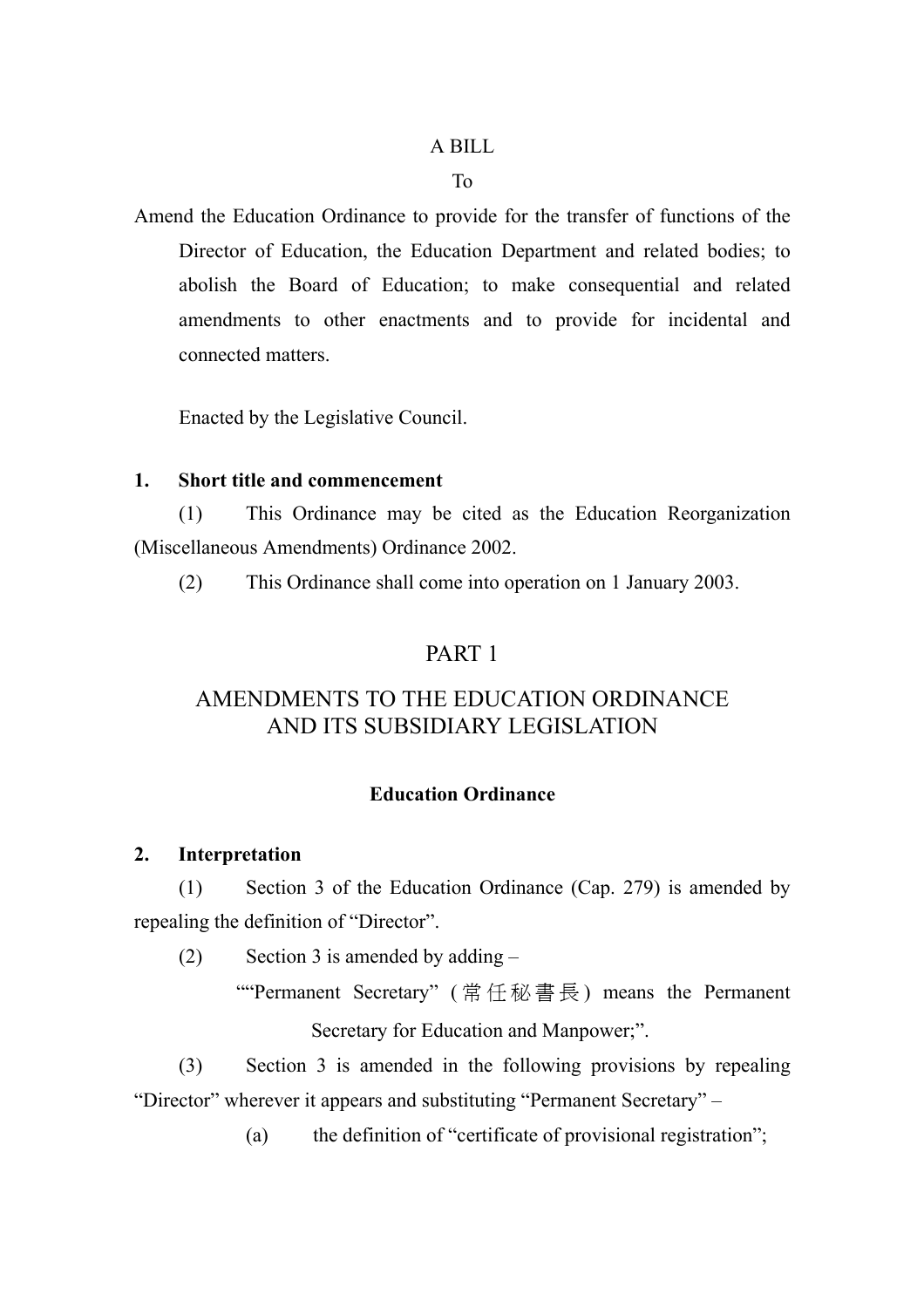- (b) the definition of "certificate of registration";
- (c) the definition of "code of aid for primary schools";
- (d) the definition of "code of aid for secondary schools";
- (e) the definition of "code of aid for special schools";
- (f) the definition of "practical school";
- (g) the definition of "skills opportunity school";
- (h) the definition of "special school";
- (i) the definition of "specified form";
- (j) the definition of "sponsoring body".

### **3. Delegation of Permanent Secretary's powers**

<span id="page-12-0"></span> $(1)$  Section 5(1) is repealed.

(2) Section 5(2) is amended by repealing "Director" wherever it appears and substituting "Permanent Secretary".

(3) Section 5(2) is amended by repealing "Education Department" and substituting "Education and Manpower Bureau".

### **4. The Board of Education**

<span id="page-12-1"></span>Section 7 is repealed.

### **5. Resignation of a member**

<span id="page-12-2"></span>Section 7A is repealed.

### <span id="page-12-3"></span>**6. Changes in design or use of premises increasing fire risk**

(1) Section 21(1) is amended by repealing "Director" where it secondly appears and substituting "Permanent Secretary".

(2) Section 21(1A) is amended by repealing "Director" and substituting "Permanent Secretary".

(3) Section 21(2) is amended by repealing "Director" where it secondly and last appears and substituting "Permanent Secretary".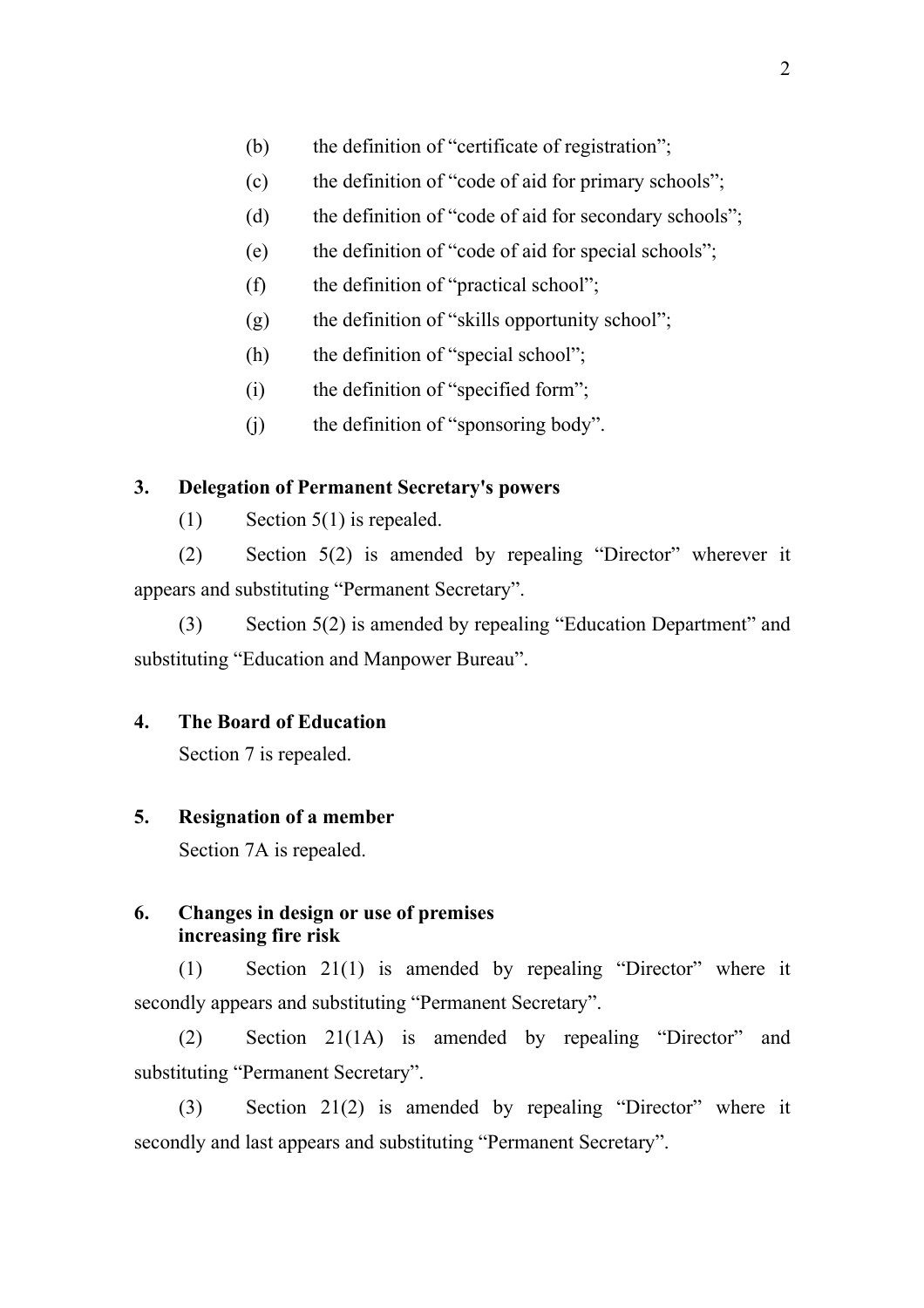(4) Section 21(3) is amended by repealing "Director" where it twice appears and substituting "Permanent Secretary".

### <span id="page-13-0"></span>**7. Grounds for cancellation of registration or provisional registration of school**

(1) Section 22(1) is amended by repealing "The Director" and substituting "The Permanent Secretary".

(2) Section 22(1)(c) is amended by repealing "Director" and substituting "Permanent Secretary".

(3) Section 22(1)(e) is amended by repealing "Director" and substituting "Permanent Secretary".

(4) Section 22(1)(f) is amended by repealing "Director" and substituting "Permanent Secretary".

(5) Section  $22(1)(g)$  is amended by repealing "Director" and substituting "Permanent Secretary".

(6) Section  $22(1)(h)$  is amended by repealing "Director" where it first appears and substituting "Permanent Secretary".

(7) Section 22(1)(ha) is amended by repealing "Director" and substituting "Permanent Secretary".

(8) Section  $22(1)(i)$  is amended by repealing "Director" and substituting "Permanent Secretary".

(9) Section 22(2) is amended by repealing "Director" and substituting "Permanent Secretary".

### <span id="page-13-1"></span>**8. Part heading amended**

The heading to Part VII is amended by repealing "DIRECTOR" and substituting "PERMANENT SECRETARY".

### <span id="page-13-2"></span>**9. Appointment of inspectors**

Section 79(a) is amended by repealing "Education Department" and substituting "Education and Manpower Bureau".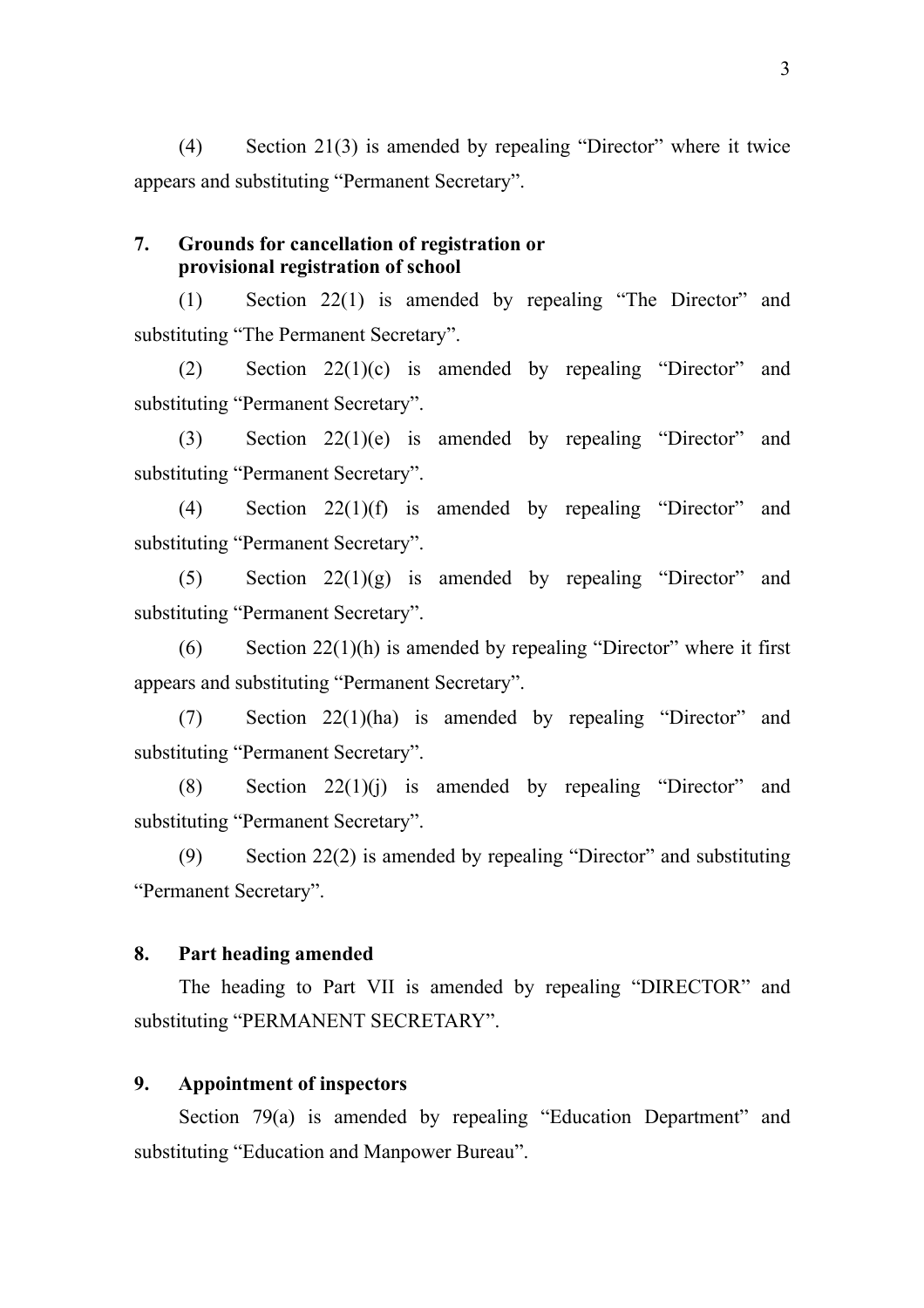### <span id="page-14-0"></span>**10. Transitional provisions regarding approved managers**

(1) Section 100(2) is amended by repealing "Director" where it first appears and substituting "Director of Education".

(2) Section 100(2) is amended by repealing "Director" where it secondly appears and substituting "Permanent Secretary".

### <span id="page-14-1"></span>**11. "Permanent Secretary" substituted for "Director"**

The Ordinance is amended in the following provisions by repealing "Director" wherever it appears and substituting "Permanent Secretary" –

- (a) section  $6(1)$ ;
- (b) section  $8(1)$  and  $(2)$ ;
- (c) section  $9(5)$ ;
- (d) section  $11(a)$ ;
- (e) section  $12(2)(a)$  and (b);
- (f) section 13;
- (g) section  $14(1)$  and  $(2)$ ;
- (h) section  $15(1)$  and  $(2)$ ;
- (i) section  $16(1)$  and  $(2)$ ;
- $(i)$  section 17;
- (k) section 18(1), (2) and (3);
- (l) section 18A(1);
- (m) section 20(1), (5) and (6);
- (n) section  $20A(1)$  and  $(2)$ ;
- (o) section 28;
- (p) section  $29(1)$ ;
- (q) section 30(1) and (2);
- $(r)$  section 31(1) and (2);
- (s) section 34;
- (t) section  $35(1)$  and  $(2)$ ;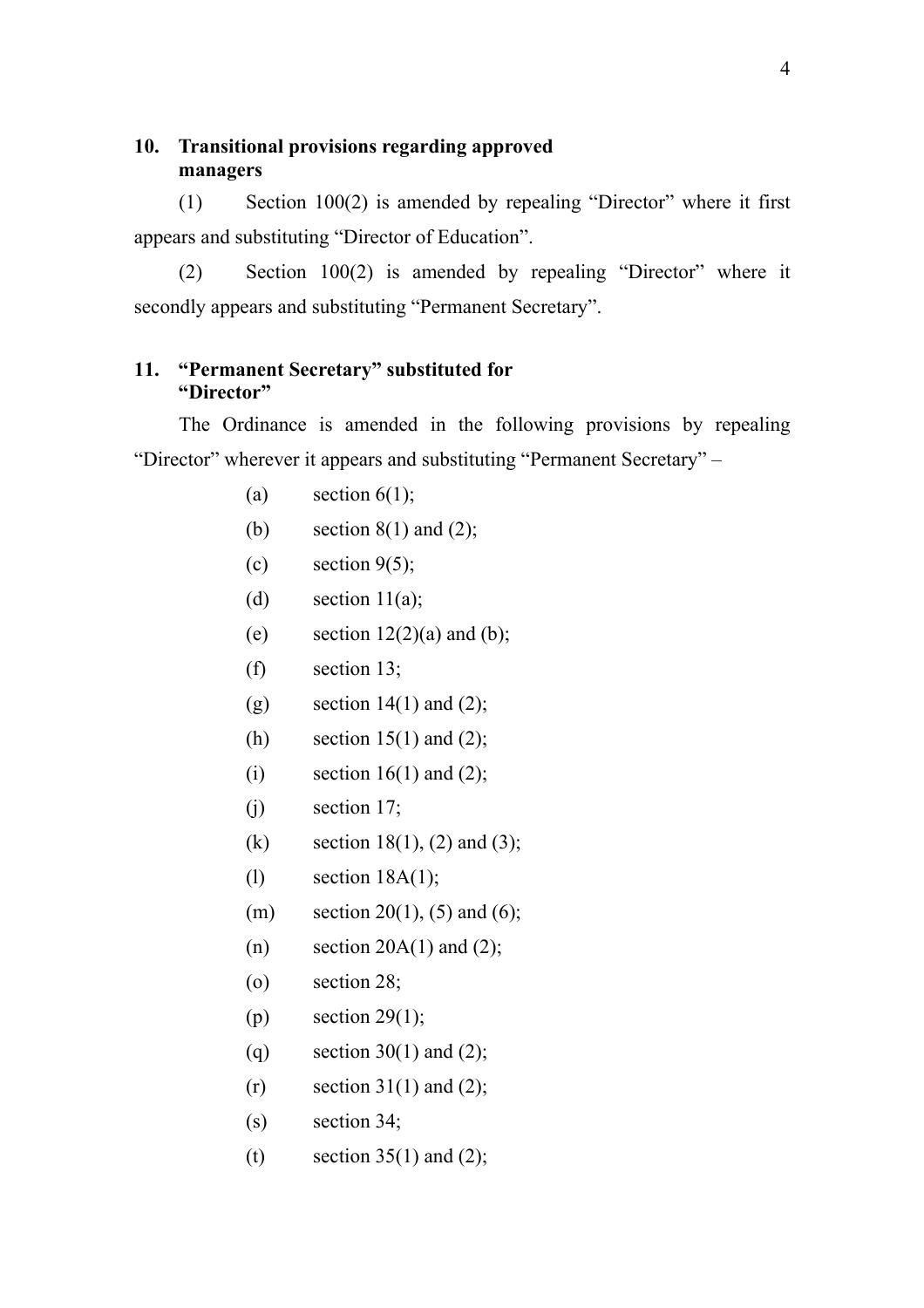- (u) section  $36(c)$  and (d);
- (v) section 37;
- (w) section  $38(1)$  and (2);
- (x) section 38A(1), (2), (3), (4) and (5);
- (y) section 39(1) and (2);
- (z) section 40;
- (za) section 41(1), (2) and (3);
- (zb) section 43;
- $(zc)$  section 44 $(a)$ ;
- (zd) section  $45(1)$  and (2);
- (ze) section 46;
- (zf) section 47;
- $(2g)$  section 49(1);
- (zh) section 50(1), (2) and (3);
- (zi) section  $51(1)$  and (2);
- (zj) section 52(1) and (3);
- (zk) section 53(1) and (2);
- (zl) section 54(1) and (2);
- $(zm)$  section 55(c) and (d);
- $(zn)$  section 56(1) and (2);
- (zo) section  $57(1)$  and (2);
- $(zp)$  section 58(2);
- (zq) section  $58A(2)(b)$ ;
- $(zr)$  section 58B(1) and (2);
- (zs) section 60(1) and (2)(a), (b), (c), (d), (e), (f) and (g);
- (zt) section  $61(1)$  and  $(2)(a)$ ;
- (zu) section  $62(1)(a)$  and (c), (2), (3), (6), (7) and (8);
- (zv) section  $64(1)$  and (2);
- (zw) section 65;
- (zx) section  $66(1)$  and (2);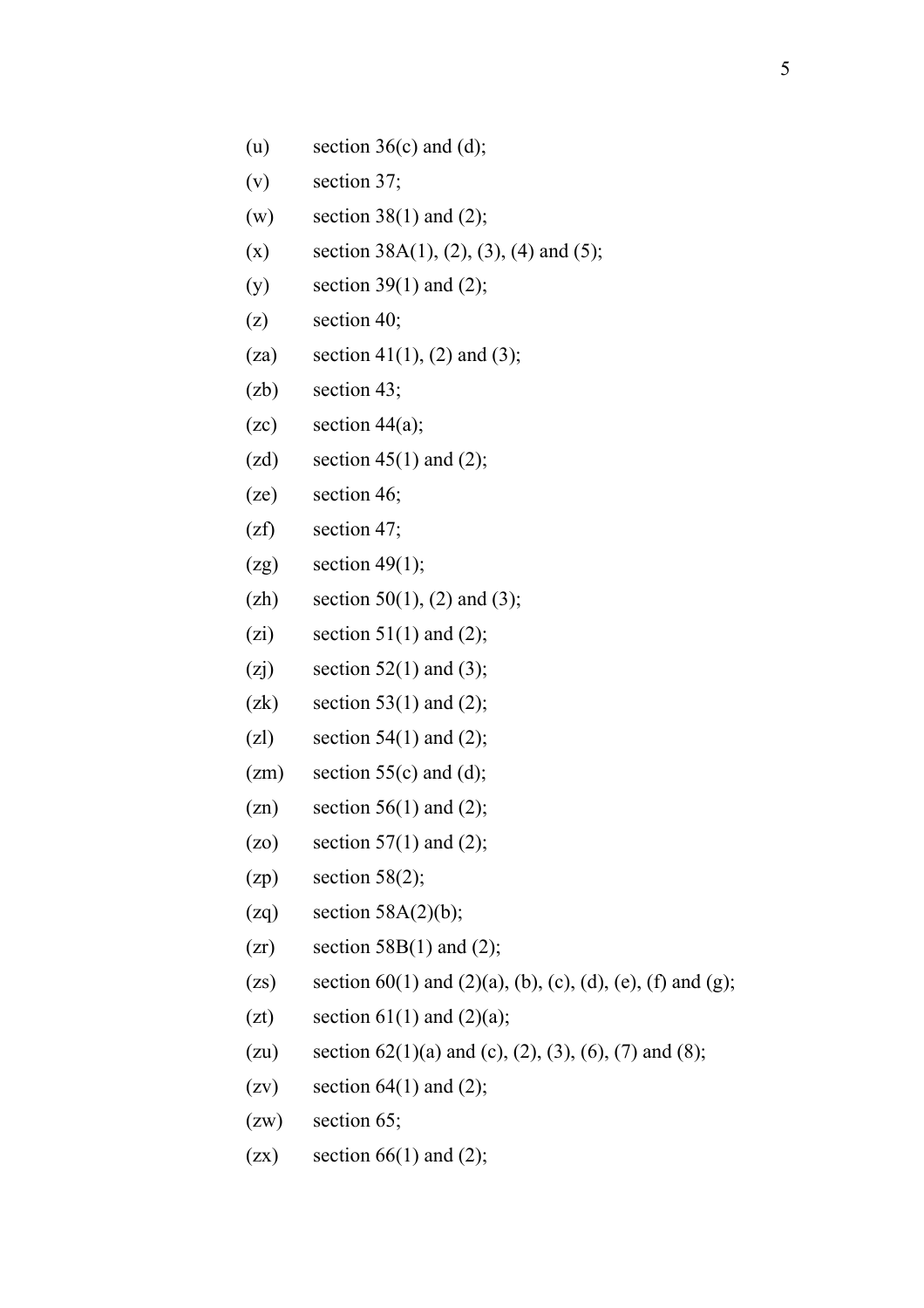- (zy) section 67;
- (zz) section 71;
- (zza) section 72(1), (2) and (3);
- (zzb) section  $72A(1)$  and  $(2)$ ;
- (zzc) section 74(1), (2), (2A), (2B) and (3)(c)(i) and (iii);
- (zzd) section 80;
- (zze) section 81;
- (zzf) section 81A(1), (1A), (2), (3) and (4);
- (zzg) section 81B;
- $(zzh)$  section  $82(1)$ ;
- (zzi) section 83(1), (1A), (2), (3), (4), (5) and (6)(b) and (ii);
- (zzj) section 84(1)(sa), (v) and (za), (2)(a), (b) and (c) and (4);
- $(zzk)$  section  $86A(2)$ ;
- (zzl) section  $87(1)(d)(i)$  and (ha) and (5)(a) and (b).

#### **Education Regulations**

#### <span id="page-16-0"></span>**12. Maximum height of schools**

Regulation 7 of the Education Regulations (Cap. 279 sub. leg.) is amended, in the proviso, by repealing "Director" where it first appears and substituting "Permanent Secretary".

#### <span id="page-16-1"></span>**13. Restriction on furniture to be in any classroom**

Regulation 14 is amended by repealing "Director" where it first appears and substituting "Permanent Secretary".

### <span id="page-16-2"></span>**14. "Permanent Secretary" substituted for "Director"**

The Regulations are amended in the following provisions by repealing "Director" wherever it appears and substituting "Permanent Secretary" –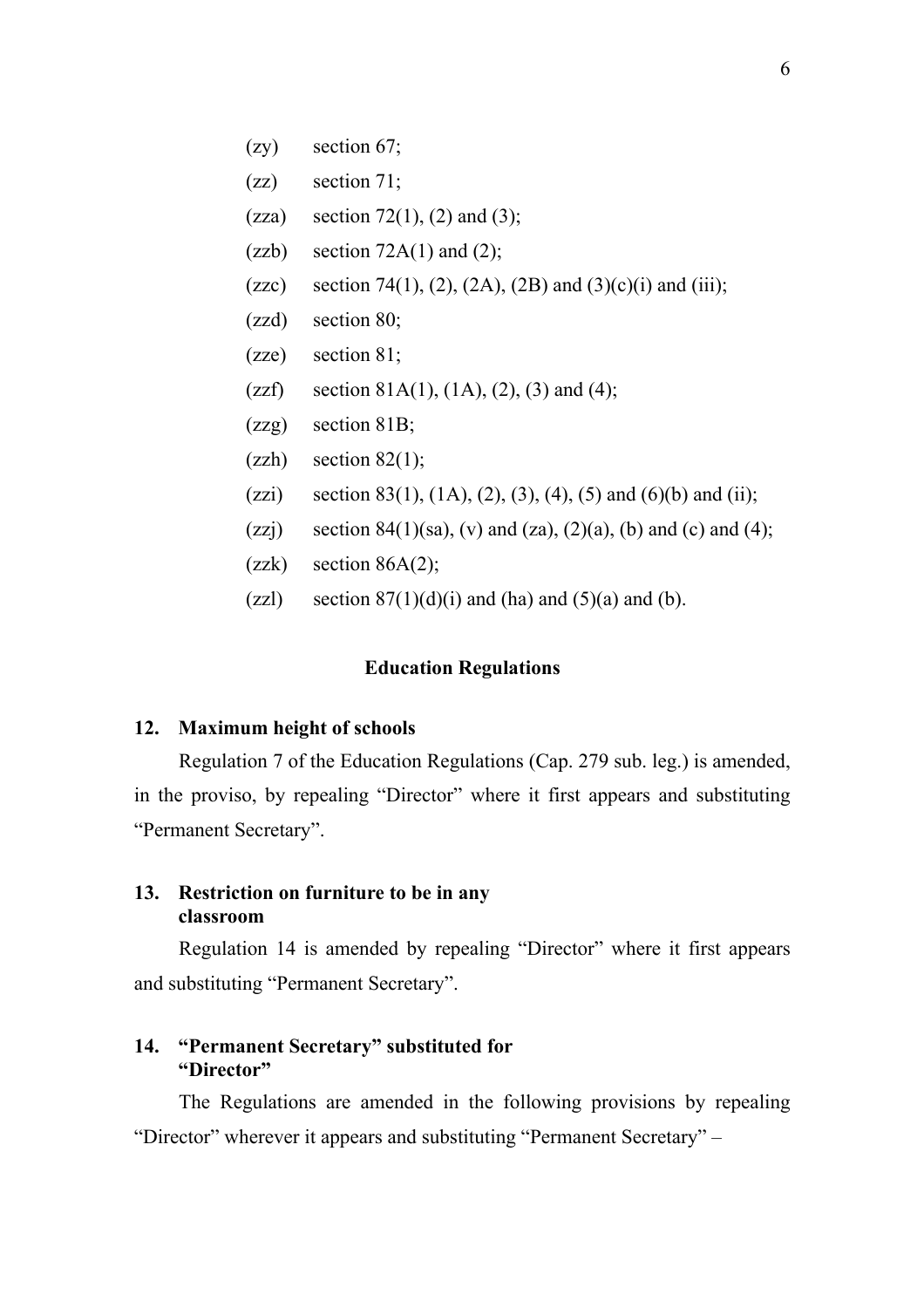- (a) regulation 3;
- (b) regulation 6(b);
- (c) regulation 10;
- (d) regulation  $15(2)(b)$  and  $(3)$ ;
- (e) regulation 16;
- (f) regulation 20;
- (g) regulation  $21(1)$ ;
- (h) regulation 22;
- (i) regulation 23;
- (j) regulation 24;
- (k) regulation 28;
- (l) regulation 31;
- (m) regulation 32;
- (n) regulation 36;
- (o) regulation 37;
- (p) regulation  $40(3)(b)$ ;
- (q) regulation 42;
- (r) regulation 42A;
- (s) regulation  $43(1)$ ;
- (t) regulation 44;
- (u) regulation  $46A(2)$  and (3);
- (v) regulation  $48(2)$ ;
- (w) regulation  $54(1)$ ,  $(2)$  and  $(3)$ ;
- $(x)$  regulation 55(5);
- (y) regulation 56(4), (6) and (7);
- (z) regulation  $57(3)$ ;
- (za) regulation 60;
- $(zb)$  regulation  $60A(1)$ ;
- (zc) regulation  $61(1)$  and  $(2)$ ;
- (zd) regulation  $62(1)$ ;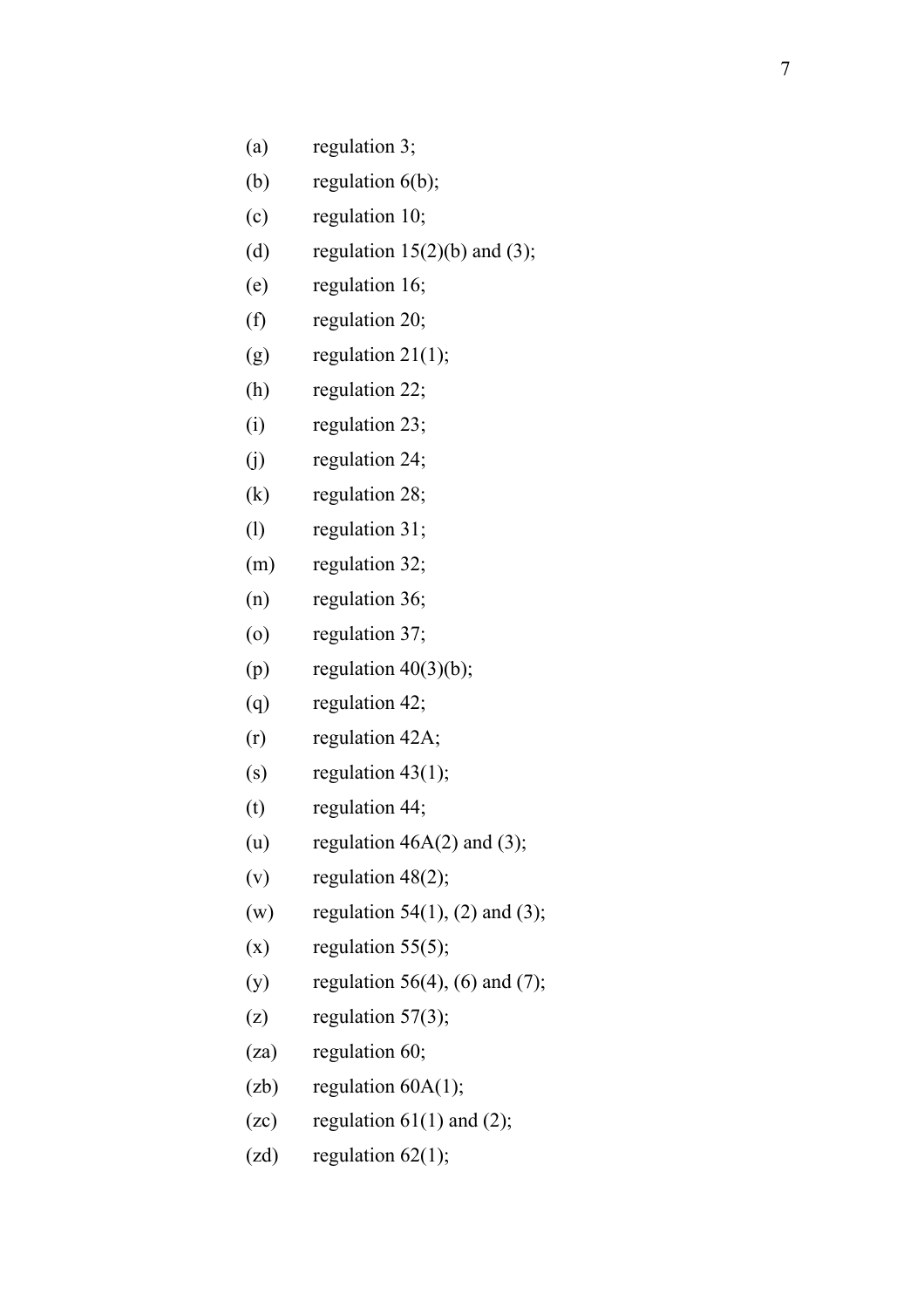- (ze) regulation 64(b);
- (zf) regulation 65;
- (zg) regulation  $66(1)$  and  $(2)$ ;
- (zh) regulation 75(1), (2), (3) and (4);
- (zi) regulation 79;
- (zj) regulation 80;
- (zk) regulation 81;
- (zl) regulation 82;
- (zm) regulation  $83(1)(a)$ , (b) and (c);
- (zn) regulation 85;
- $(20)$  regulation 87(1);
- (zp) regulation 88;
- (zq) regulation  $89(1)$  and (2);
- (zr) regulation 90;
- $(zs)$  regulation 91(2);
- (zt) regulation 92(2), (3), (4), (8), (10) and (12);
- (zu) regulation  $93(2)$ ;
- (zv) regulation 94;
- (zw) regulation  $95(1)$  and (2);
- (zx) regulation  $96(1)$ ;
- (zy) regulation  $97(1)$  and (2);
- (zz) regulation  $98(1)$  and (2);
- (zza) regulation  $99A(1)$ ,  $(2)(a)$  and  $(3)$ ;
- $(zzb)$  regulation  $101(10)$ ;
- (zzc) paragraphs  $(8)$  and  $(9)(a)(i)$ ,  $(b)(i)$  and  $(c)$  of and the definition of "approved" in Part I of the Second Schedule;
- (zzd) paragraph (2) of Part II of the Second Schedule;
- (zze) paragraph (3) of Part III of the Second Schedule;
- (zzf) paragraph (3) of and the definition of "approved" in Part IV of the Second Schedule;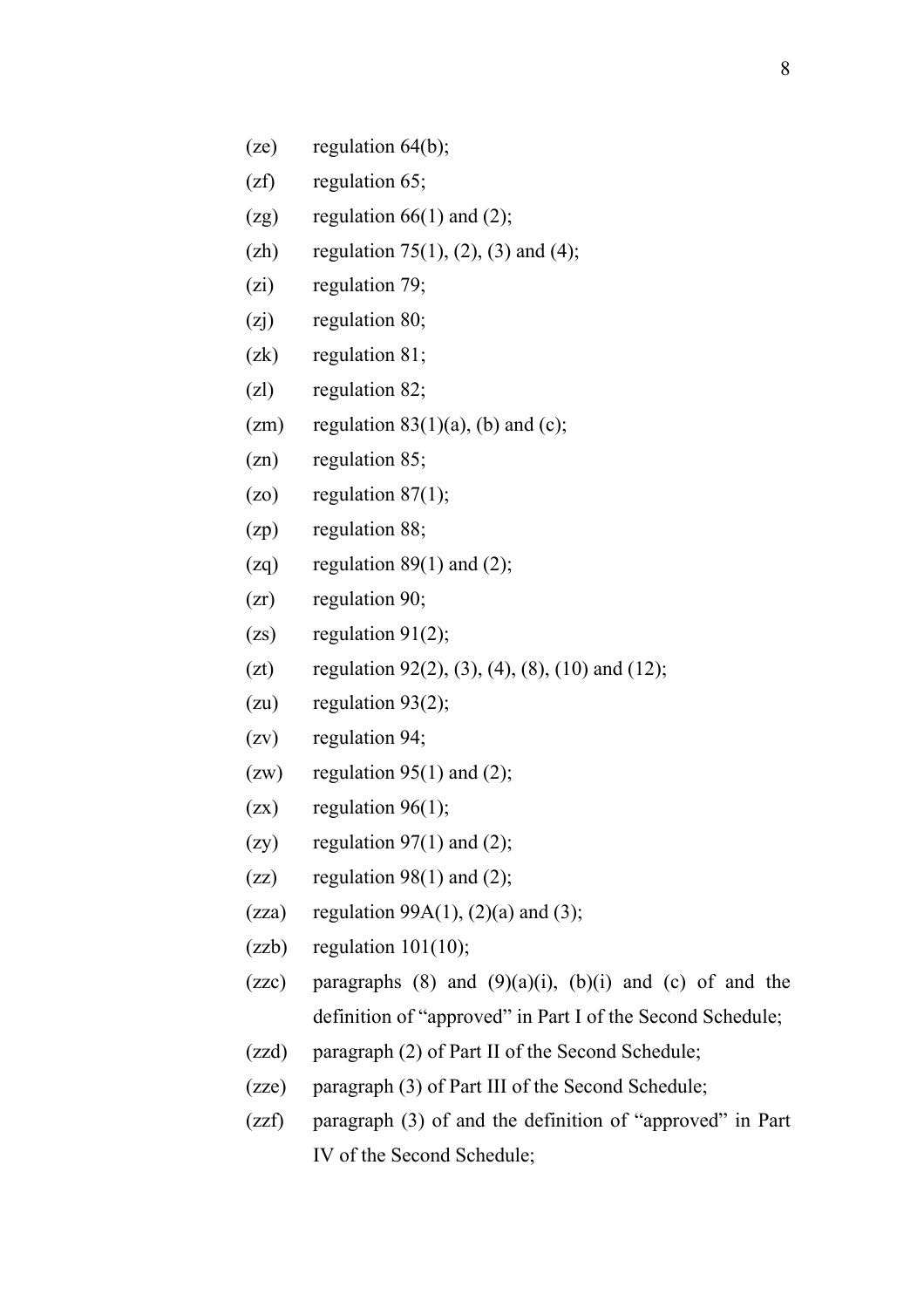(zzg) paragraphs 1 and 2 of Part I of the Fourth Schedule.

#### **Grant Schools Provident Fund Rules**

#### <span id="page-19-0"></span>**15. Board of control**

Rule 4(1) of the Grant Schools Provident Fund Rules (Cap. 279 sub. leg.) is amended by repealing "Director" where it first appears and substituting "Permanent Secretary".

#### <span id="page-19-1"></span>**16. "Permanent Secretary" substituted for "Director"**

The Rules are amended in the following provisions by repealing "Director" wherever it appears and substituting "Permanent Secretary" –

- (a) rule 2(1) (the definition of "continuous contributory service");
- (b) rule  $2(1)$  (the definition of "DSS school");
- (c) rule  $7(1)(f)$  and  $(3)$ ;
- (d) rule  $8(1)$ ,  $(1A)$  and  $(2A)$ ;
- (e) rule  $9(2)$  and  $(6)$ ;
- (f) rule  $13(3)$  and  $(7)(a)$ ;
- (g) rule  $13B(1)$ , (2) and (3);
- (h) rule  $18(1)$  and  $(2A)$ .

#### **Subsidized Schools Provident Fund Rules**

### <span id="page-19-2"></span>**17. "Permanent Secretary" substituted for "Director"**

The Subsidized Schools Provident Fund Rules (Cap. 279 sub. leg.) are amended in the following provisions by repealing "Director" wherever it appears and substituting "Permanent Secretary" –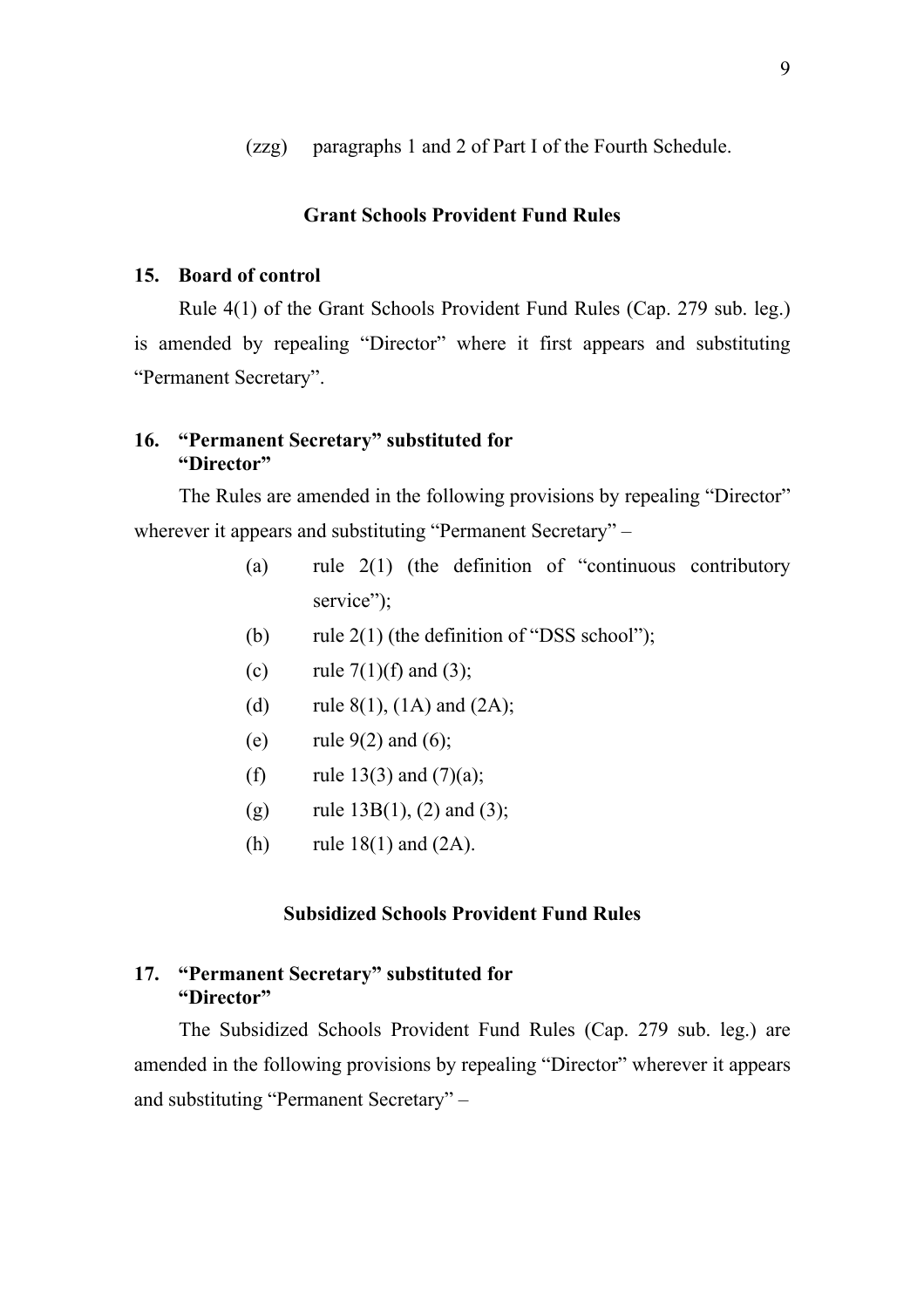- (a) rule 2(1) (the definition of "continuous contributory service");
- (b) rule 2(1) (the definition of "Hong Kong Special Schools Council");
- (c) rule 2(1) (the definition of "Subsidized Primary Schools Council");
- (d) rule 2(1) (the definition of "Subsidized Secondary Schools Council");
- (e) rule  $5(1)(c)$  and  $(3)$ ;
- (f) rule  $7(1)(f)$  and  $(3)$ ;
- (g) rule  $8(1)$ ,  $(1A)$  and  $(2A)$ ;
- (h) rule  $9(2)$  and  $(6)$ ;
- (i) rule 13(3) and  $(7)(a)$ ;
- (i) rule  $13B(3)(a)$ , (b) and (c);
- (k) rule  $15(1)$  and  $(2A)$ .

#### **Education (Amendment) Regulations 1982**

### <span id="page-20-0"></span>**18. Citation and commencement**

Regulation 1(2) of the Education (Amendment) Regulations 1982 (L.N. 237 of 1982) is amended by repealing "Director of Education" and substituting "Permanent Secretary for Education and Manpower".

### <span id="page-20-1"></span>**19. Addition of new regulation 40A**

Regulation 5 is amended, in the new regulation  $40A(2)(b)$ , by repealing "Director" and substituting "Permanent Secretary".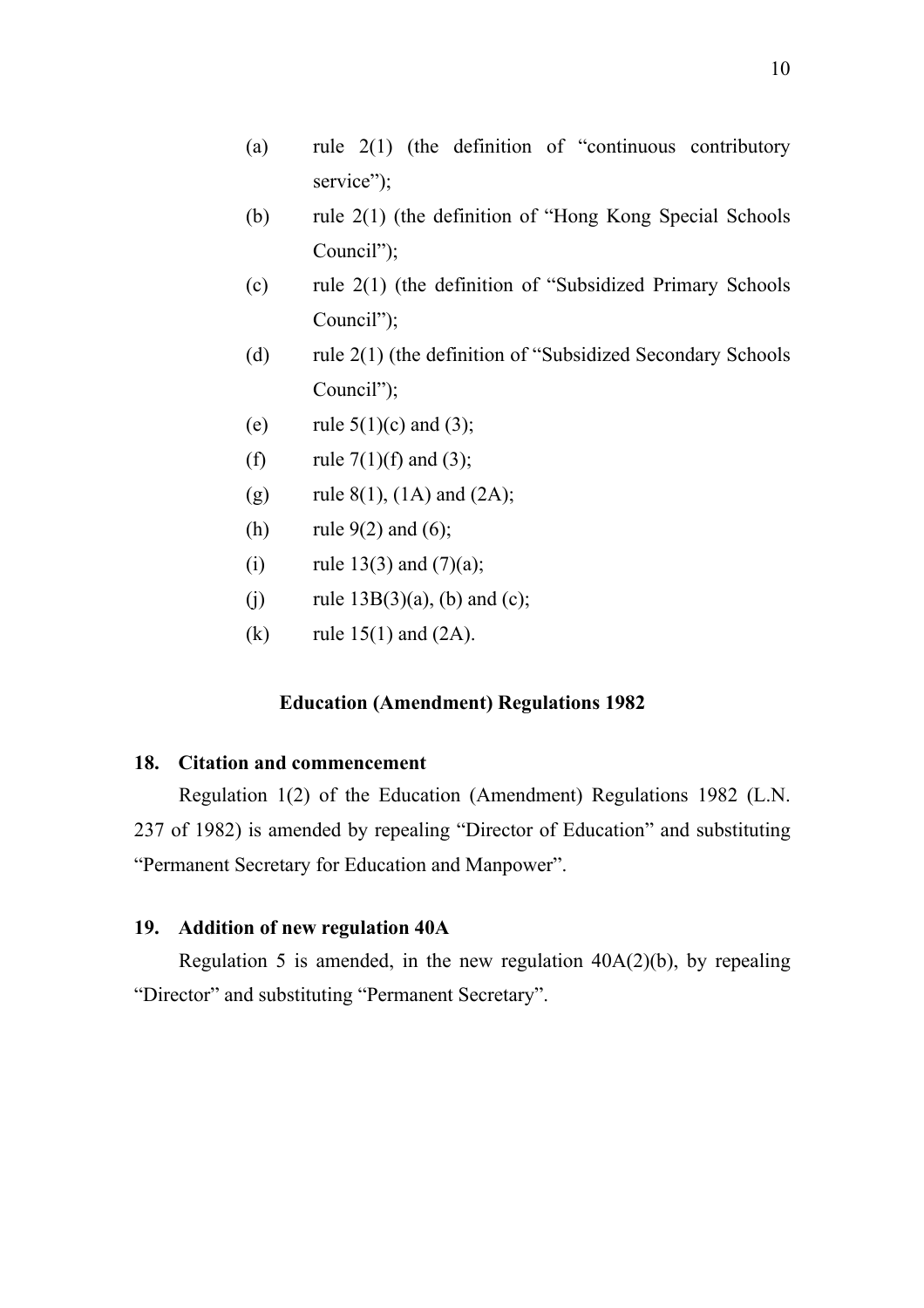### PART 2

#### CONSEQUENTIAL AND RELATED AMENDMENTS

### **Transfer of Businesses (Protection of Creditors) Ordinance**

#### **20. Saving**

Section 10(d) of the Transfer of Businesses (Protection of Creditors) Ordinance (Cap. 49) is amended by repealing "Director of Education Incorporated" and substituting "Permanent Secretary for Education and Manpower Incorporated".

#### **Stamp Duty Ordinance**

#### **21. Interpretation of Part V**

Section 38 of the Stamp Duty Ordinance (Cap. 117) is amended, in paragraph (b) of the definition of "incorporated public officer", by repealing "Director of Education Incorporated" and substituting "Permanent Secretary for Education and Manpower Incorporated".

#### **Places of Public Entertainment Regulations**

### **22. Power of licensing authority to reduce or waive fees**

(1) Regulation 178(1)(b) of the Places of Public Entertainment Regulations (Cap. 172 sub. leg.) is amended by repealing "Director of Education" and substituting "Permanent Secretary for Education and Manpower".

(2) Regulation 178(1)(b) is amended by repealing "that Director" and substituting "the Permanent Secretary for Education and Manpower".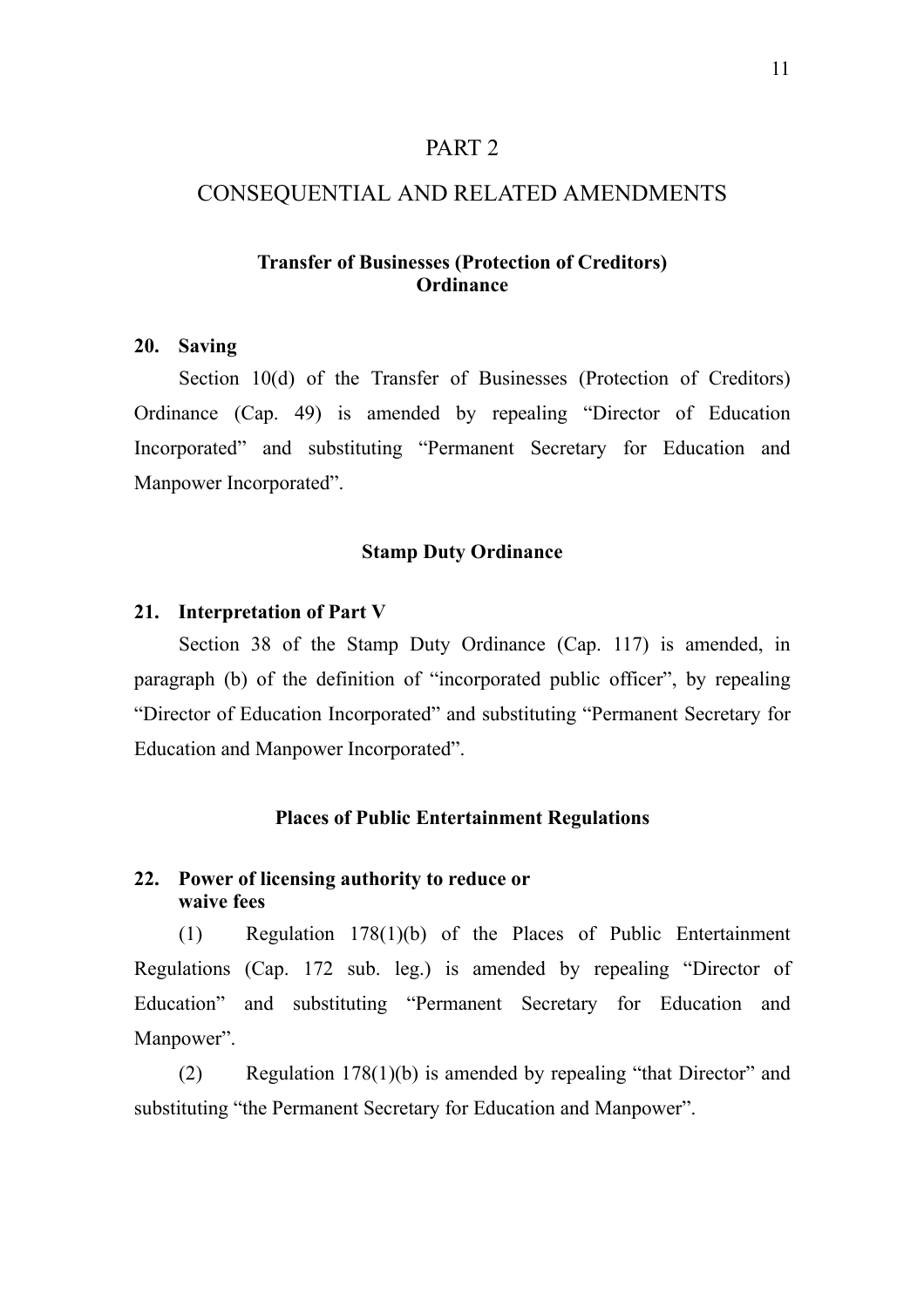### **Hong Kong Examinations and Assessment Authority Ordinance**

### <span id="page-22-0"></span>**23. Members of the Authority**

(1) Schedule 2 to the Hong Kong Examinations and Assessment Authority Ordinance (Cap. 261) is amended, in paragraph (a)(vii), by repealing "Director of Education" and substituting "Permanent Secretary for Education and Manpower".

(2) Schedule 2 is amended by repealing paragraph  $(b)(i)$ .

### **Post Secondary Colleges Ordinance**

#### **24. Interpretation**

(1) Section 2 of the Post Secondary Colleges Ordinance (Cap. 320) is amended by repealing the definition of "Director".

- (2) Section 2 is amended by adding  $-$ 
	- ""Permanent Secretary" ( 常任秘書長 ) means the Permanent

Secretary for Education and Manpower.".

### <span id="page-22-1"></span>**25. "Permanent Secretary" substituted for "Director"**

The Ordinance is amended in the following provisions by repealing "Director" wherever it appears and substituting "Permanent Secretary" –

- (a) section 3;
- (b) section 4;
- (c) section 6(1), (2), (3), (4) and (6)(a);
- (d) section 7;
- (e) section  $8(1)$ ;
- (f) section  $9(1)$ ;
- $(g)$  section 11;
- $(h)$  section 12(2).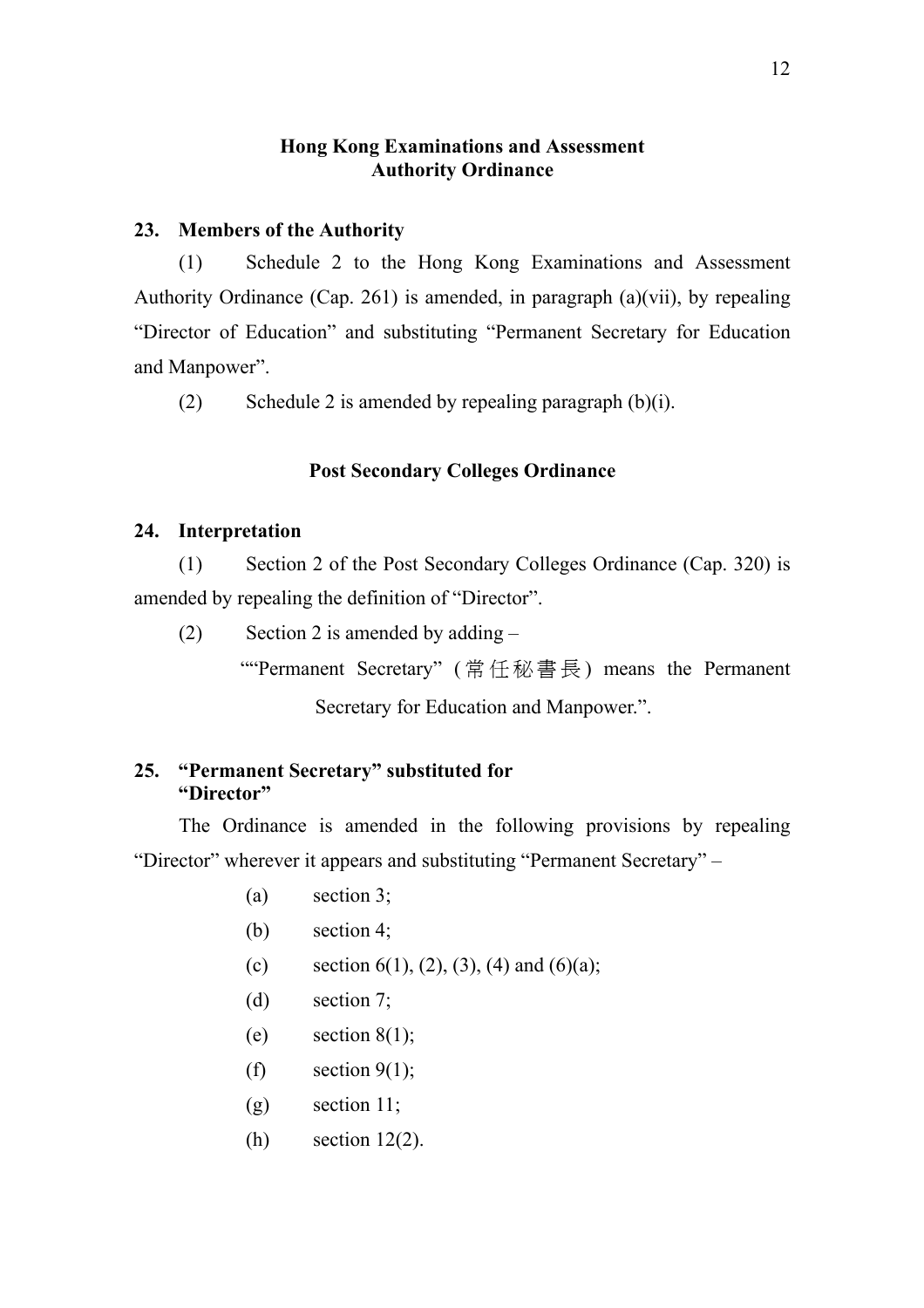#### **Post Secondary Colleges Regulations**

#### **26. Schedule amended**

(1) The Schedule to the Post Secondary Colleges Regulations (Cap. 320 sub. leg.) is amended, in Forms 1, 2 and 3, by repealing "Director of Education" wherever it appears and substituting "Permanent Secretary for Education and Manpower".

(2) The Schedule is amended, in Forms 1, 2 and 3, by repealing "Education Department" wherever it appears and substituting "Education and Manpower Bureau".

#### <span id="page-23-0"></span>**27. "Permanent Secretary" substituted for "Director"**

The Regulations are amended in the following provisions by repealing "Director" wherever it appears and substituting "Permanent Secretary" –

- (a) regulation  $2(e)(i)$  and  $(h)(i)$  and  $(ii)$ ;
- (b) regulation  $3(1)$ ;
- (c) regulation  $4(1)$  and  $(2)$ ;
- (d) regulation  $6(2)$ ;
- (e) regulation  $8(2)$ ;
- (f) regulation 9(2).

#### **The Ombudsman Ordinance**

### **28. Organizations to which this Ordinance applies**

Schedule 1 to The Ombudsman Ordinance (Cap. 397) is amended, in Part I, by repealing "Education Department.".

#### <span id="page-23-1"></span>**29. Saving and transitional provisions**

Despite the amendment to The Ombudsman Ordinance (Cap. 397) effected by section 28, the provisions of The Ombudsman Ordinance (Cap. 397) in force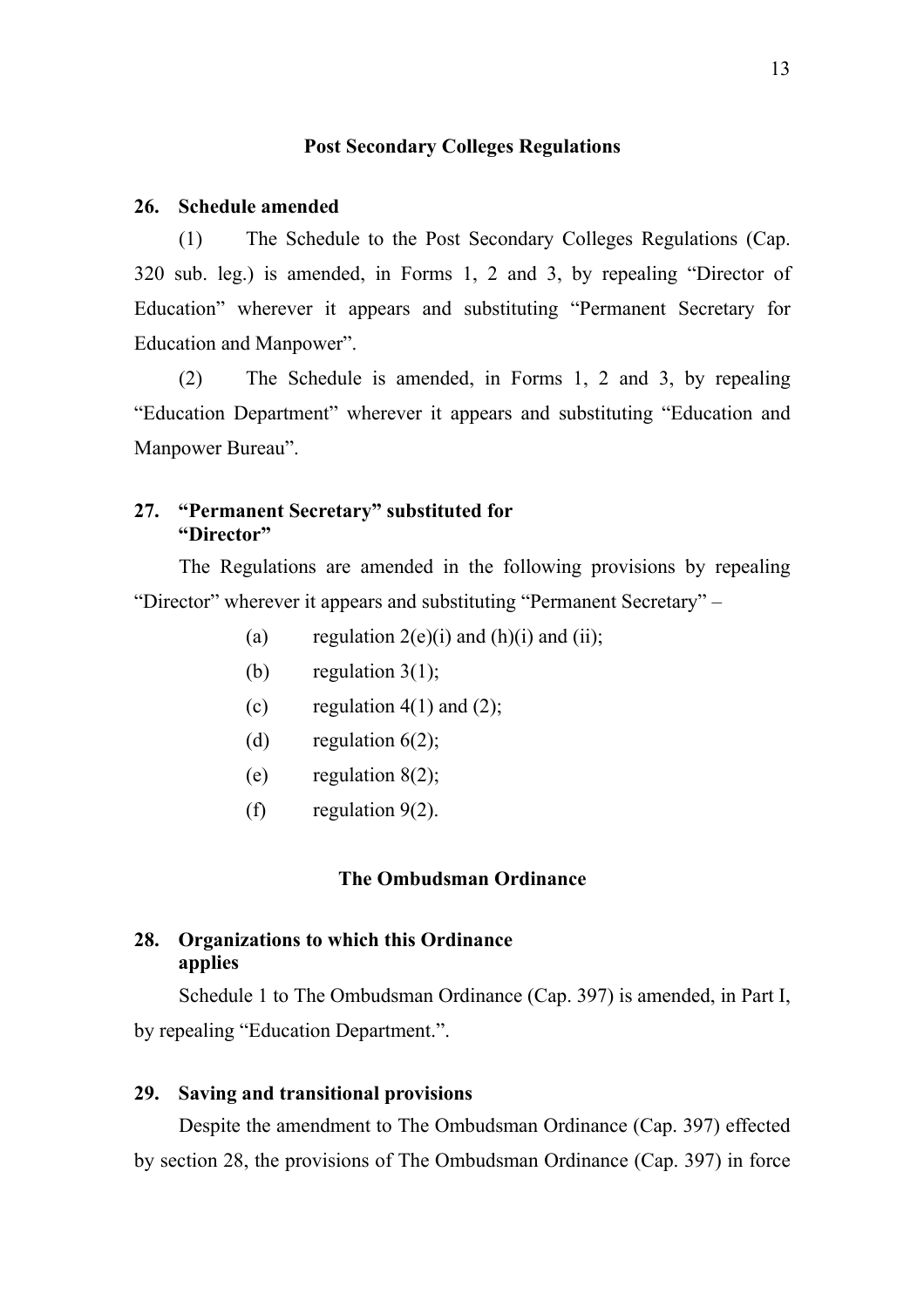immediately before the date of commencement of this Ordinance that apply to any action taken by or on behalf of the Education Department before that date in the exercise of its administrative functions shall apply to the Education and Manpower Bureau as if the action had been taken by or on behalf of the Education and Manpower Bureau.

#### **Education Scholarships Fund Ordinance**

#### **30. Interpretation**

(1) Section 2 of the Education Scholarships Fund Ordinance (Cap. 1085) is amended by repealing the definition of "Director".

(2) Section 2 is amended by adding  $-$ 

""Permanent Secretary" ( 常任秘書長 ) means the Permanent Secretary for Education and Manpower;".

(3) Section 2 is amended, in the definition of "Trustee", by repealing "Director of Education" and substituting "Permanent Secretary".

#### **31. Establishment and vesting of fund**

(1) Section 3(1) is amended by repealing "Director" and substituting "Permanent Secretary".

(2) Section 3(3) is amended by repealing "Director" where it first appears and substituting "Permanent Secretary".

(3) Section 3(3) is amended by repealing "Director of Education" where it twice appears and substituting "Permanent Secretary for Education and Manpower".

#### **32. "Permanent Secretary" substituted for "Director"**

The Ordinance is amended in the following provisions by repealing "Director" wherever it appears and substituting "Permanent Secretary" –

(a) section  $5(2)(a)$ ;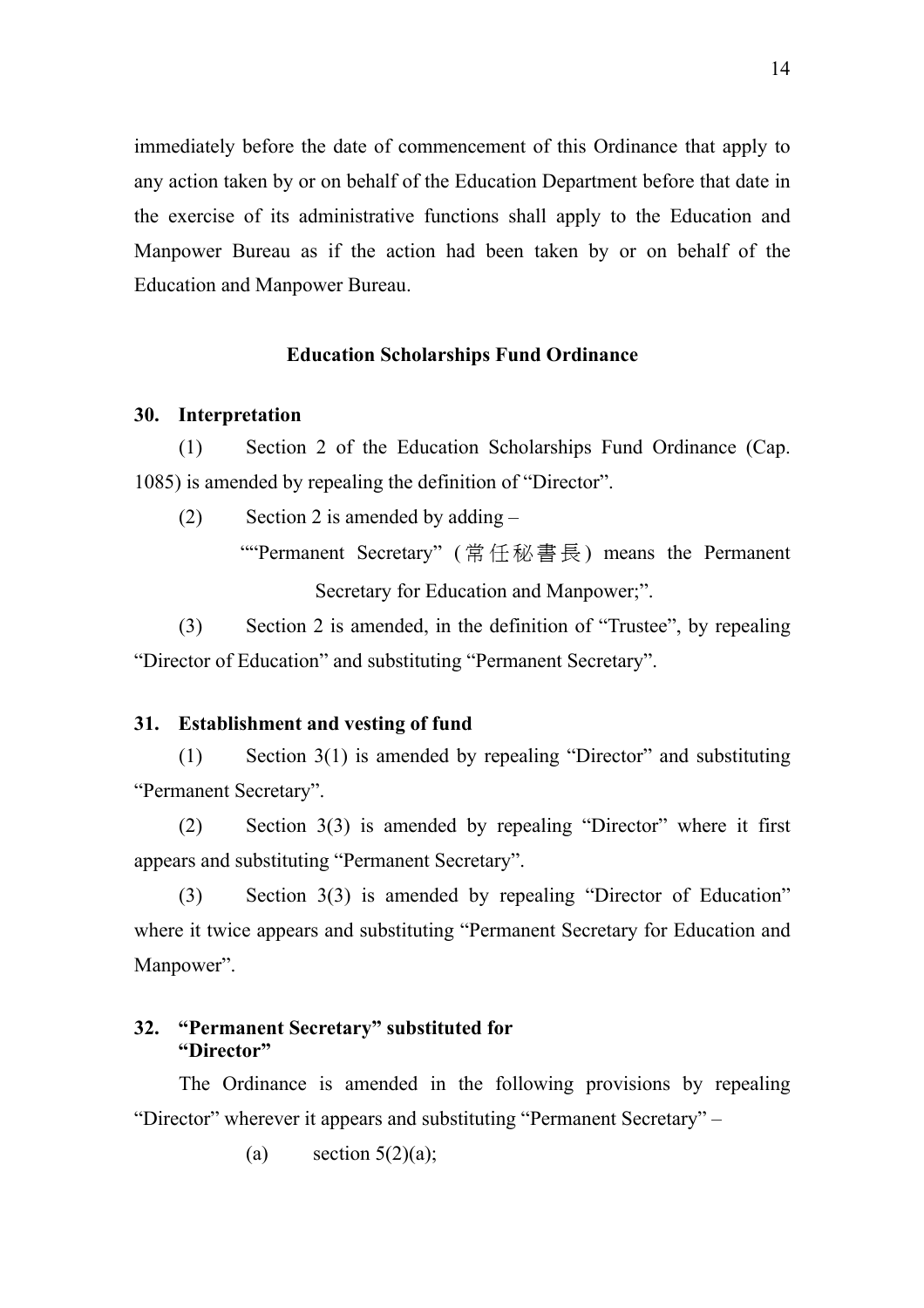(b) section  $8(3)$ ;

(c) section  $11(2)$ ;

- (d) section  $13(5)$ ;
- (e) section  $14(3)$ ;
- (f) section  $17(1)$ ;
- $(g)$  section 18(d);
- (h) section 19(3).

#### **33. Sections added**

The following are added –

### <span id="page-25-0"></span>"**23. Saving and transitional provisions relating to the Education Reorganization (Miscellaneous Amendments) Ordinance 2002**

 $(1)$  In this section and section 24 –

"Amended Ordinance" (經修訂條例) means this Ordinance as amended by

the Education Reorganization (Miscellaneous Amendments) Ordinance  $2002$  ( of  $2002$ );

"date of commencement" (生效日期) means the date of commencement of the Education Reorganization (Miscellaneous Amendments) Ordinance 2002 ( of 2002).

(2) A reference in section 24 to property, rights and liabilities of the corporation sole known as the "Director of Education" is a reference  $to -$ 

- (a) property and assets of every description (whether tangible or intangible) and rights and liabilities of every description (whether present or future, actual or contingent);
- (b) property wherever situated or rights and liabilities under the law of any place.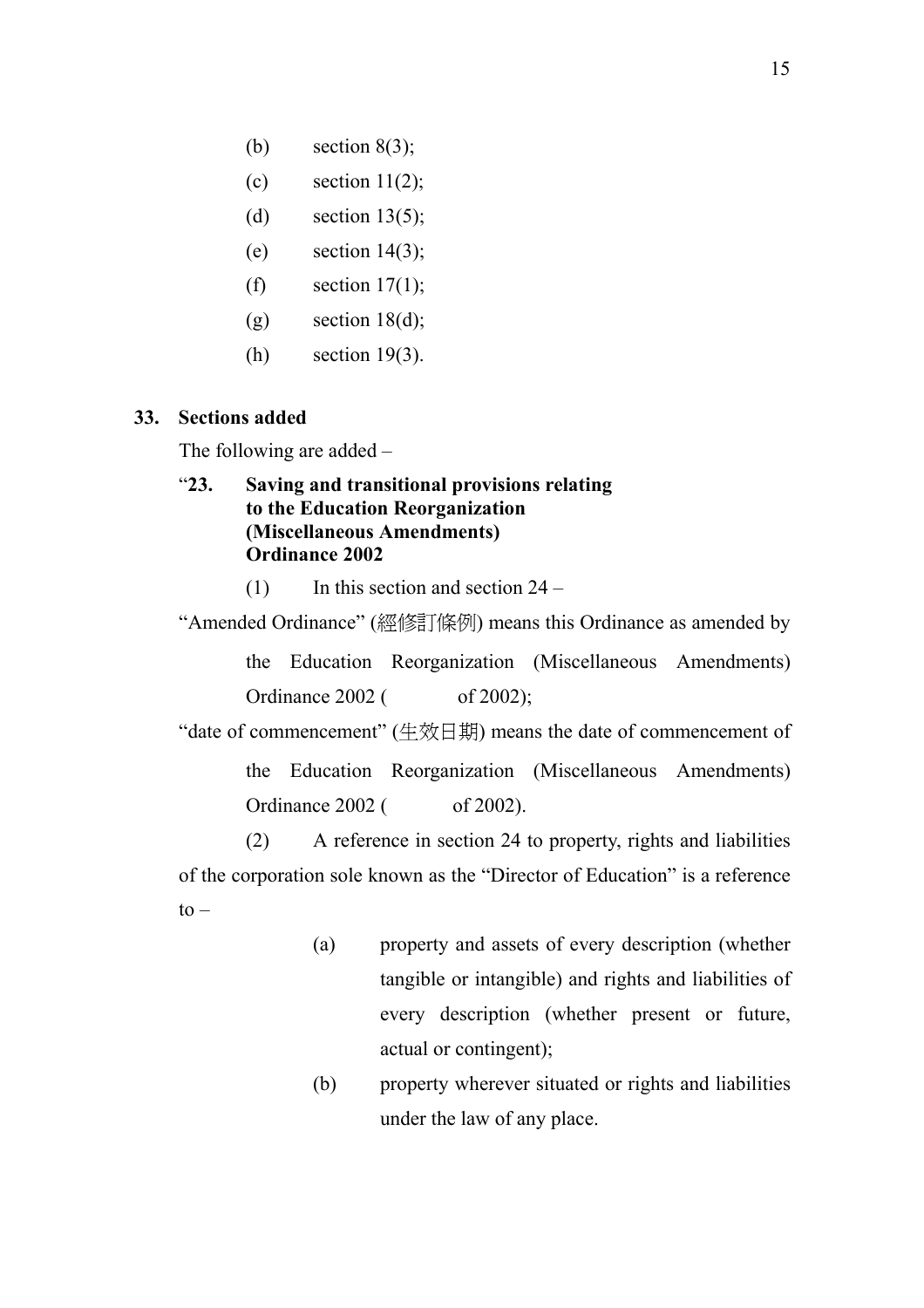(3) The corporation sole known as the "Permanent Secretary for Education and Manpower" constituted by section 3(3) of the Amended Ordinance is deemed to be a continuation of and the same legal entity as the corporation sole known as the "Director of Education" constituted by section 3(3) of this Ordinance before the date of commencement.

(4) The enactment of the Education Reorganization (Miscellaneous Amendments) Ordinance  $2002$  ( of 2002) does not affect the legality and validity of anything done by the corporation sole known as the "Director of Education" before the date of commencement.

### <span id="page-26-0"></span>**24. Provisions incidental and supplemental to section 23**

(1) The provisions in this section are for the avoidance of doubt and apply without limiting the generality of section 23 and to the extent that they are appropriate in the circumstances and consistent with this Ordinance.

(2) As from the date of commencement, all property, rights and liabilities to which the corporation sole known as the "Director of Education" was entitled or subject immediately before that date are deemed to be vested, without any actual transfer or conveyance, in the corporation sole known as the "Permanent Secretary for Education and Manpower".

(3) A reference to the corporation sole known as the "Director of Education" –

- (a) in any agreement, arrangement or contract or in any deed, bond or any other instrument;
- (b) in any process or other document issued, prepared or employed for the purpose of any proceeding before a court, tribunal or similar body; and
- (c) in any other document whatsoever (other than an enactment) relating to or affecting any property,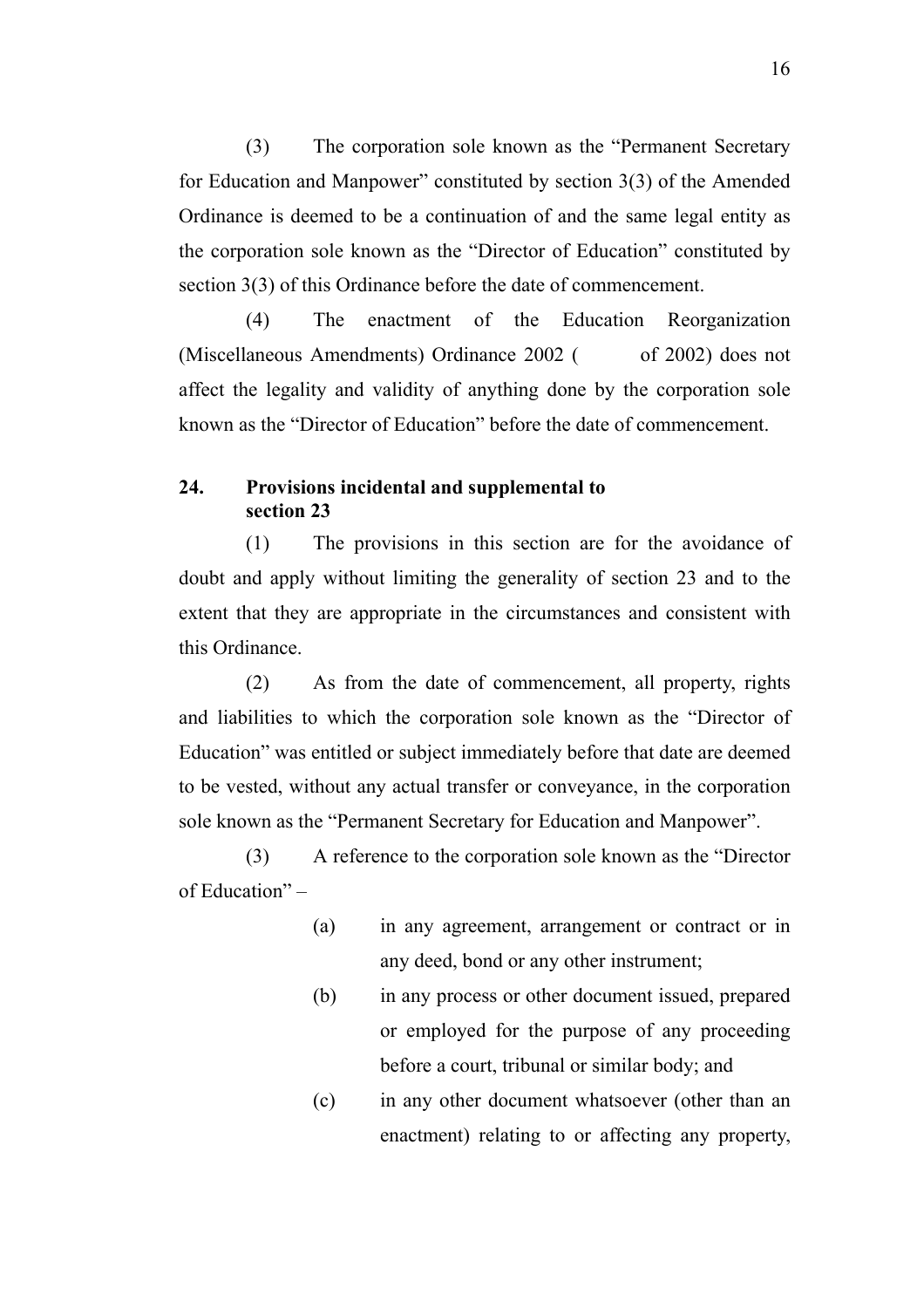right or liability of the corporation sole known as the "Director of Education" which vests in the corporation sole known as the "Permanent Secretary for Education and Manpower" by virtue of subsection (2),

shall be taken as from the date of commencement as referring to the corporation sole known as the "Permanent Secretary for Education and Manpower".

(4) The record of property of the corporation sole known as the "Director of Education" immediately before the date of commencement that is in the form of any entry in the books of a bank, company or other corporation is to be transferred in those books to the corporation sole known as the "Permanent Secretary for Education and Manpower" on the request of the corporation sole known as the "Permanent Secretary for Education and Manpower" by the bank, company or other corporation.

(5) The corporation sole known as the "Permanent Secretary for Education and Manpower" may sue on, recover or enforce any property or right vested in it under subsection (2) and may be sued for any liabilities to which it is subject under that subsection.

(6) The corporation sole known as the "Permanent Secretary for Education and Manpower" may sue on, recover or enforce a chose in action vested in it under subsection (2) without having to give a notice of transfer to the person bound by the chose in action.

(7) Any claim by or against the corporation sole known as the "Director of Education" in any judicial or administrative proceedings that is subsisting immediately before the date of commencement does not abate by reason of the enactment of the Education Reorganization (Miscellaneous Amendments) Ordinance  $2002$  ( of 2002) and may be continued or enforced by or against the corporation sole known as the "Permanent Secretary for Education and Manpower".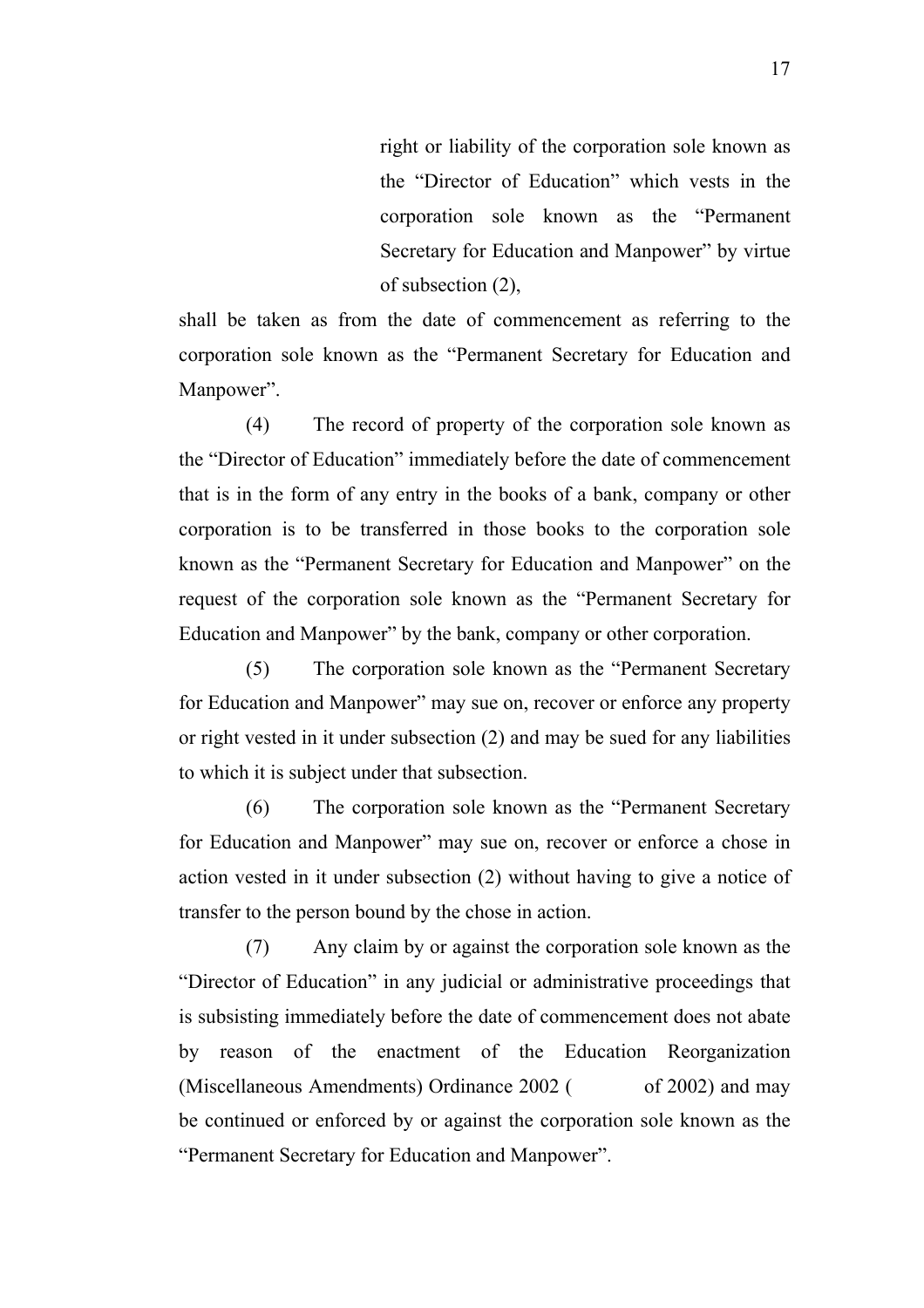(8) In any judicial or administrative proceedings that is subsisting immediately before the date of commencement in which the corporation sole known as the "Director of Education" is a party, the corporation sole known as the "Permanent Secretary for Education and Manpower" shall, on and from that date, substitute for the corporation sole known as the "Director of Education" as that party.

(9) This section and section 23 shall not be construed as giving validity, continuing in force or giving effect to any or all of the following –

- (a) anything that could not have validly been done or given effect to under an enactment amended or repealed by the Education Reorganization (Miscellaneous Amendments) Ordinance 2002  $\frac{\text{of } 2002}{\text{or}}$
- (b) anything done otherwise than in the lawful exercise of a power or performance of a duty.

(10) This section and section 23 are in addition to and not in derogation from section 23 of the Interpretation and General Clauses Ordinance (Cap. 1).".

#### **Director of Education Incorporation Ordinance**

#### <span id="page-28-0"></span>**34. Long title amended**

The long title of the Director of Education Incorporation Ordinance (Cap. 1098) is amended by repealing "Director of Education" and substituting "Permanent Secretary for Education and Manpower".

#### <span id="page-28-1"></span>**35. Short title**

Section 1 is amended by repealing "Director of Education" and substituting "Permanent Secretary for Education and Manpower".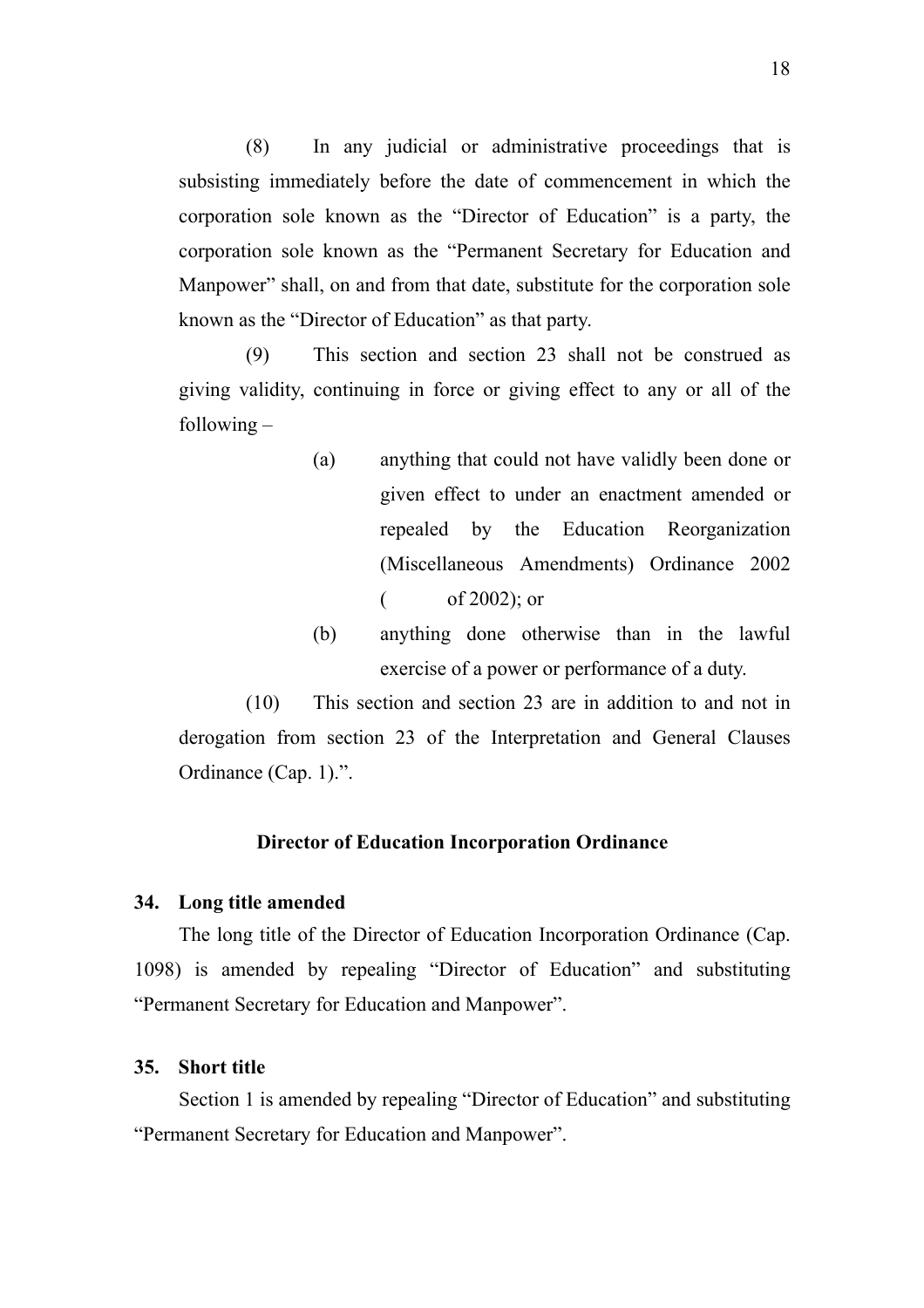### <span id="page-29-0"></span>**36. Permanent Secretary for Education and Manpower constituted a corporation sole**

Section 2 is amended by repealing "Director of Education" where it twice appears and substituting "Permanent Secretary for Education and Manpower".

### **37. Power of corporation to act as trustee, etc.**

Section 4 is amended by repealing "Education Department" and substituting "Education and Manpower Bureau".

#### <span id="page-29-1"></span>**38. Accounts, audit and annual report**

Section 8(4) is amended by repealing "Director of Education" and substituting "Permanent Secretary for Education and Manpower".

#### **39. Sections added**

The following are added –

## <span id="page-29-2"></span>"**9. Saving and transitional provisions relating to the Education Reorganization (Miscellaneous Amendments) Ordinance 2002**

 $(1)$  In this section and section  $10 -$ 

"Amended Ordinance" (經修訂條例) means this Ordinance as amended by the Education Reorganization (Miscellaneous Amendments) Ordinance 2002 ( of 2002);

"date of commencement" (生效日期) means the date of commencement of

the Education Reorganization (Miscellaneous Amendments) Ordinance 2002 ( of 2002).

(2) A reference in section 10 to property, rights and liabilities of the corporation sole known as the "Director of Education Incorporated" is a reference to –

> (a) property and assets of every description (whether tangible or intangible) and rights and liabilities of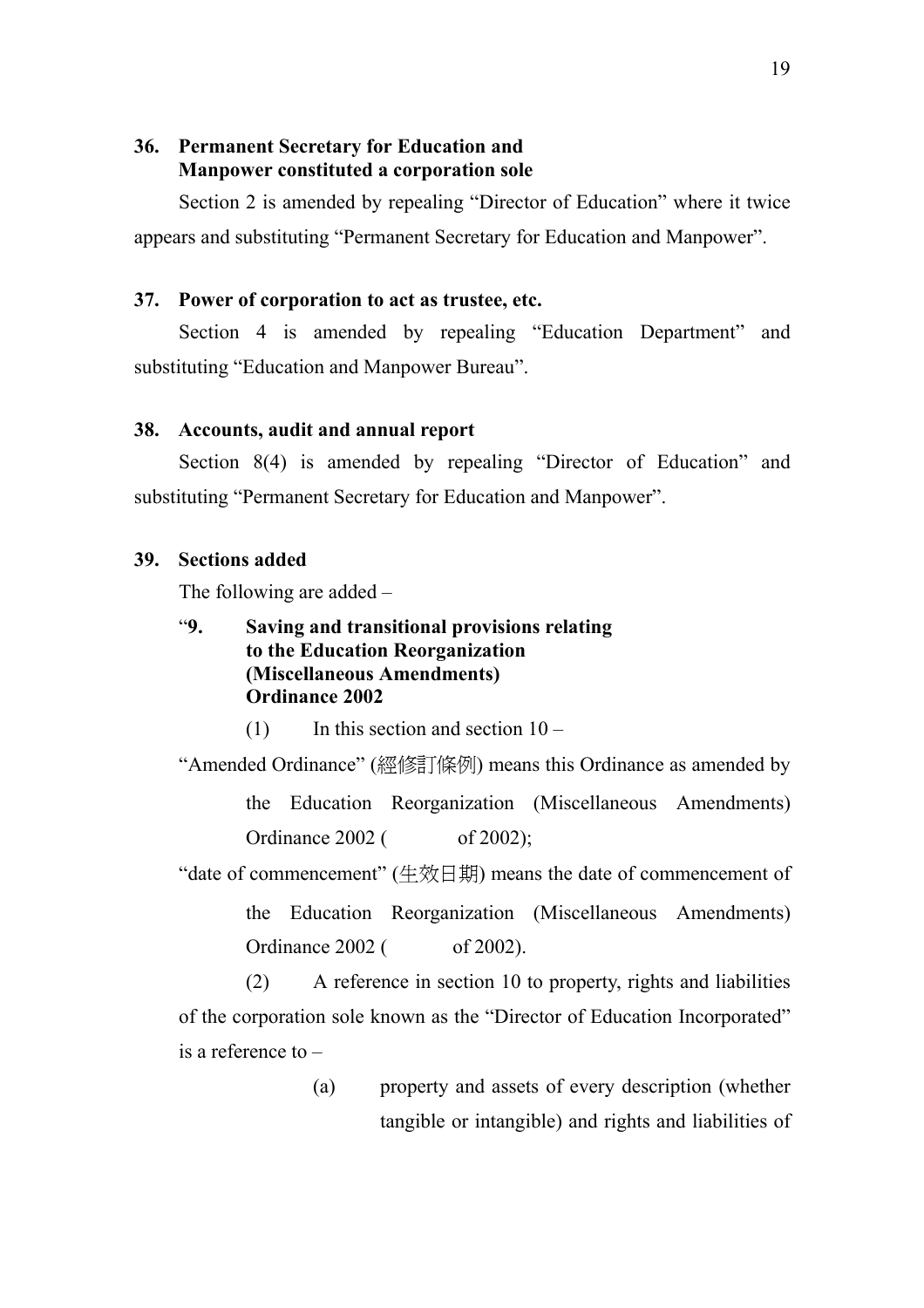every description (whether present or future, actual or contingent);

(b) property wherever situated or rights and liabilities under the law of any place.

(3) The corporation sole known as the "Permanent Secretary for Education and Manpower Incorporated" constituted by section 2 of the Amended Ordinance is deemed to be a continuation of and the same legal entity as the corporation sole known as the "Director of Education Incorporated" constituted by section 2 of this Ordinance before the date of commencement.

(4) The enactment of the Education Reorganization (Miscellaneous Amendments) Ordinance 2002 ( of 2002) does not affect the legality and validity of anything done by the corporation sole known as the "Director of Education Incorporated" before the date of commencement.

#### <span id="page-30-0"></span>**10. Provisions incidental and supplemental to section 9**

(1) The provisions in this section are for the avoidance of doubt and apply without limiting the generality of section 9 and to the extent that they are appropriate in the circumstances and consistent with this Ordinance.

(2) As from the date of commencement, all property, rights and liabilities to which the corporation sole known as the "Director of Education Incorporated" was entitled or subject immediately before that date are deemed to be vested, without any actual transfer or conveyance, in the corporation sole known as the "Permanent Secretary for Education and Manpower Incorporated".

(3) A reference to the corporation sole known as the "Director of Education Incorporated" –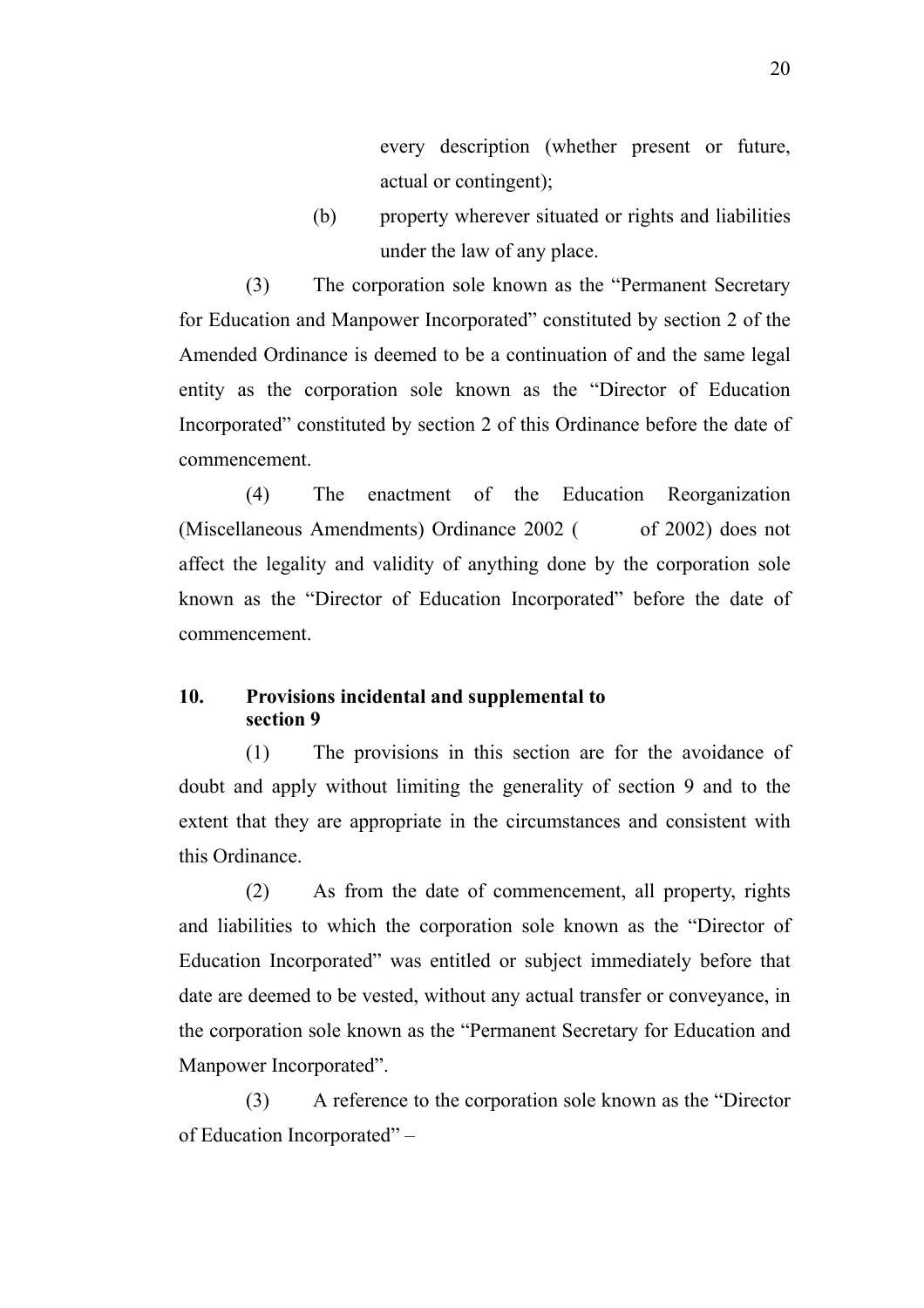- (a) in any agreement, arrangement or contract or in any deed, bond or any other instrument;
- (b) in any process or other document issued, prepared or employed for the purpose of any proceeding before a court, tribunal or similar body; and
- (c) in any other document whatsoever (other than an enactment) relating to or affecting any property, right or liability of the corporation sole known as the "Director of Education Incorporated" which vests in the corporation sole known as the "Permanent Secretary for Education and Manpower Incorporated" by virtue of subsection (2),

shall be taken as from the date of commencement as referring to the corporation sole known as the "Permanent Secretary for Education and Manpower Incorporated".

(4) The record of property of the corporation sole known as the "Director of Education Incorporated" immediately before the date of commencement that is in the form of any entry in the books of a bank, company or other corporation is to be transferred in those books to the corporation sole known as the "Permanent Secretary for Education and Manpower Incorporated" on the request of the corporation sole known as the "Permanent Secretary for Education and Manpower Incorporated" by the bank, company or other corporation.

(5) Where the corporation sole known as the "Director of Education Incorporated" is the trustee of any trust, the corporation sole known as the "Permanent Secretary for Education and Manpower Incorporated" shall effective on the date of commencement continue as trustee of that trust in substitution of the corporation sole known as the "Director of Education Incorporated".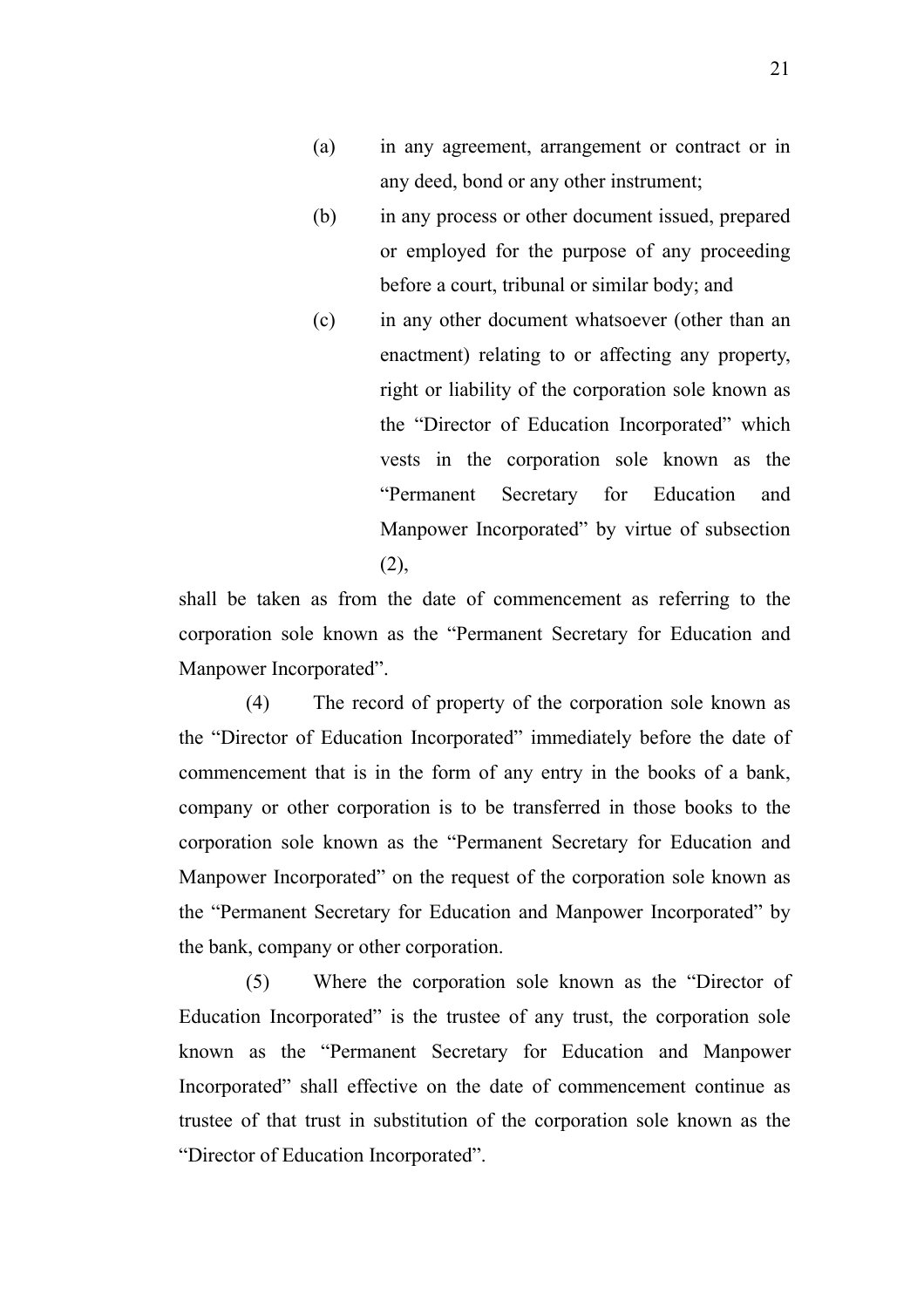(6) The corporation sole known as the "Permanent Secretary for Education and Manpower Incorporated" may sue on, recover or enforce any property or right vested in it under subsection (2) and may be sued for any liabilities to which it is subject under that subsection.

(7) The corporation sole known as the "Permanent Secretary for Education and Manpower Incorporated" may sue on, recover or enforce a chose in action vested in it under subsection (2) without having to give a notice of transfer to the person bound by the chose in action.

(8) Any claim by or against the corporation sole known as the "Director of Education Incorporated" in any judicial or administrative proceedings that is subsisting immediately before the date of commencement does not abate by reason of the enactment of the Education Reorganization (Miscellaneous Amendments) Ordinance 2002 (ordinance 2002) 2002) and may be continued or enforced by or against the corporation sole known as the "Permanent Secretary for Education and Manpower Incorporated".

(9) In any judicial or administrative proceedings that is subsisting immediately before the date of commencement in which the corporation sole known as the "Director of Education Incorporated" is a party, the corporation sole known as the "Permanent Secretary for Education and Manpower Incorporated" shall, on and from that date, substitute for the corporation sole known as the "Director of Education Incorporated" as that party.

(10) This section and section 9 shall not be construed as giving validity, continuing in force or giving effect to any or all of the following –

> (a) anything that could not have validly been done or given effect to under an enactment amended or repealed by the Education Reorganization (Miscellaneous Amendments) Ordinance 2002  $\frac{\text{of } 2002}{\text{or}}$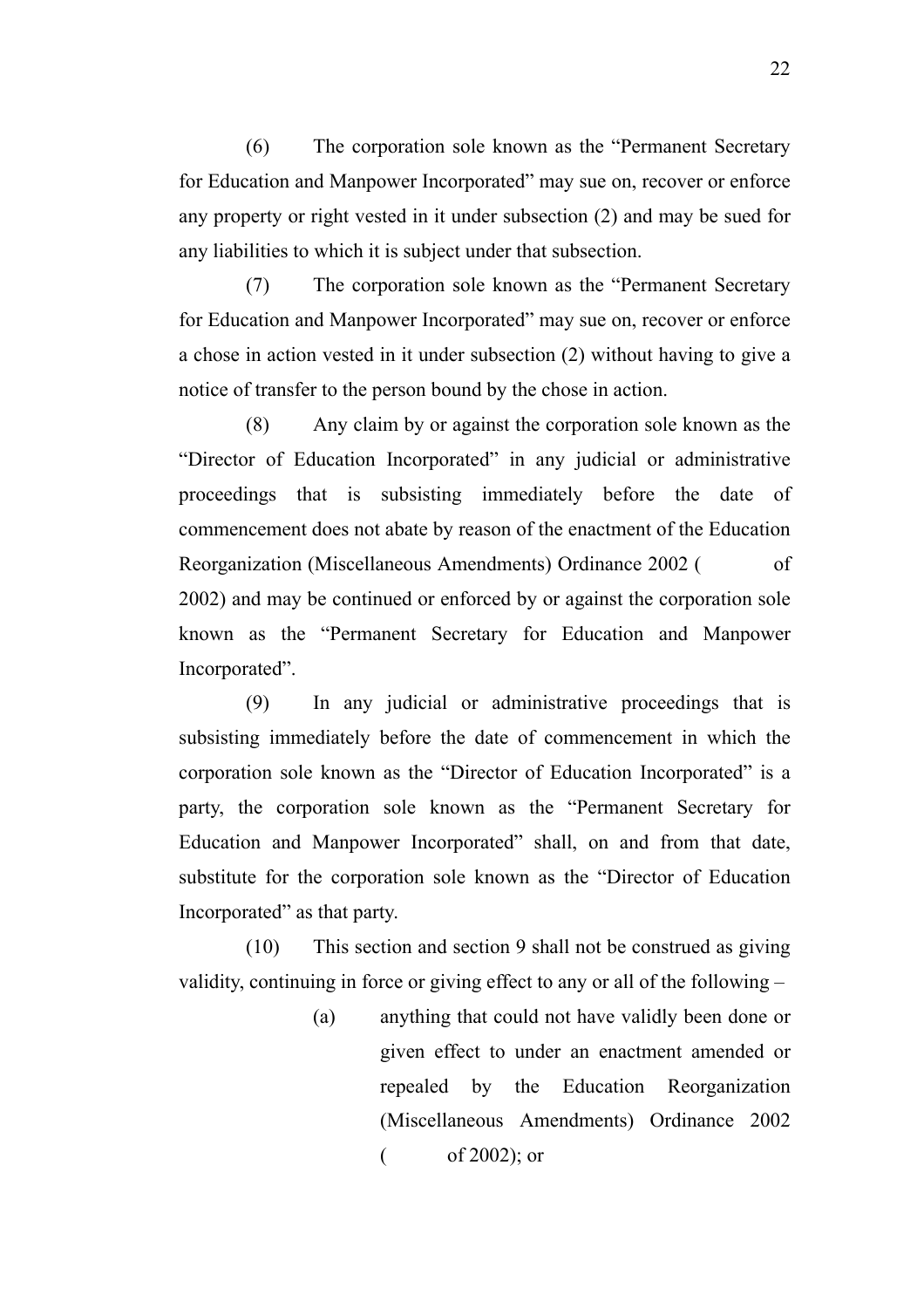(b) anything done otherwise than in the lawful exercise of a power or performance of a duty.

(11) This section and section 9 are in addition to and not in derogation from section 23 of the Interpretation and General Clauses Ordinance (Cap. 1).".

### **St. Paul's College Council Incorporation Ordinance**

#### <span id="page-33-0"></span>**40. Power of corporation**

Section 4(1)(h) of the St. Paul's College Council Incorporation Ordinance (Cap. 1102) is amended by repealing "Education Department" and substituting "Education and Manpower Bureau".

### **Miscellaneous references to "Director of Education"**

### **41. Amendment of references to "Director of Education"**

The provisions specified in column 3 of the Schedule are amended by repealing "Director of Education" wherever it appears and substituting "Permanent Secretary for Education and Manpower".

### PART 3

## SAVING AND TRANSITIONAL PROVISIONS RELATING TO THE BOARD OF EDUCATION, THE DIRECTOR OF EDUCATION AND THE EDUCATION DEPARTMENT

- <span id="page-33-1"></span>**42. Saving and transitional provisions relating to the Board of Education, the Director of Education and the Education Department**
	- (1) In this section and section  $43 -$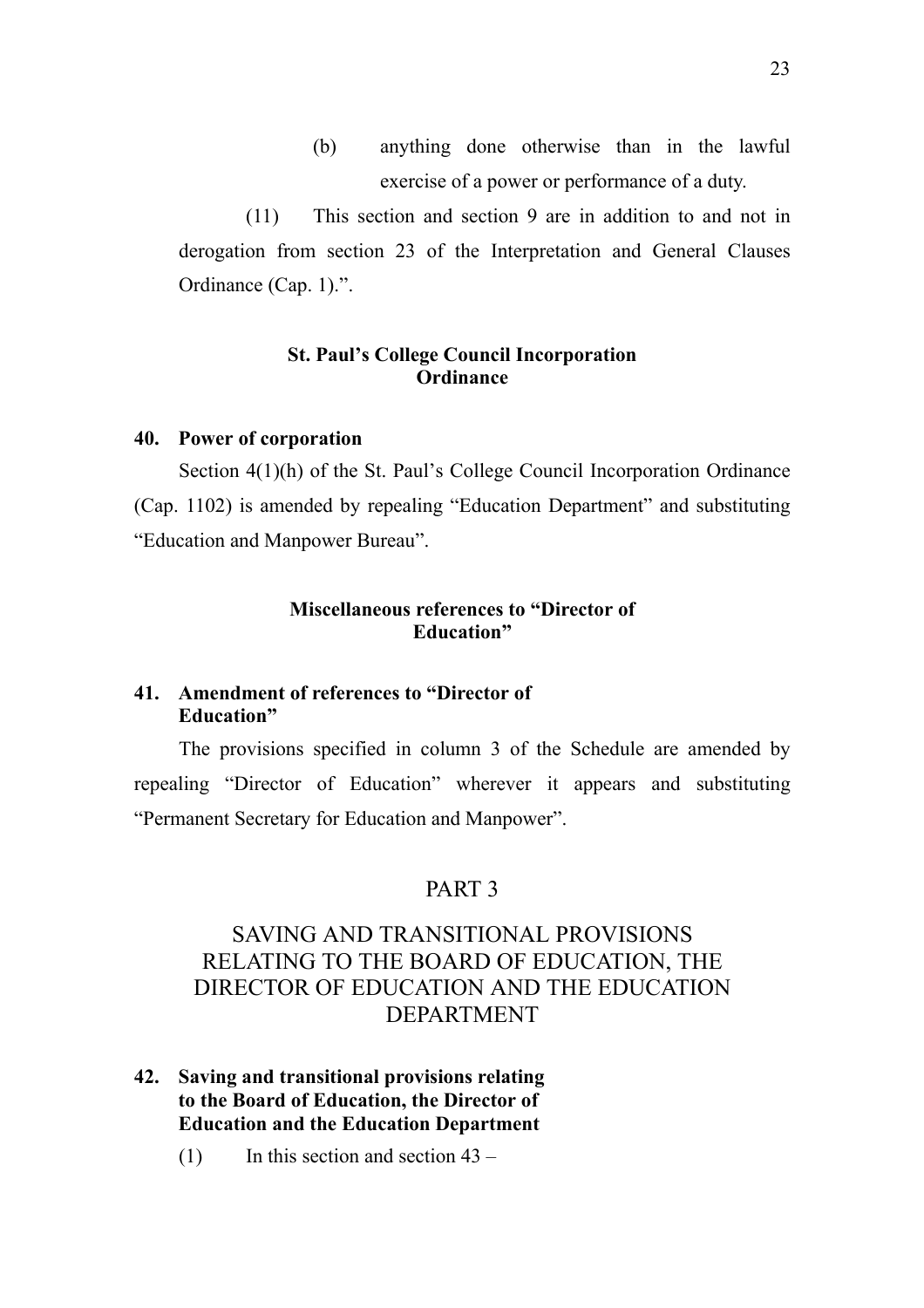"date of commencement" (生效日期) means the date of commencement of this Ordinance;

"functions" (職能) includes powers and duties.

(2) A reference in this section and section 43 to property, rights and liabilities of the Director of Education or the Education Department is a reference to –

- (a) property and assets of every description (whether tangible or intangible) and rights and liabilities of every description (whether present or future, actual or contingent);
- (b) property wherever situated or rights and liabilities under the law of any place.

(3) A person who holds office as a member of the Board of Education or its subcommittees immediately before the date of commencement ceases to hold that office on that date.

(4) All minutes, books, records, documents or other articles of the Board of Education and its subcommittees are to be handed over to the Permanent Secretary for Education and Manpower on the date of commencement.

(5) From the date of commencement, all property, rights and liabilities of the Director of Education or the Education Department are vested in the Permanent Secretary for Education and Manpower or the Education and Manpower Bureau, as appropriate.

(6) The enactment of this Ordinance does not affect the validity of anything lawfully done by, in relation to or on behalf of the Director of Education or the Education Department before the date of commencement.

(7) Anything lawfully done before the date of commencement by, in relation to or on behalf of the Director of Education or the Education Department pursuant to or in connection with his or its functions shall, on and from that date, be regarded and have effect as done by, in relation to or on behalf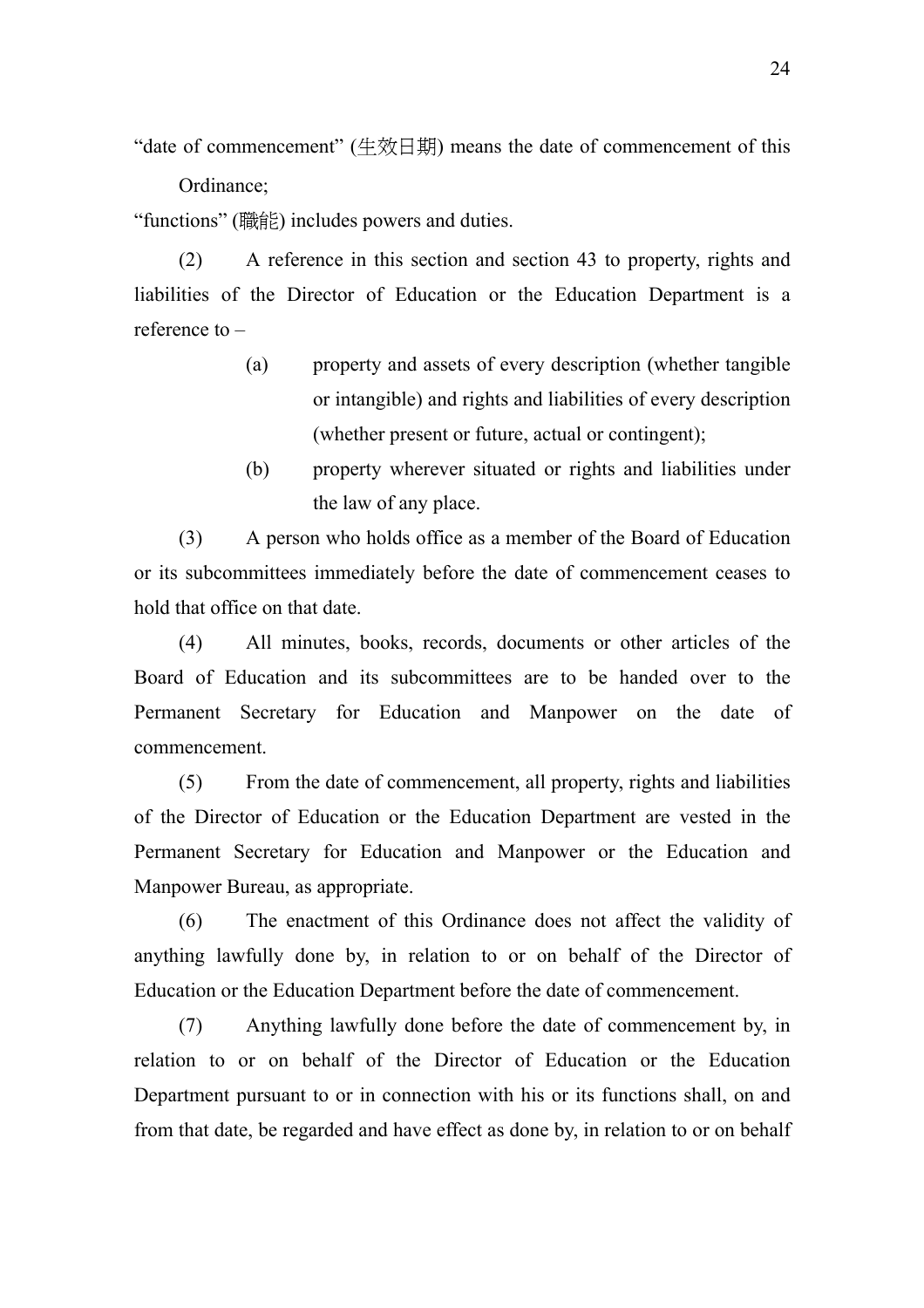of the Permanent Secretary for Education and Manpower or the Education and Manpower Bureau, as appropriate.

(8) Anything that, immediately before the date of commencement, may be done by, in relation to or on behalf of the Director of Education or the Education Department pursuant to or in connection with his or its functions may, on and from that date, be done by, in relation to or on behalf of the Permanent Secretary for Education and Manpower or the Education and Manpower Bureau, as appropriate.

(9) Anything that, immediately before the date of commencement, may be done or is required to be done and is in the process of being done by, in relation to or on behalf of the Director of Education or the Education Department pursuant to or in connection with his or its functions shall, on and from that date, be continued by, in relation to or on behalf of the Permanent Secretary for Education and Manpower or the Education and Manpower Bureau, as appropriate.

#### <span id="page-35-0"></span>**43. Provisions incidental and supplemental to section 42**

(1) The provisions in this section apply without limiting the generality of section 42 and to the extent that they are appropriate in the circumstances and consistent with this Ordinance.

(2) Any agreement, arrangement or contract made or entered into or transaction effected or other thing done by, in relation to or on behalf of the Director of Education or the Education Department which is in force or effective immediately before the date of commencement or which is to take effect on or after that date has effect as from that date as if made, entered into, effected or done by, in relation to or on behalf of the Permanent Secretary for Education and Manpower or the Education and Manpower Bureau, as appropriate.

(3) A reference to the Director of Education or the Education Department –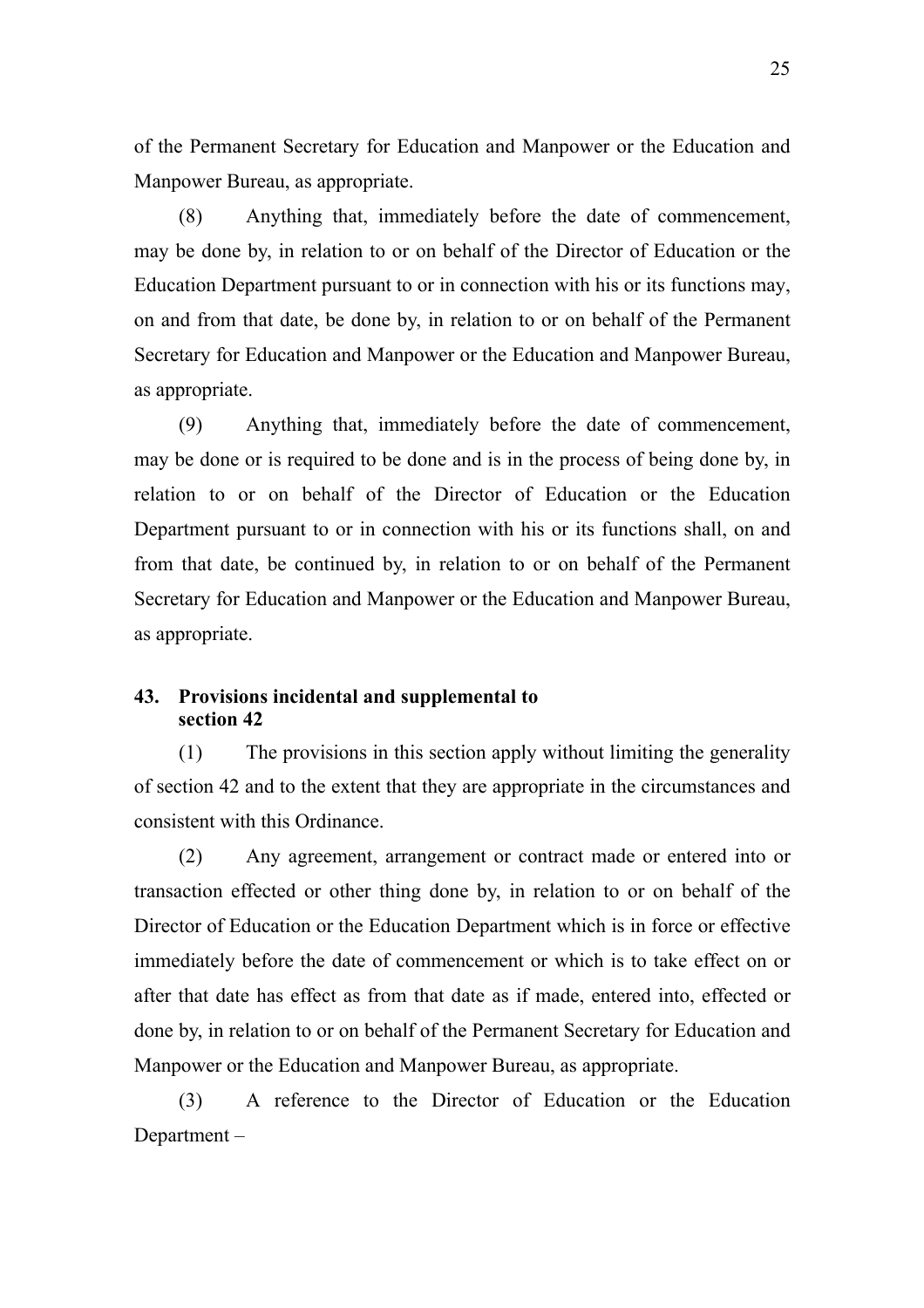- (a) in any agreement, arrangement or contract or in any deed, bond or any other instrument;
- (b) in any process or other document issued, prepared or employed for the purpose of any proceeding before a court, tribunal or similar body; and
- (c) in any other document whatsoever (other than an enactment) relating to or affecting any property, right or liability of the Director of Education or the Education Department which vests in the Permanent Secretary for Education and Manpower or the Education and Manpower Bureau by virtue of section 42(5),

shall be taken as from the date of commencement as referring to the Permanent Secretary for Education and Manpower or the Education and Manpower Bureau, as appropriate.

(4) The record of property of the Director of Education or the Education Department immediately before the date of commencement that is in the form of any entry in the books of a bank, company or other corporation is to be transferred in those books to the Permanent Secretary for Education and Manpower or the Education and Manpower Bureau, as appropriate, on the request of the Permanent Secretary for Education and Manpower or the Education and Manpower Bureau, as appropriate, by the bank, company or other corporation.

(5) The Permanent Secretary for Education and Manpower or the Education and Manpower Bureau may sue on, recover or enforce any property or right vested in him or it under section 42(5) and may be sued for any liability to which he or it is subject under section 42(5).

(6) The Permanent Secretary for Education and Manpower or the Education and Manpower Bureau may sue on, recover or enforce a chose in action vested in him or it under section 42(5) without having to give a notice of transfer to the person bound by the chose in action.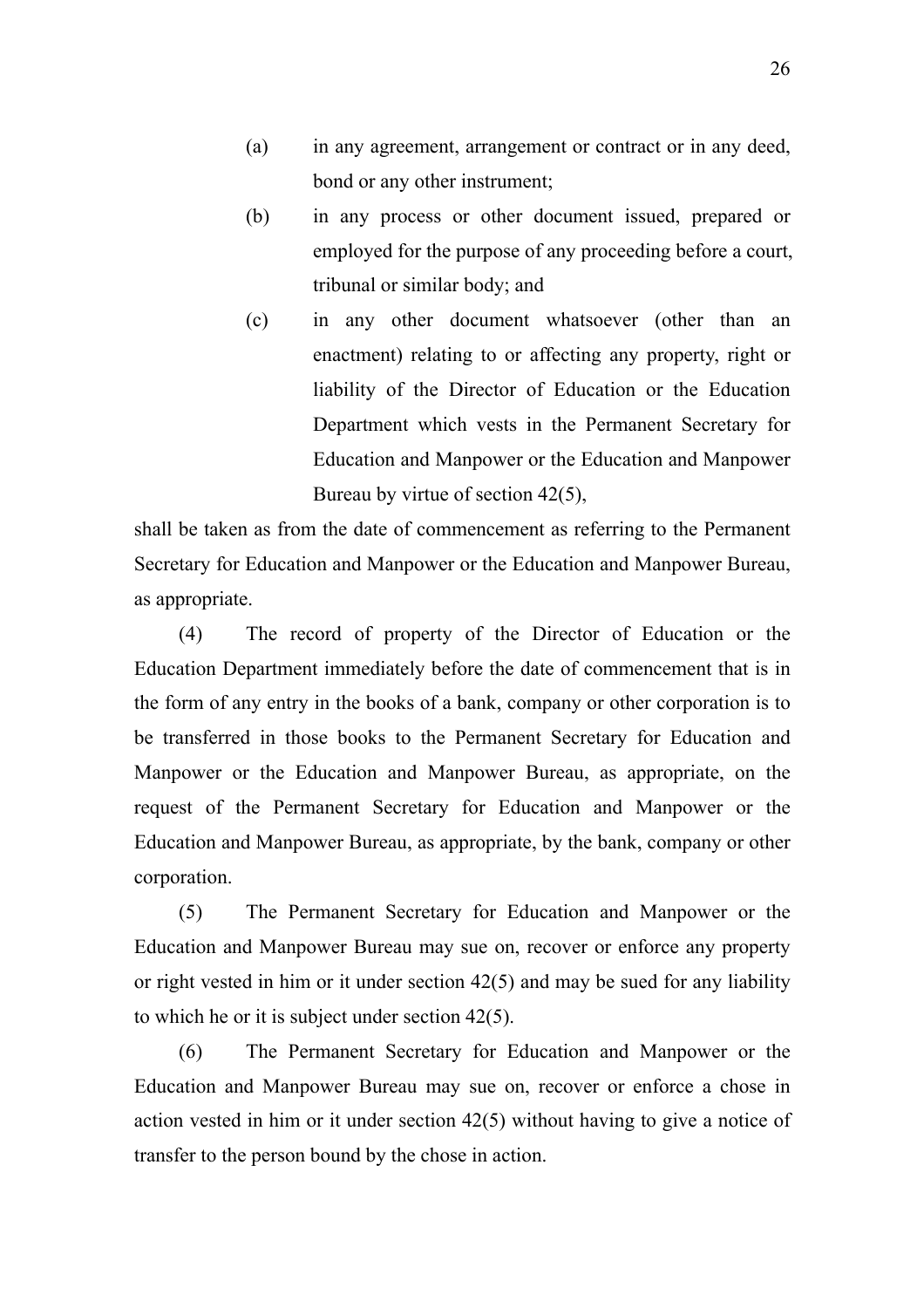(7) Any claim by or against the Director of Education or the Education Department in any judicial or administrative proceedings that is subsisting immediately before the date of commencement does not abate by reason of the enactment of this Ordinance and may be continued or enforced by or against the Permanent Secretary for Education and Manpower or the Education and Manpower Bureau, as appropriate.

(8) In any judicial or administrative proceedings that is subsisting immediately before the date of commencement in which the Director of Education or the Education Department is a party, the Permanent Secretary for Education and Manpower or the Education and Manpower Bureau shall, on and from that date, substitute for the Director of Education or the Education Department, as appropriate, as that party.

(9) Any right of appeal against a decision of the Director of Education or the Education Department or any right to have such decision reviewed that is subsisting immediately before the date of commencement may, on and from that date, be exercised as if the decision were a decision of the Permanent Secretary for Education and Manpower or the Education and Manpower Bureau, as appropriate.

(10) Any right of appeal to the Director of Education or the Education Department or any right to have anything reviewed by the Director of Education or the Education Department that is subsisting immediately before the date of commencement is to be treated, on and from that date, as being a right of appeal to the Permanent Secretary for Education and Manpower or the Education and Manpower Bureau, as appropriate, or a right to have that thing reviewed by the Permanent Secretary for Education and Manpower or the Education and Manpower Bureau, as appropriate.

(11) Any form that is specified or prescribed before the date of commencement for use in connection with any function of the Director of Education or the Education Department may, on and from that date, be used despite the fact that it contains references to the Director of Education or the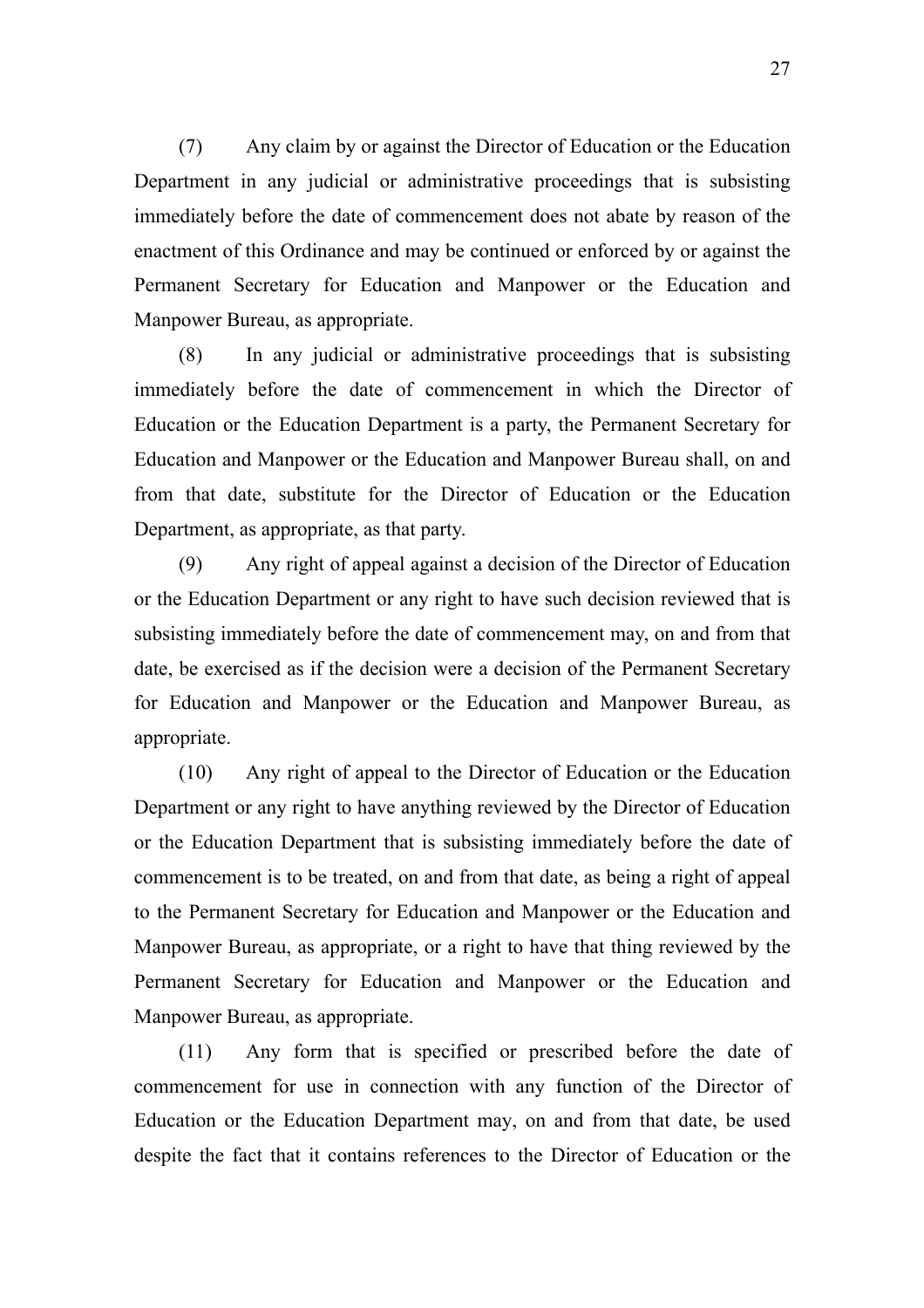Education Department; and such references shall be construed as references to the Permanent Secretary for Education and Manpower or the Education and Manpower Bureau, as appropriate.

(12) If immediately before the date of commencement, there is in existence an application for a permit, registration, permission, approval, authorization or exemption or an application of a similar nature made to the Director of Education or the Education Department which has not been disposed of, it is to be taken to be an application made to the Permanent Secretary for Education and Manpower or the Education and Manpower Bureau, as appropriate.

(13) Any circular, circular memorandum, order, certificate, notice, approval, letter, guideline, report, statement or other document issued by the Director of Education or the Education Department which is in force immediately before the date of commencement, or which is to take effect on or after that date, has effect as if issued by the Permanent Secretary for Education and Manpower or the Education and Manpower Bureau, as appropriate, in so far as that is required for continuing its effect after that date.

(14) Any terms and conditions imposed on any grant in aid or subsidy granted by the Director of Education or the Education Department before the date of commencement shall continue to take effect and be binding on the grantee as if imposed by the Permanent Secretary for Education and Manpower or the Education and Manpower Bureau, as appropriate.

(15) This section and section 42 shall not be construed as giving validity, continuing in force or giving effect to any or all of the following –

- (a) anything that could not have validly been done or given effect to under an enactment amended or repealed by this Ordinance; or
- (b) anything done otherwise than in the lawful exercise of a power or performance of a duty.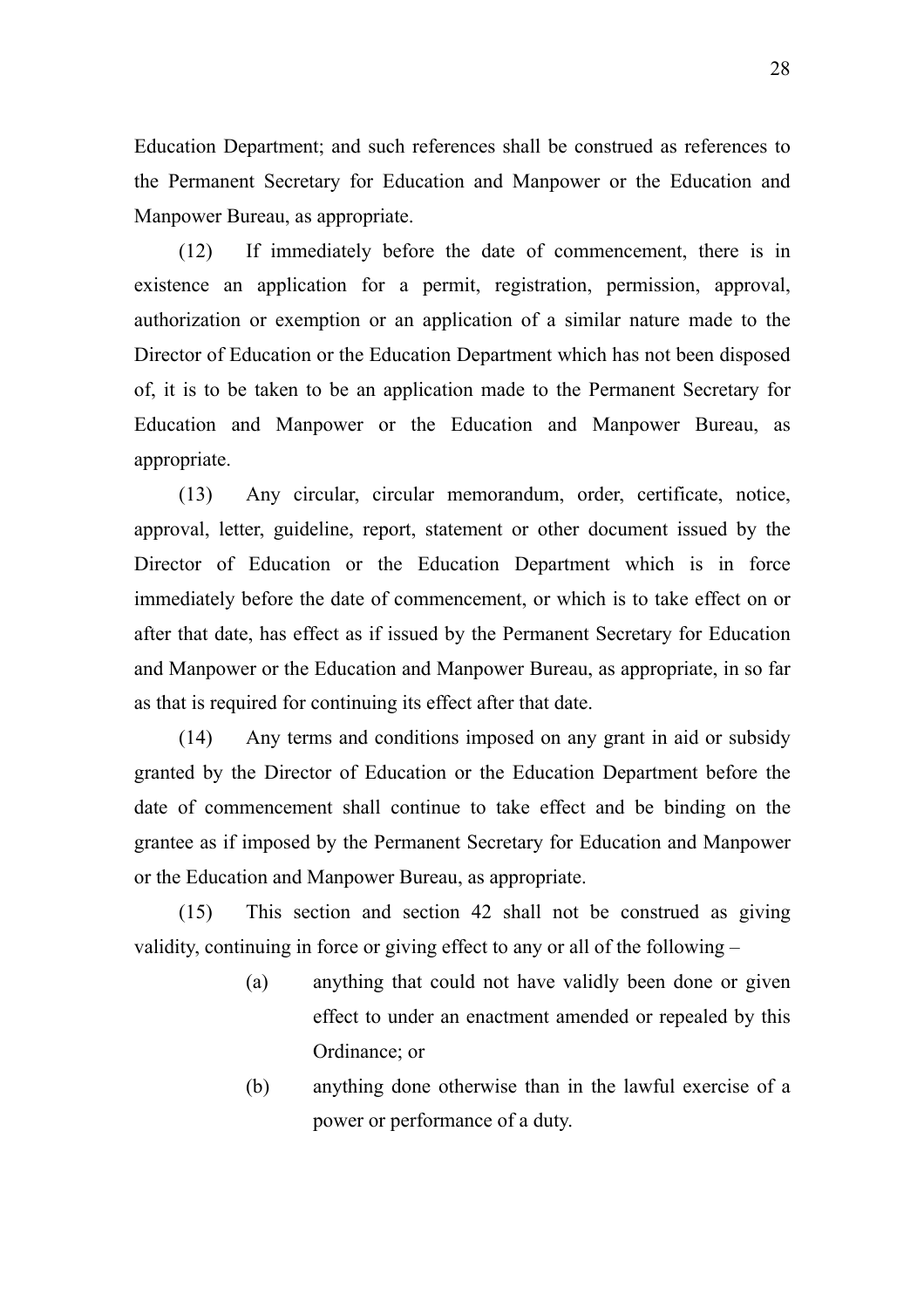(16) This section and section 42 are in addition to and not in derogation from section 23 of the Interpretation and General Clauses Ordinance (Cap. 1).

## SCHEDULE [s. 41]

## <span id="page-39-0"></span>AMENDMENT OF "DIRECTOR OF EDUCATION" TO "PERMANENT SECRETARY FOR EDUCATION AND MANPOWER"

| Item             | Ordinance                                                                        | Provision                                                               |
|------------------|----------------------------------------------------------------------------------|-------------------------------------------------------------------------|
| 1.               | Specification of Public Offices<br>(Cap. 1 sub. leg.)                            | The entries relating to "Director of<br>Education".                     |
| $\overline{2}$ . | Employment Ordinance (Cap.<br>57)                                                | Section $50(3)(h)(ii)$ .                                                |
| 3.               | <b>Employment of Children</b><br>Regulations (Cap. 57 sub. leg.)                 | Regulation 2 (the definition<br>of<br>"school attendance certificate"). |
| 4.               | <b>Employment of Young</b><br>Persons and Children at Sea<br>Ordinance (Cap. 58) | Section 2.                                                              |
| 5.               | Pensions Ordinance (Cap. 89)                                                     | Section $18(1B)(b)$ .                                                   |
| 6.               | <b>Pension Benefits Ordinance</b><br>(Cap. 99)                                   | Section $19(6)(a)$ .                                                    |
| 7.               | Auxiliary Forces Pay and<br>Allowances Ordinance (Cap.<br>254)                   | Section $16(2)(c)$ .                                                    |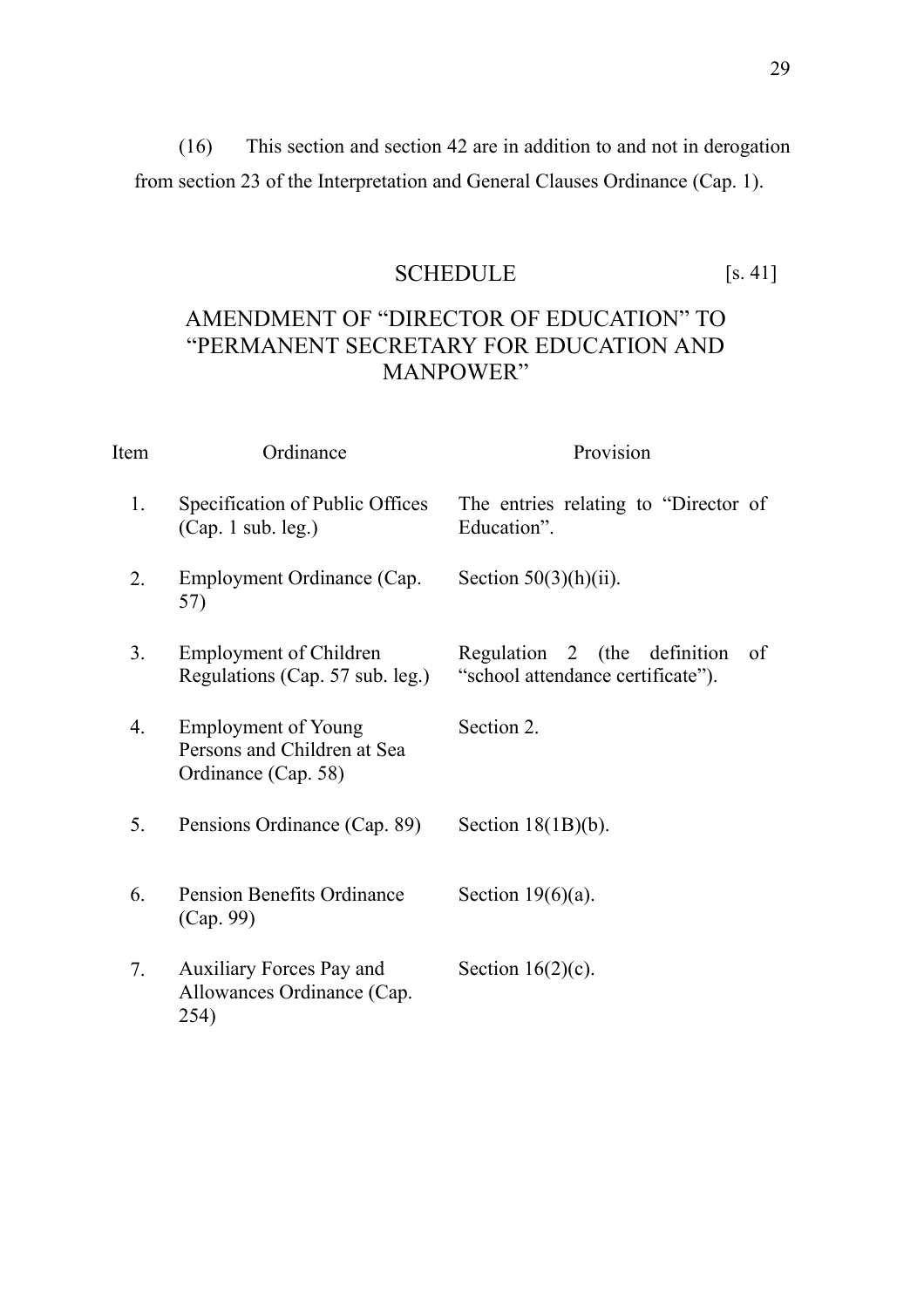| 8.  | <b>Auxiliary Forces Pay and</b><br>Allowances (Pensions)<br>Regulation (Cap. 254 sub.<br>$leg.$ ) | Section $6(6)(a)$ .  |
|-----|---------------------------------------------------------------------------------------------------|----------------------|
| 9.  | Queen Elizabeth Foundation<br>for the Mentally Handicapped<br>Ordinance (Cap. 399)                | Section $5(ba)$ .    |
| 10. | Pension Benefits (Judicial<br>Officers) Ordinance (Cap.<br>401)                                   | Section $20(6)(a)$ . |
| 11. | Electricity Ordinance (Cap.<br>406)                                                               | Section $32(2)$ .    |
| 12. | Environment and<br><b>Conservation Fund Ordinance</b><br>(Cap. 450)                               | Section $7(2)(c)$ .  |
| 13. | Hong Kong Arts Development<br>Council Ordinance (Cap. 472)                                        | Section $3(3)(e)$ .  |
| 14. | <b>Sex Discrimination Ordinance</b><br>(Cap. 480)                                                 | Schedule 1, item 15. |
| 15. | Non-local Higher and<br>Professional Education<br>(Regulation) Ordinance (Cap.<br>493)            | Section $5(1)$ .     |
| 16. | <b>Family Status Discrimination</b><br>Ordinance (Cap. 527)                                       | Schedule 1, item 15. |
| 17. | Grantham Scholarships Fund<br>Ordinance (Cap. 1076)                                               | Section $4(1)(b)$ .  |
| 18. | Munsang College<br>Incorporation Ordinance (Cap.<br>1094)                                         | Section $4(2)$ .     |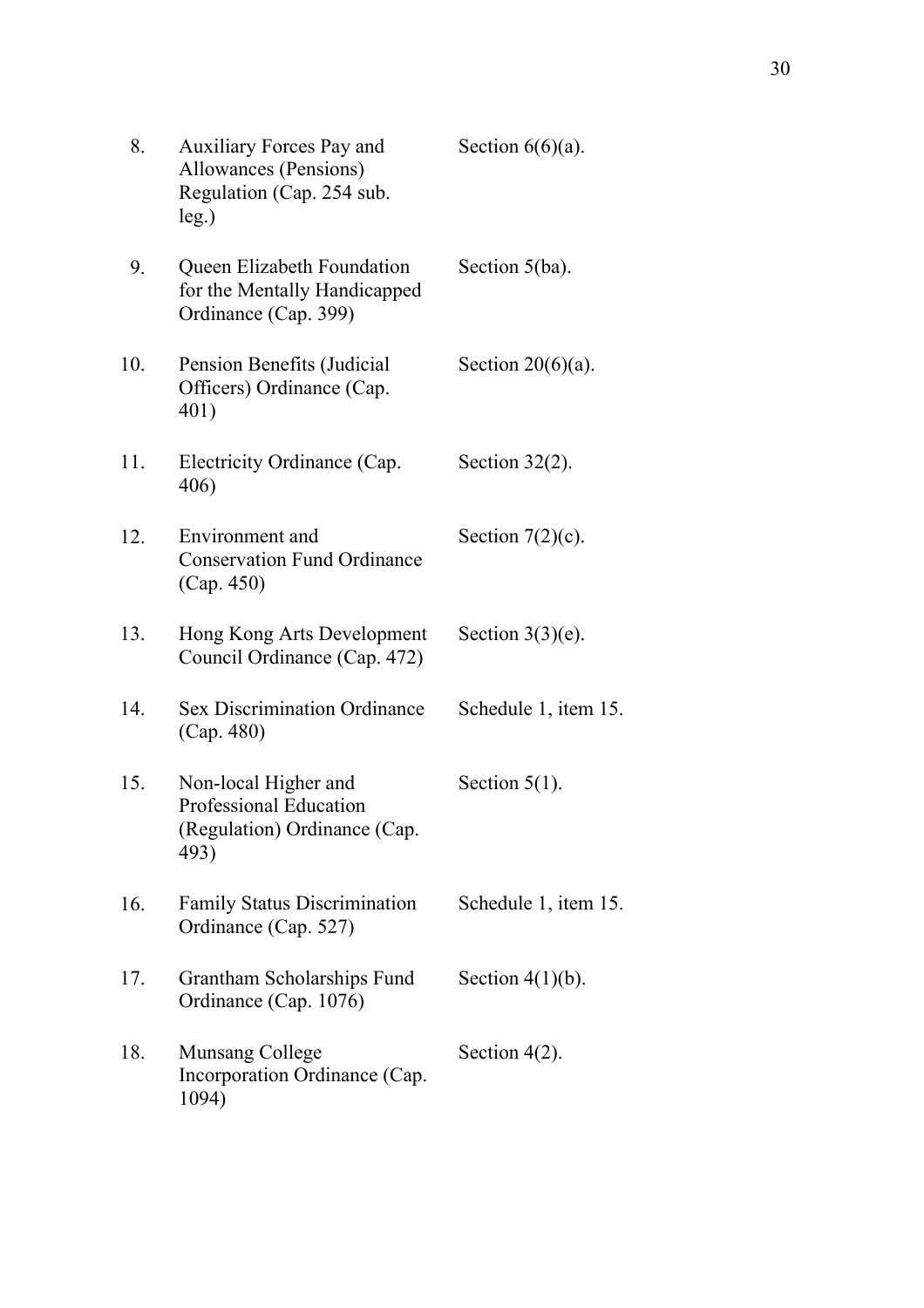| 19. | Social Work Training Fund<br>Ordinance (Cap. 1100)                                  | Section $5(1)(c)$ .                                   |
|-----|-------------------------------------------------------------------------------------|-------------------------------------------------------|
| 20. | Sir Robert Black Trust Fund<br>Ordinance (Cap. 1101)                                | Section $5(2)(b)$ .                                   |
| 21. | Li Po Chun Charitable Trust<br>Fund Ordinance (Cap. 1110)                           | Schedule, paragraphs $2(2)$ and $(3)$<br>and $3(7)$ . |
| 22. | The English Schools<br>Foundation Ordinance (Cap.<br>1117)                          | Section $6(1)$ .<br>Section $9(8)$ .                  |
| 23. | Police Children's Education<br>Trust Ordinance (Cap. 1119)                          | Section $6(2)(c)$ .                                   |
| 24. | Police Education and Welfare<br>Trust Ordinance (Cap. 1120)                         | Section $6(2)(c)$ .                                   |
| 25. | <b>Correctional Services</b><br>Children's Education Trust<br>Ordinance (Cap. 1131) | Section $6(2)(c)$ .                                   |

### **Explanatory Memorandum**

The main objects of this Bill are to amend the Education Ordinance (Cap. 279) ("the Ordinance") and other related Ordinances to –

- (a) transfer the functions of the Director of Education to the Permanent Secretary for Education and Manpower;
- (b) transfer the functions of the Education Department to the Education and Manpower Bureau; and
- (c) abolish the Board of Education.

2. Part 1 (clauses 2 to 19) amends the Ordinance and its subsidiary legislation.

3. Clause 2(1) and (2) repeals the definition of "Director" in section 3 of the Ordinance and adds a definition of "Permanent Secretary". Clause 2(3)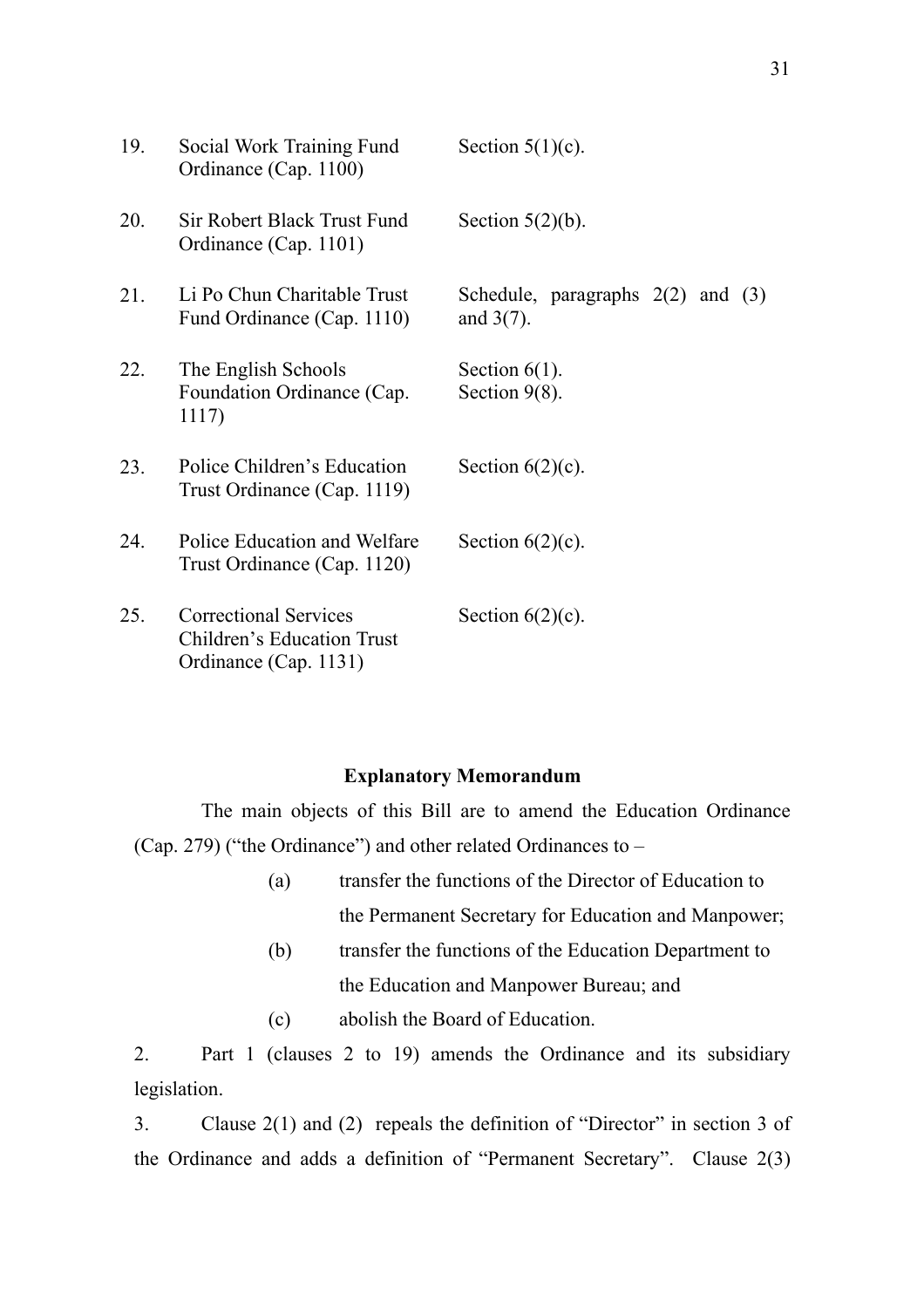amends those definitions in section 3 of the Ordinance listed under clause 2(3) by repealing "Director" wherever it appears and substituting "Permanent Secretary".

4. Clause 3(1) repeals section 5(1) of the Ordinance so as to repeal the power of the Deputy Director of Education to exercise any function originally exercised by the Director of Education under the Ordinance.

5. Clause 3(2) and (3) amends section 5(2) of the Ordinance by repealing "Director" and substituting "Permanent Secretary" and by repealing "Education Department" and substituting "Education and Manpower Bureau", where appropriate.

6. Clause 4 repeals section 7 of the Ordinance to abolish the Board of Education; the functions of the Board of Education will be assumed by the Education Commission to streamline the advisory mechanism.

7. Clause 5 repeals section 7A of the Ordinance which governs the resignation of a member of the Board of Education.

8. Clauses 6, 7, 8 and 9 amend various sections of the Ordinance by repealing "Director" and substituting "Permanent Secretary" and by repealing "Education Department" and substituting "Education and Manpower Bureau", where appropriate.

9. Clause 10(1) amends section 100(2) of the Ordinance to make it clear that the word "Director" where it first appears in that section means "Director of Education". This is a historical reference, therefore the word "Director" in section 100(2) is not amended to "Permanent Secretary". However, as the definition of "Director" in section 2 of the Ordinance has been repealed, it is necessary to clarify the word "Director" in section 100(2).

10. Clause 10(2) amends section 100(2) of the Ordinance by repealing "Director" where it secondly appears in that section and substituting "Permanent Secretary".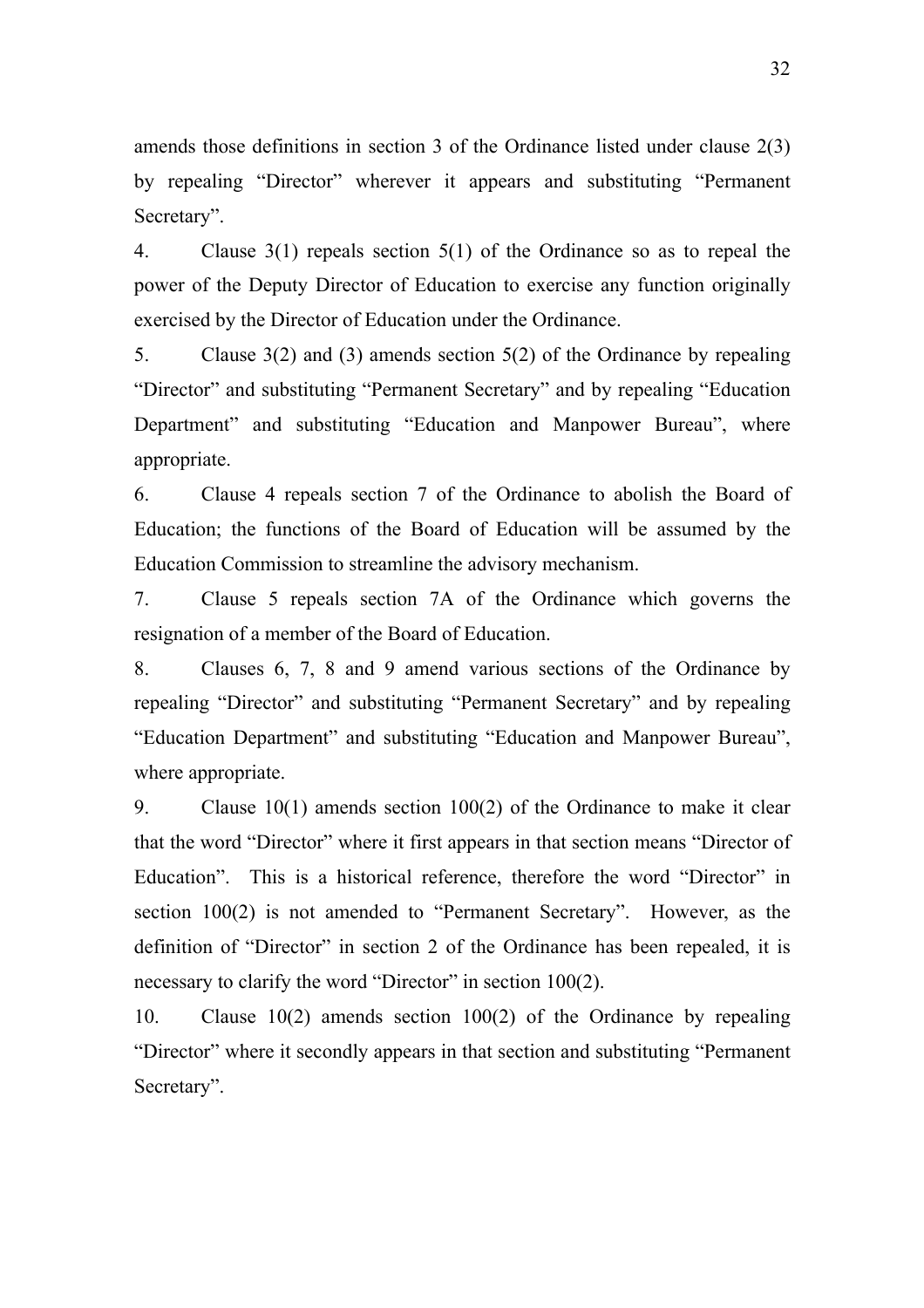11. Clause 11 amends various sections of the Ordinance listed under that clause by repealing "Director" wherever it appears and substituting "Permanent Secretary".

12. Clauses 12 and 13 amend various provisions of the Education Regulations (Cap. 279 sub. leg.) by repealing "Director" and substituting "Permanent Secretary", where appropriate.

13. Clause 14 amends various provisions of the Education Regulations (Cap. 279 sub. leg.) listed under that clause by repealing "Director" wherever it appears and substituting "Permanent Secretary".

14. Clause 15 amends rule 4(1) of the Grant Schools Provident Fund Rules (Cap. 279 sub. leg.) by repealing "Director" and substituting "Permanent Secretary", where appropriate.

15. Clause 16 amends various provisions of the Grant Schools Provident Fund Rules (Cap. 279 sub. leg.) listed under that clause by repealing "Director" wherever it appears and substituting "Permanent Secretary".

16. Clause 17 amends various provisions of the Subsidized Schools Provident Fund Rules (Cap. 279 sub. leg.) listed under that clause by repealing "Director" wherever it appears and substituting "Permanent Secretary".

17. Clauses 18 and 19 amend regulations 1(2) and 5 of the Education (Amendment) Regulations 1982 (L.N. 237 of 1982) by repealing "Director of Education" and substituting "Permanent Secretary for Education and Manpower" and by repealing "Director" and substituting "Permanent Secretary", where appropriate.

18. Part 2 (clauses 20 to 41) and the Schedule contain consequential and related amendments to other Ordinances. In particular –

> (a) clause 23(2) amends paragraph  $(b)(i)$  of Schedule 2 to the Hong Kong Examinations and Assessment Authority Ordinance (Cap. 261) by repealing the power of the Chief Executive to appoint 1 public officer to serve as a member of the Hong Kong Examinations and Assessment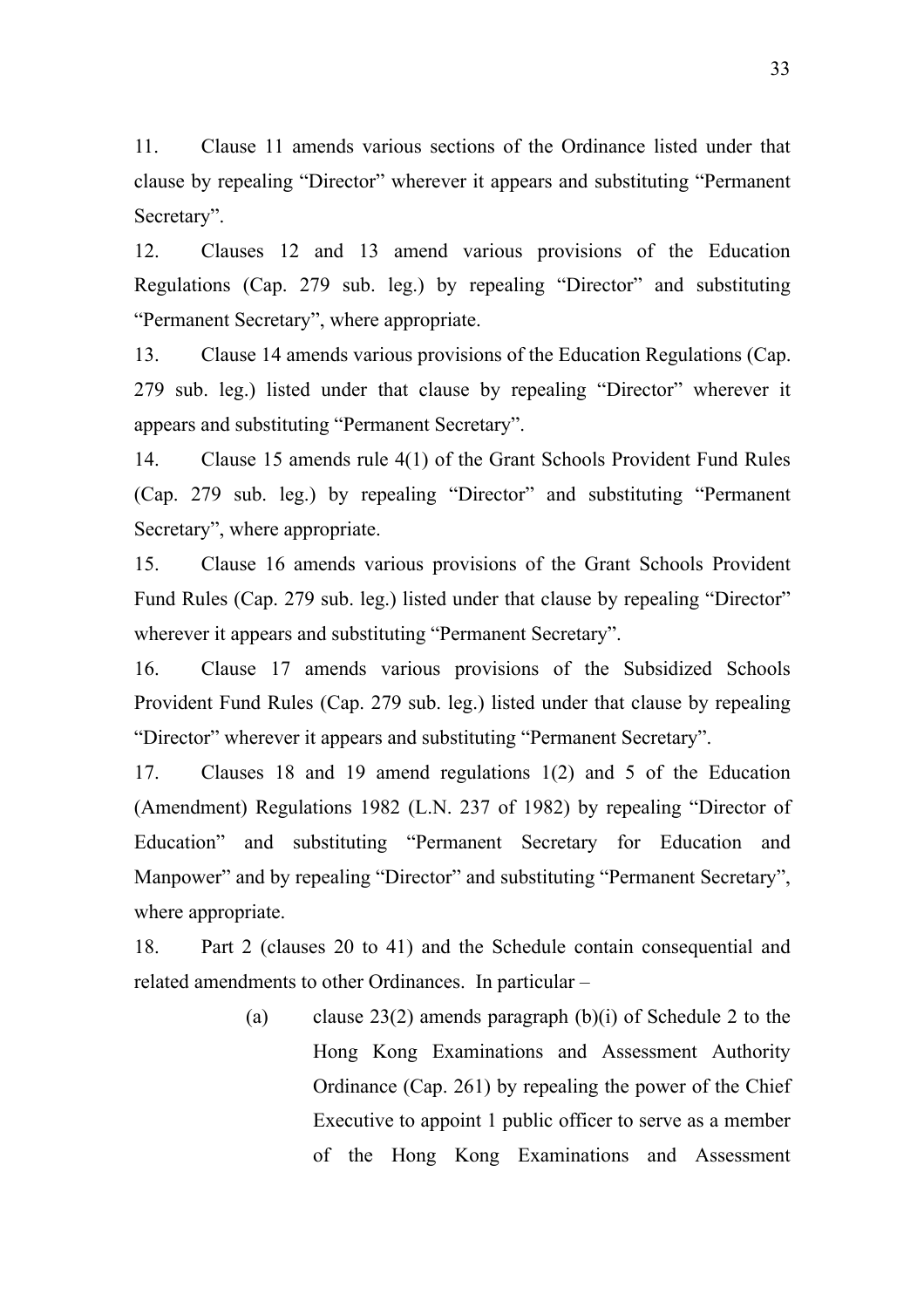Authority; the public officer appointed used to be an officer from the Education and Manpower Bureau; as the Permanent Secretary for Education and Manpower or his representative will be a member of the Hong Kong Examinations and Assessment Authority under paragraph (a)(vii) of that Schedule, there is no need to appoint another officer from the Education and Manpower Bureau to the Hong Kong Examinations and Assessment Authority;

- (b) clause 28 amends The Ombudsman Ordinance (Cap. 397) by taking out "Education Department" from Part I of Schedule 1 to that Ordinance because the Education Department will be subsumed under the Education and Manpower Bureau; the Education and Manpower Bureau, as part of the Government Secretariat, is already covered by Part I of that Schedule;
- (c) clause 33 adds saving and transitional provisions to the Education Scholarships Fund Ordinance (Cap. 1085) that are required for the reconstitution of the corporation sole known as the "Director of Education" to a corporation sole known as the "Permanent Secretary for Education and Manpower"; and
- (d) clause 39 adds saving and transitional provisions to the Director of Education Incorporation Ordinance (Cap. 1098) that are required for the reconstitution of the corporation sole known as the "Director of Education Incorporated" to a corporation sole known as the "Permanent Secretary for Education and Manpower Incorporated".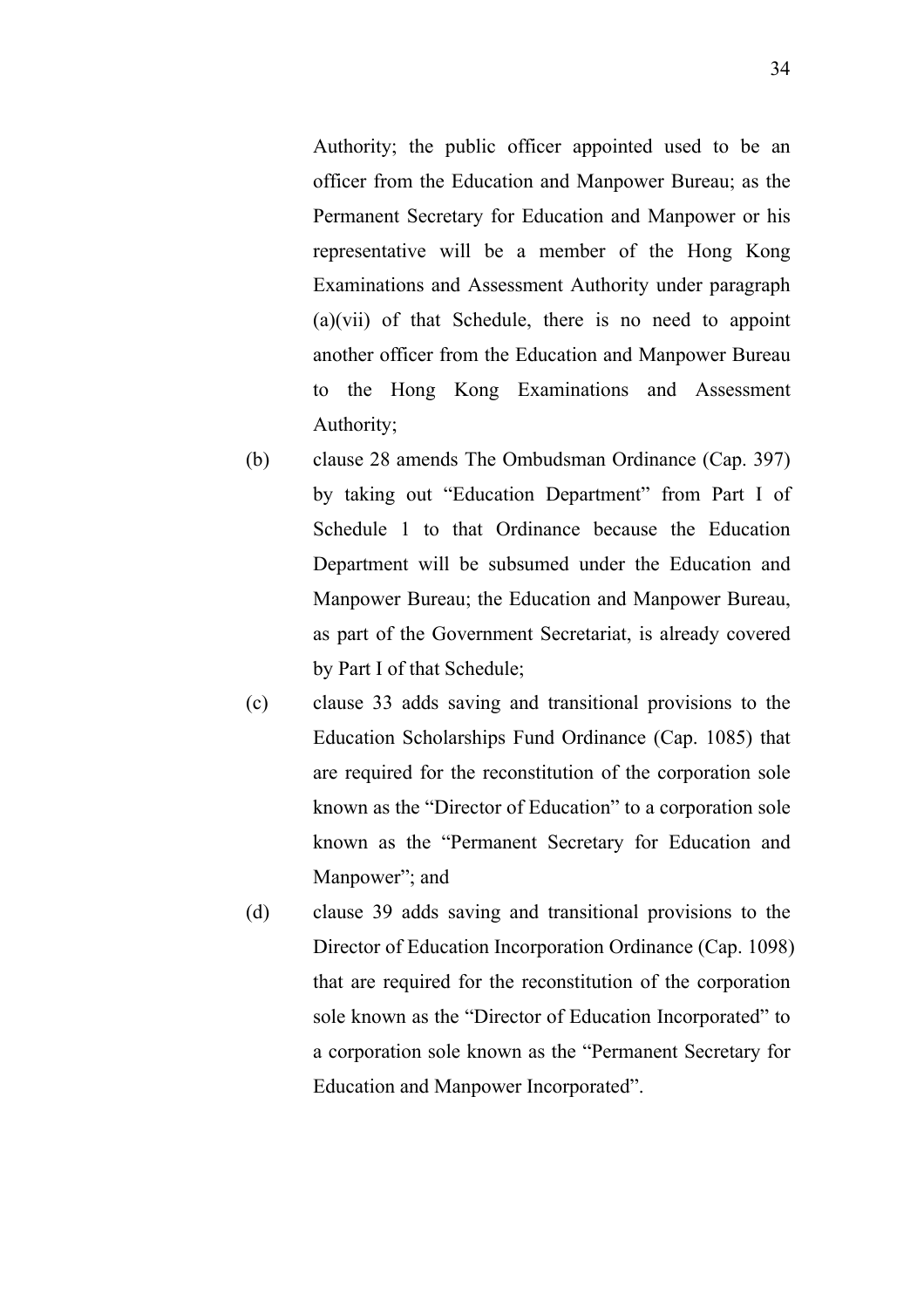19. Part 3 (clauses 42 and 43) contains saving and transitional provisions required for the abolition of the Board of Education and transfer of functions of the Director of Education and the Education Department.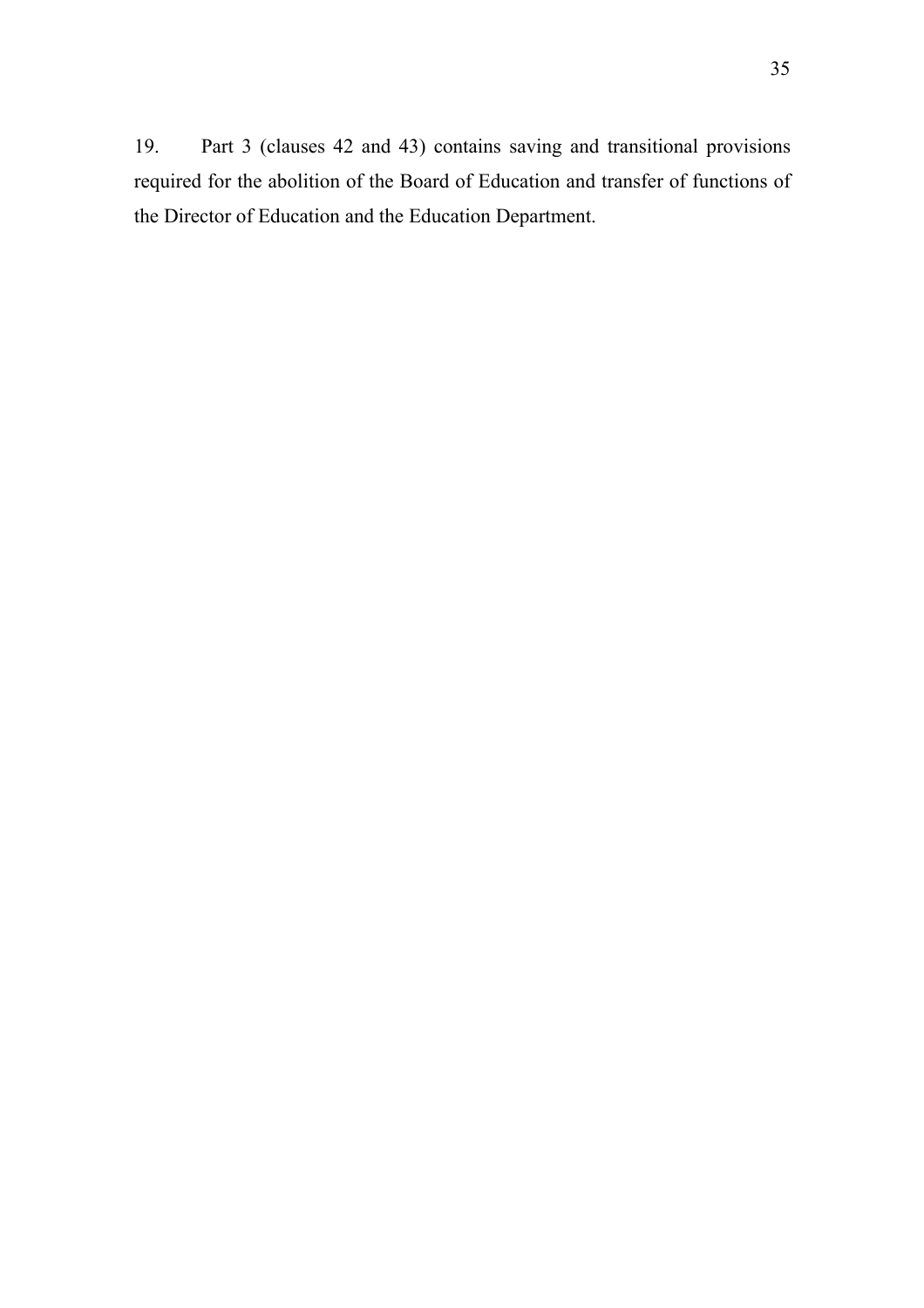#### **PROPOSED ORGANISATION CHART OF EDUCATION AND MANPOWER BUREAU**

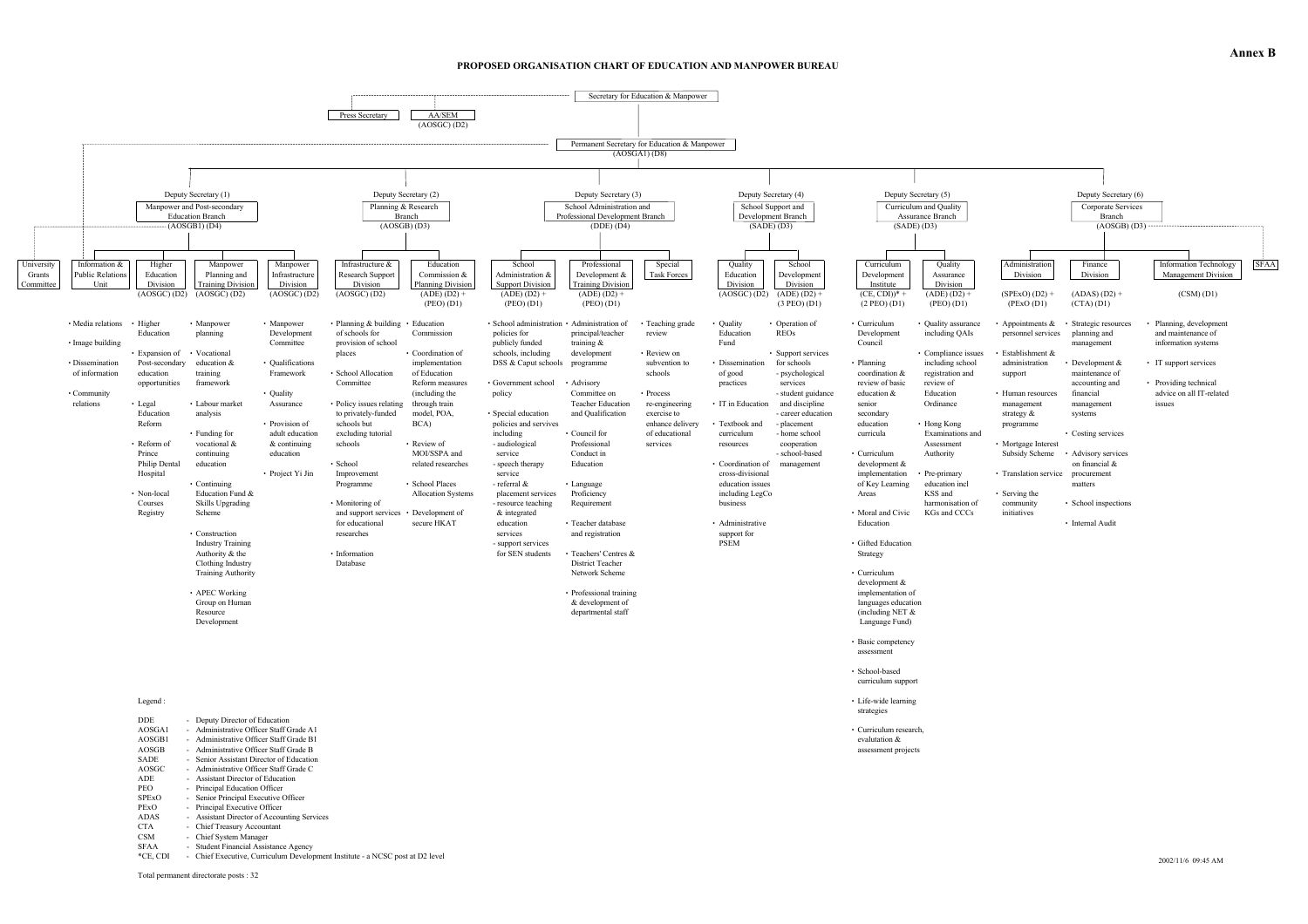### **Annex C**

## **Existing Terms of Reference of Advisory Bodies**

## **Education Commission**

- I. The Education Commission advises the Government on the following :
	- (a) the overall educational objectives and policies, and the priorities for implementation having regard to resources available;
	- (b) the co-ordination and monitoring of the planning and development of education at all levels.
- II. In carrying out these tasks, the Commission will co-ordinate but not seek to direct the work of Board of Education (BoE), University Grants Committee (UGC), Vocational Training Council (VTC) and other education advisory bodies. Specifically, it will -
	- (a) receive and comment on the periodic reports submitted to the Government by BoE, UGC, VTC and other major advisory bodies on education;
	- (b) request the above-mentioned bodies to initiate discussion on issues falling within their respective purview as necessary;
	- (c) receive regular reports from the Government on the introduction and implementation of major education policies and initiatives; and
	- (d) initiate educational research as appropriate.
- III. The Commission oversees the operation of the Quality Education Fund, with advice from the Quality Education Fund Steering Committee.
- IV. The Commission submits its reports and recommendations to the Chief Executive.

## **Board of Education**

Advise the Director of Education on educational matters at school level. Its main tasks are to advise on the implementation of approved policies, to review existing policies and to propose changes.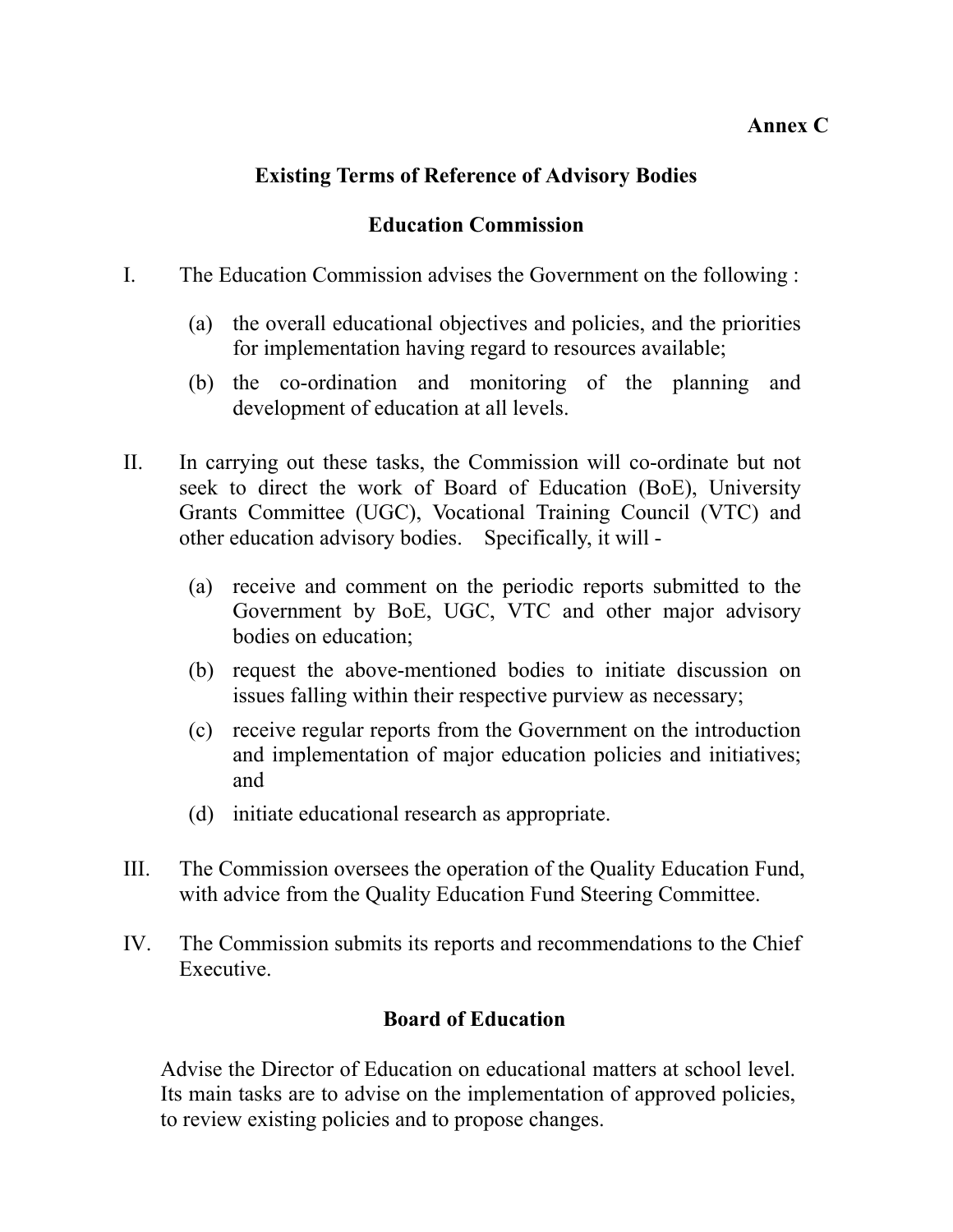### **Annex D**

## **Education Commission Proposed Terms of Reference**

- I. The Education Commission advises the Secretary for Education and Manpower on –
	- (a) the overall educational objectives and policies, and the planning and development of early childhood and school education; and
	- (b) the priorities for implementation of its recommendations having regard to resources available.
- II. In carrying out its tasks, the Commission will co-ordinate but not seek to direct the work of University Grants Committee (UGC), Vocational Training Council (VTC) and other education advisory bodies. Specifically, it will –
	- (a) receive and comment on the periodic reports submitted to the Government by UGC, VTC and other major advisory bodies on education;
	- (b) request the above-mentioned bodies to initiate discussion on issues falling within their respective purview as necessary;
	- (c) entertain requests from the Government for advice on educational issues; and
	- (d) initiate education research as appropriate.
- III. The Commission oversees the operation of the Quality Education Fund, with advice from the Quality Education Fund Steering Committee.
- IV. The Commission submits its reports and recommendations to the Secretary for Education and Manpower.